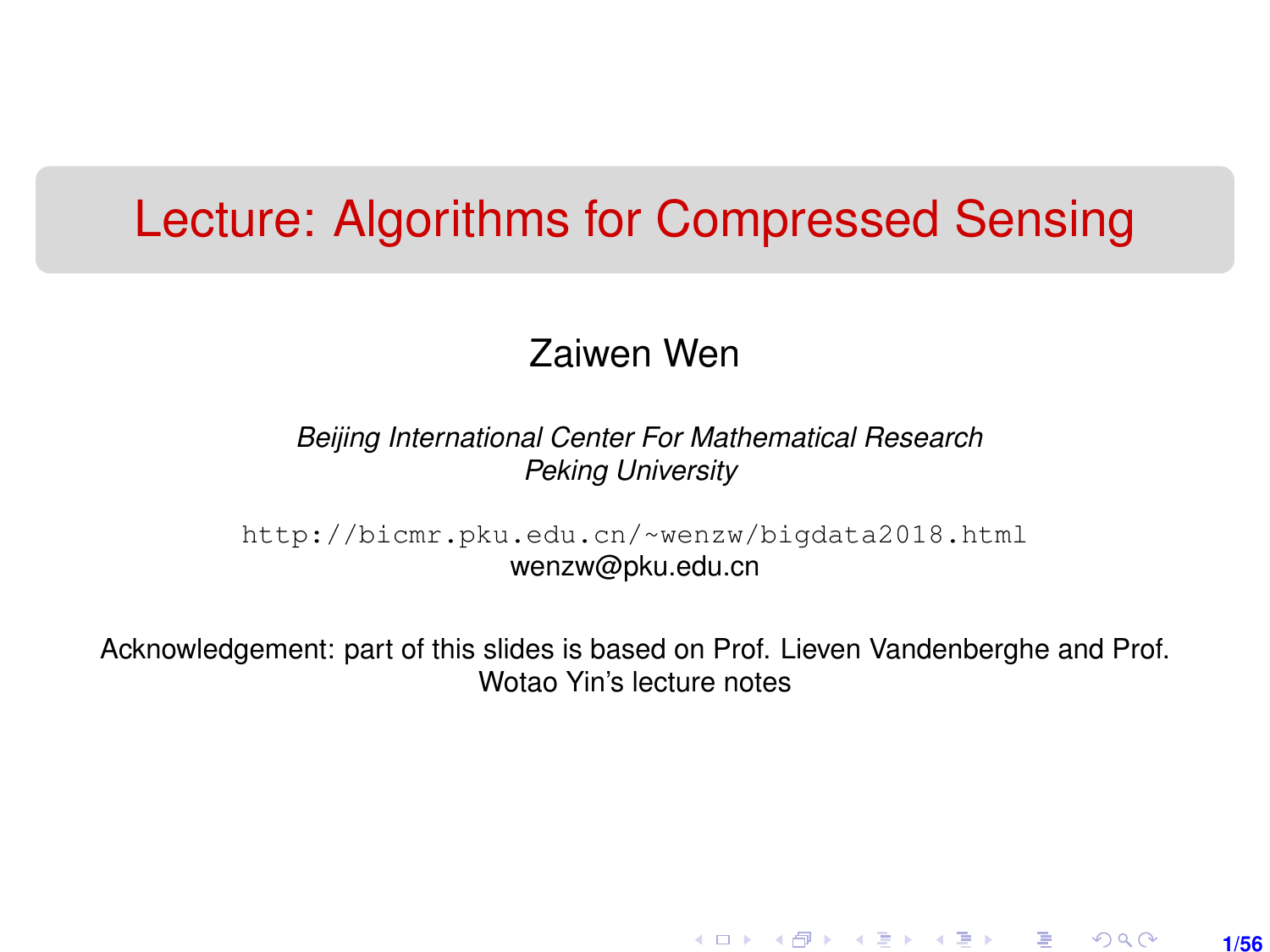- Proximal gradient method
- Complexity analysis of Proximal gradient method
- Alternating direction methods of Multipliers (ADMM)
- Linearized Alternating direction methods of Multipliers
- **Check lecture notes at** [http:](http://bicmr.pku.edu.cn/~wenzw/opt-2017-fall.html) [//bicmr.pku.edu.cn/~wenzw/opt-2017-fall.html](http://bicmr.pku.edu.cn/~wenzw/opt-2017-fall.html)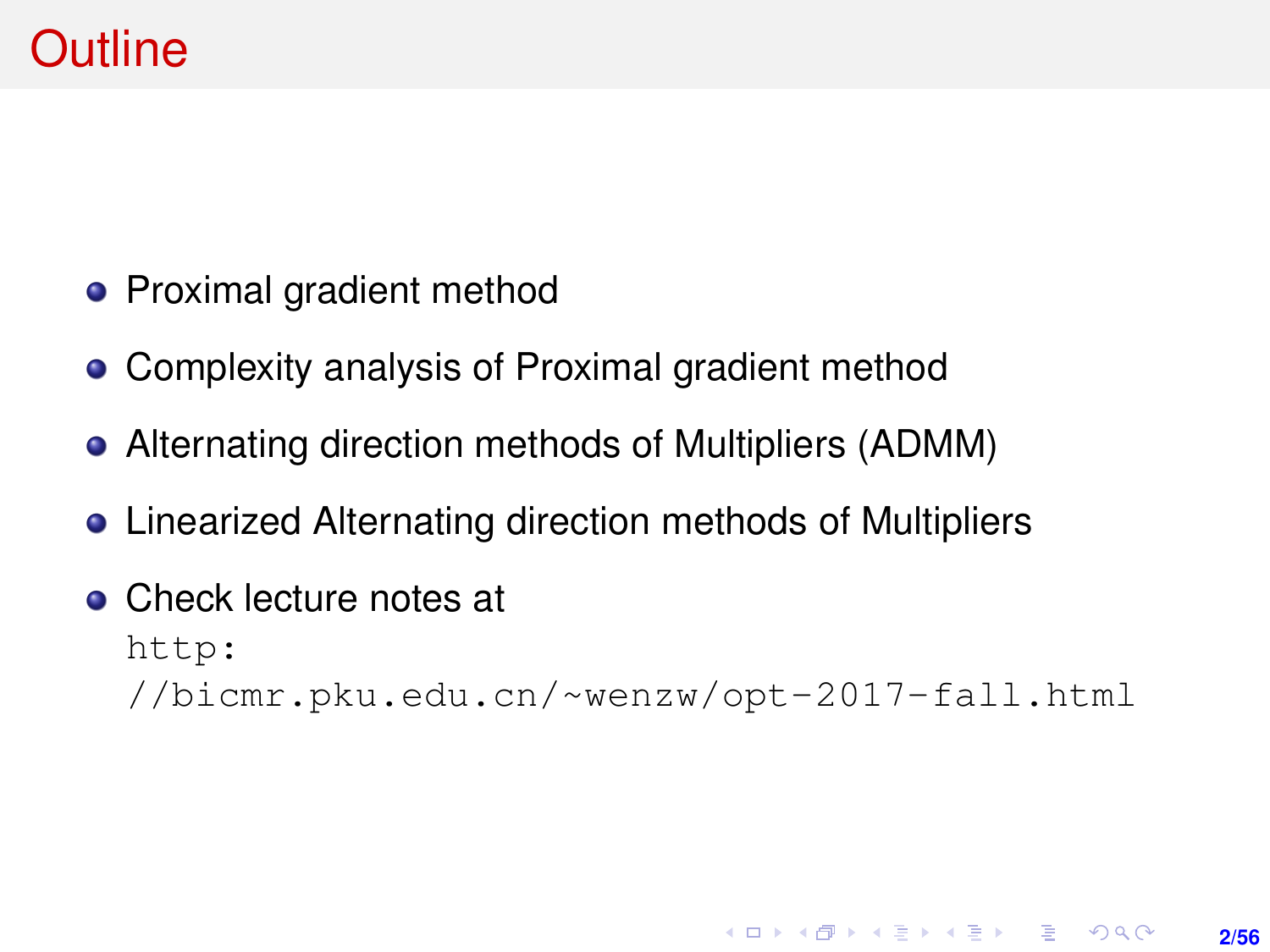# <span id="page-2-0"></span> $\ell_1$ -regularized least square problem

Consider

$$
\min \ \psi_{\mu}(x) := \mu \|x\|_1 + \frac{1}{2} \|Ax - b\|_2^2
$$

Approaches:

- Interior point method: I1 Is
- Spectral gradient method: GPSR
- Fixed-point continuation method: FPC
- Active set method: FPC AS
- Alternating direction augmented Lagrangian method
- Nesterov's optimal first-order method
- many others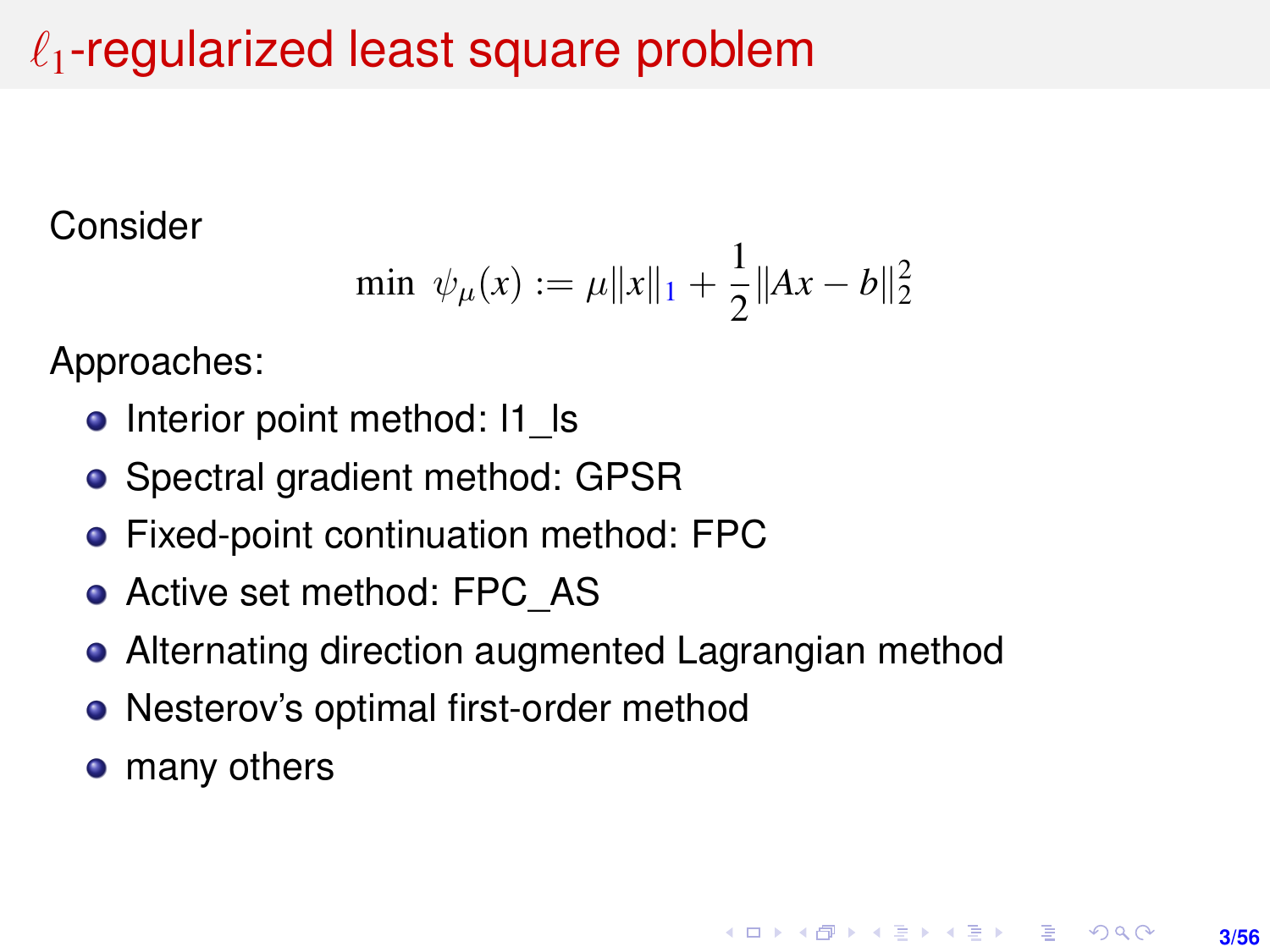# <span id="page-3-0"></span>**Subgradient**

recall basic inequality for convex differentiable *f* :

$$
f(y) \ge f(x) + \nabla f(x)^\top (y - x).
$$

*g* is a subgradient of a convex function *f* at *x* ∈ dom*f* if



**4/56**  $g_2, g_3$  are su[bgr](#page-2-0)[ad](#page-4-0)[i](#page-2-0)[en](#page-3-0)[t](#page-4-0)s [at](#page-0-0)  $x_2, g_1$  $x_2, g_1$  $x_2, g_1$  is a subgradient at  $x_1 \rightarrow x_2 \rightarrow y_3$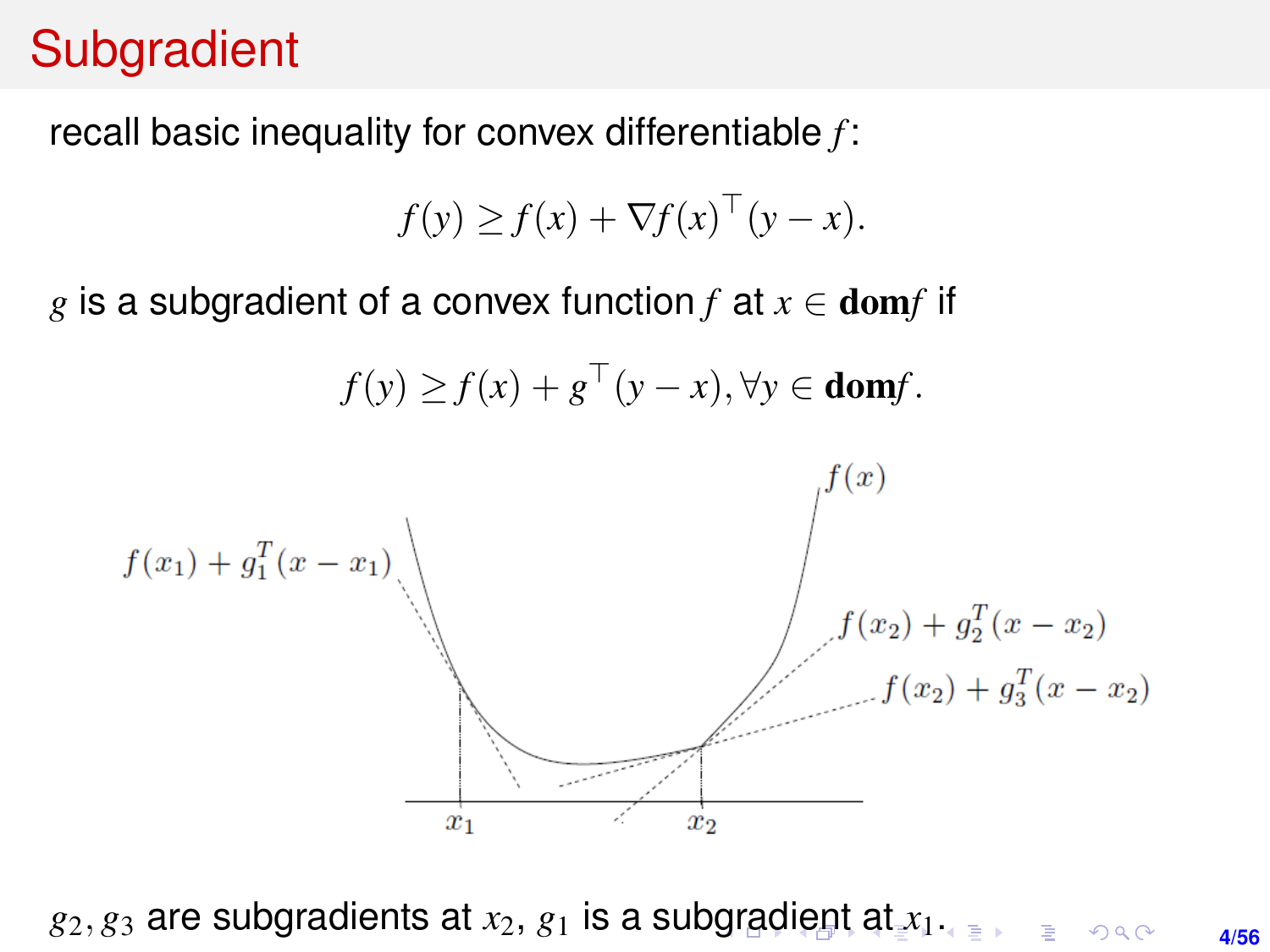### <span id="page-4-0"></span>Optimality conditions — unconstrained

*x* <sup>∗</sup> minimizes *f*(*x*) if and only

 $0 \in \partial f(x^*)$ 



Proof: by definition

 $f(y) \ge f(x^*) + 0^\top (y - x^*)$  for all  $y \iff 0 \in \partial f(x^*)$ . KO KKO KARA VE KARA

**5/56**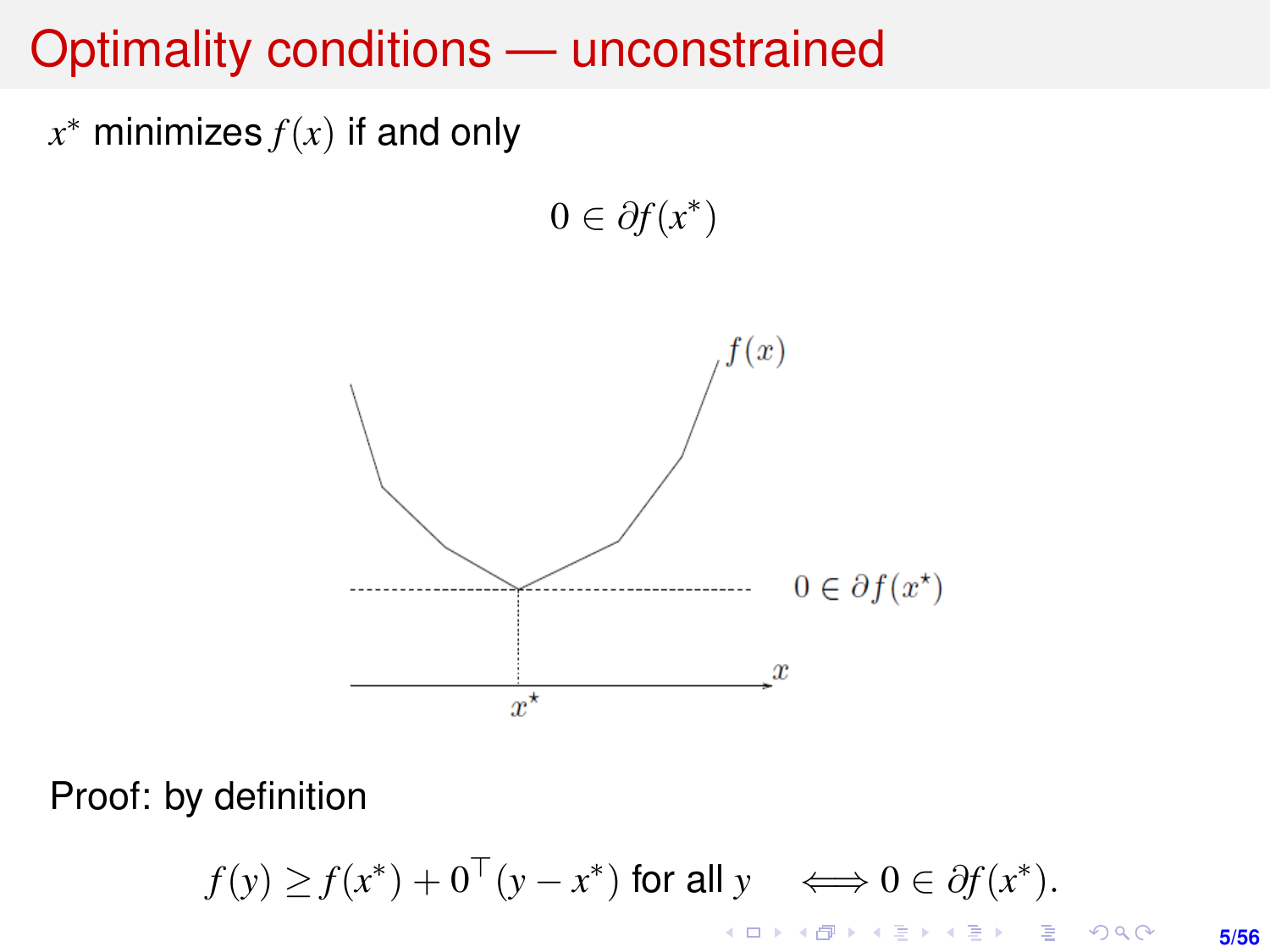## Optimality conditions — constrained

min 
$$
f_0(x)
$$
  
\n**s.t.**  $f_i(x) \le 0, i = 1,..., m$ .

From **Lagrange duality**: if strong duality holds, then x<sup>\*</sup>,  $\lambda$ <sup>\*</sup> are primal, dual optimal if and only if

- *x* ∗ is primal feasible
- $\lambda^* \geq 0$
- complementary:  $\lambda_i^* f_i(x^*) = 0$  for  $i = 1, \ldots, m$
- $x^*$  is a minimizer of min  $\mathcal{L}(x, \lambda^*) = f_0(x) + \sum_i \lambda_i^* f_i(x)$ , i.e.,

$$
0 \in \partial_x \mathcal{L}(x, \lambda^*) = \partial f_0(x^*) + \sum_i \lambda_i^* \partial f_i(x^*)
$$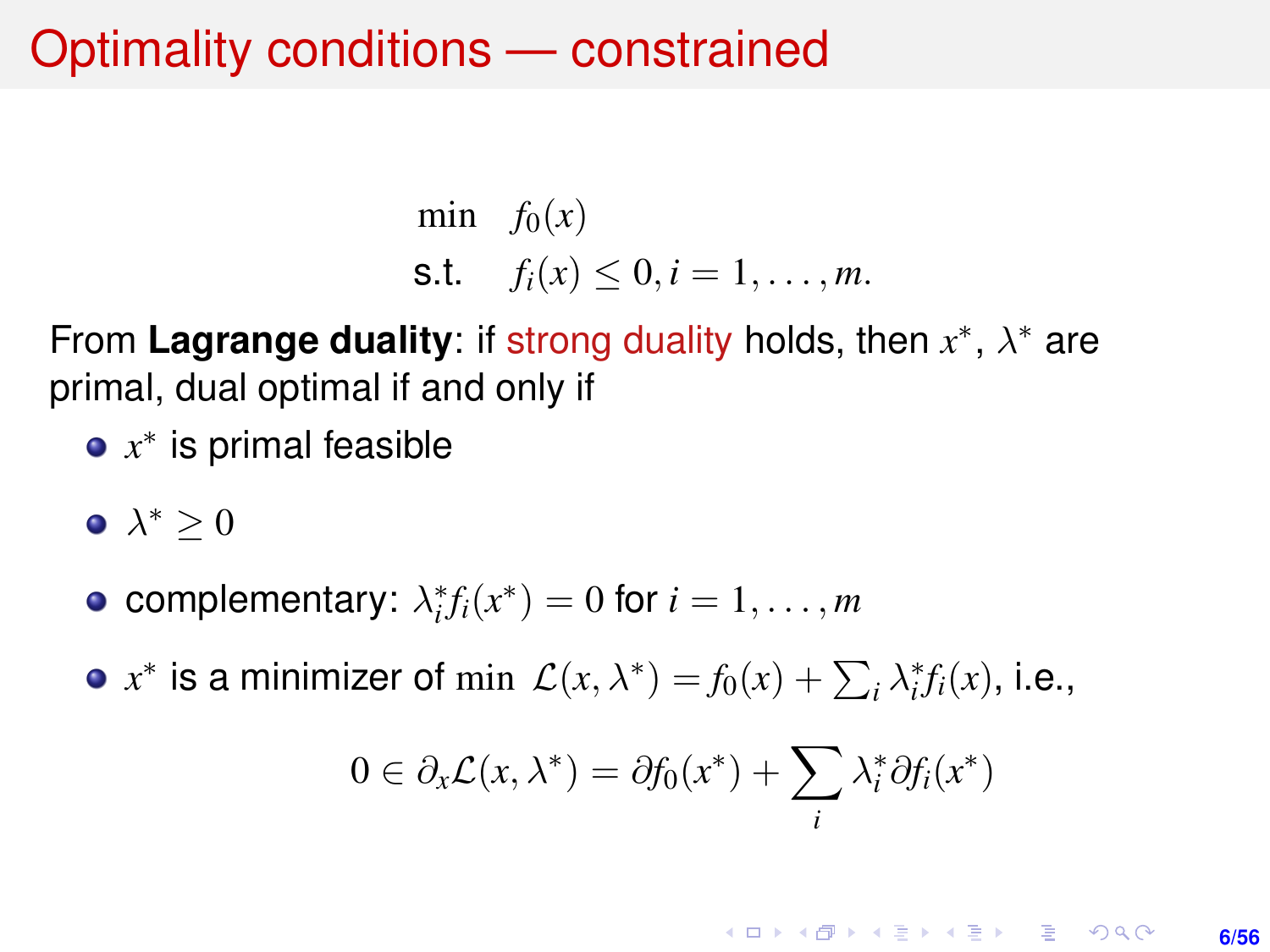#### Proximal Gradient Method

Let  $f(x) = \frac{1}{2} ||Ax - b||_2^2$ . The gradient  $\nabla f(x) = A^{\top} (Ax - b)$ . Consider min  $\psi_{\mu}(x) := \mu \|x\|_{1} + f(x)$ .

• First-order approximation + proximal term:

$$
x^{k+1} := \arg \min_{x \in \mathbb{R}^n} \mu \|x\|_1 + (\nabla f(x^k))^{\top} (x - x^k) + \frac{1}{2\tau} \|x - x^k\|_2^2
$$
  
= 
$$
\arg \min_{x \in \mathbb{R}^n} \mu \|x\|_1 + \frac{1}{2\tau} \|x - (x^k - \tau \nabla f(x^k))\|_2^2
$$
  
= 
$$
\text{shrink}(x^k - \tau \nabla f(x^k), \mu \tau)
$$

**•** gradient step: bring in candidates for nonzero components

**•** shrinkage step: eliminate some of them by "soft" thresholding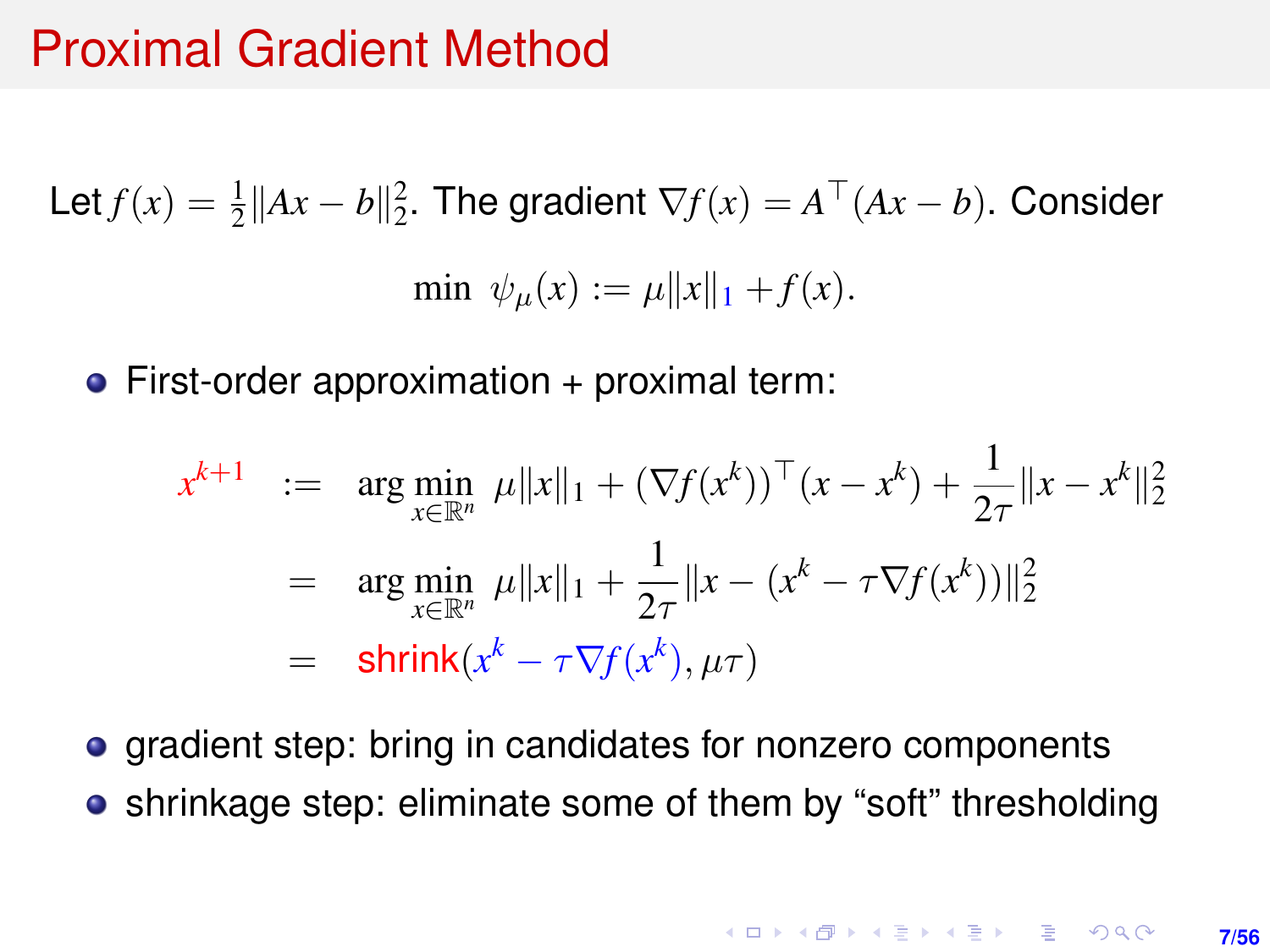# <span id="page-7-0"></span>Shrinkage (soft thresholding)

shrink(y, v) : = arg min\_{x \in \mathbb{R}} v ||x||\_1 + \frac{1}{2} ||x - y||\_2^2  
= sgn(y) max(|y| - \nu, 0)  
= 
$$
\begin{cases} y - \nu sgn(y), & \text{if } |y| > \nu \\ 0, & \text{otherwise} \end{cases}
$$

- Chambolle, Devore, Lee and Lucier
- **•** Figueirdo, Nowak and Wright
- Elad, Matalon and Zibulevsky
- Hales, Yin and Zhang
- **Darbon, Osher**
- Many others



KORK (FIRKER EN DE ROACH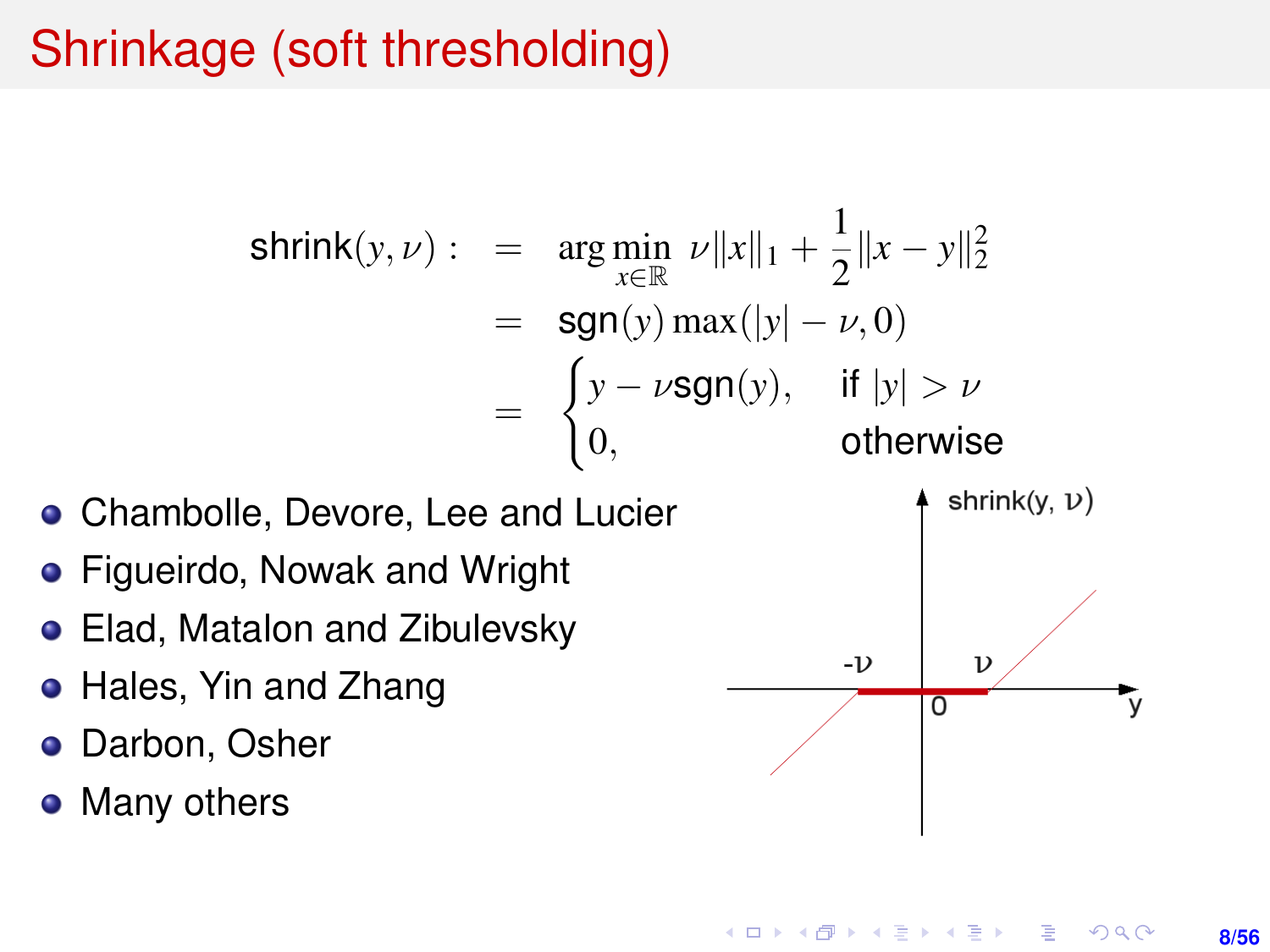# Proximal gradient method For General Problems

Consider the model

$$
\min \ F(x) := f(x) + r(x)
$$

 $\bullet$   $f(x)$  is convex, differentiable  $\bullet$   $r(x)$  is convex but may be nondifferentiable General scheme: linearize *f*(*x*) and add a proximal term:

$$
x^{k+1} := \arg \min_{x \in \mathbb{R}^n} r(x) + (\nabla f(x^k))^{\top} (x - x^k) + \frac{1}{2\tau} ||x - x^k||_2^2
$$
  
= 
$$
\arg \min_{x \in \mathbb{R}^n} \tau r(x) + \frac{1}{2} ||x - (x^k - \tau \nabla f(x^k))||_2
$$
  
= 
$$
\text{prox}_{\tau r} (x^k - \tau \nabla f(x^k))
$$

Proximal Operator

$$
\operatorname{prox}_r(y) := \arg\min_x \ r(x) + \frac{1}{2} \|x - y\|_2^2.
$$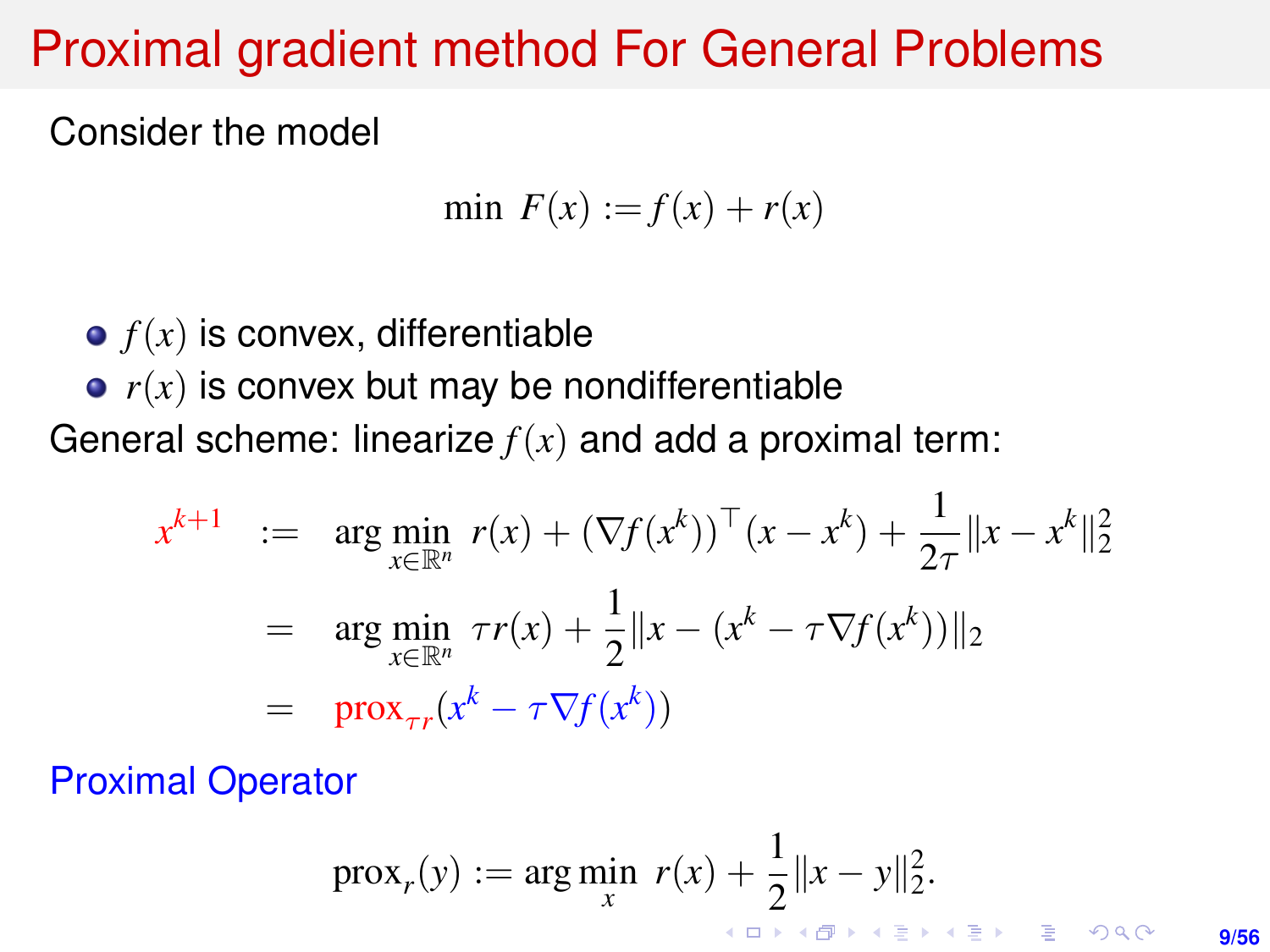# <span id="page-9-0"></span>Proximal mapping

if *g* is convex and closed (has a closed epigraph), then

$$
\text{prox}_r(y) := \arg\min_x \ r(x) + \frac{1}{2} ||x - y||_2^2
$$

exists and is unique for all *y*.

**•** from optimality conditions of minimization in the definition:

$$
x = \text{prox}_r(y) \qquad \Longleftrightarrow \qquad y - x \in \partial r(x) \n \Longleftrightarrow \qquad r(z) \ge r(x) + (y - x)^{\top} (z - x), \quad \forall z
$$

subdifferential of a convex function is a monotone operator:

$$
(u - v)^{\top}(x - y) \ge 0 \quad \forall x, y, u \in \partial f(x), v \in \partial f(y)
$$

**proof**: combining the following two inequalities

$$
f(y) \ge f(x) + u^\top (y - x), \quad f(x) \ge f(y) + v^\top (x - y)
$$

**10/56**

 $\mathcal{O}$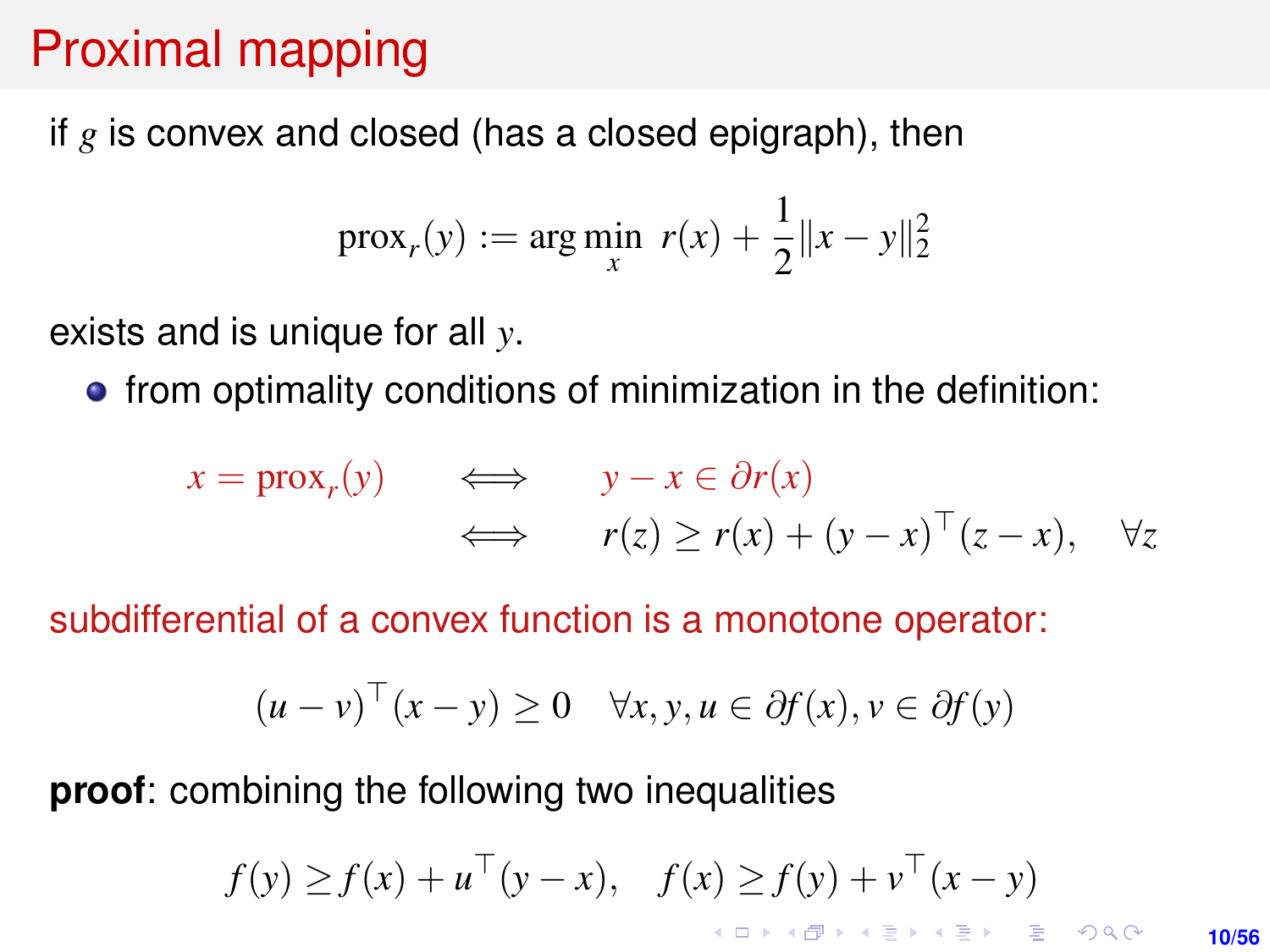#### Nonexpansiveness

if  $u = \text{prox}_r(x)$ ,  $v = \text{prox}_r(y)$ , then

$$
(u - v)^{\top} (x - y) \ge ||u - v||^2
$$

prox*<sup>r</sup>* is is firmly nonexpansive, or co-coercive with constant 1 • follows from last page and monotonicity of subgradients

$$
x - u \in \partial r(u), y - v \in \partial r(v) \Longrightarrow (x - u - y + v)^\top (u - v) \ge 0
$$

• implies (from Cauchy-Schwarz inequality)

$$
\|\text{prox}_r(x) - \text{prox}_r(y)\|_2 \le \|x - y\|_2
$$

**KORKARK A BIK BIKA A GA A GA A GA A BIKA A BIKA A BIKA A BIKA A BIKA A BIKA A BIKA A BIKA A BIKA A BIKA A BIKA 11/56**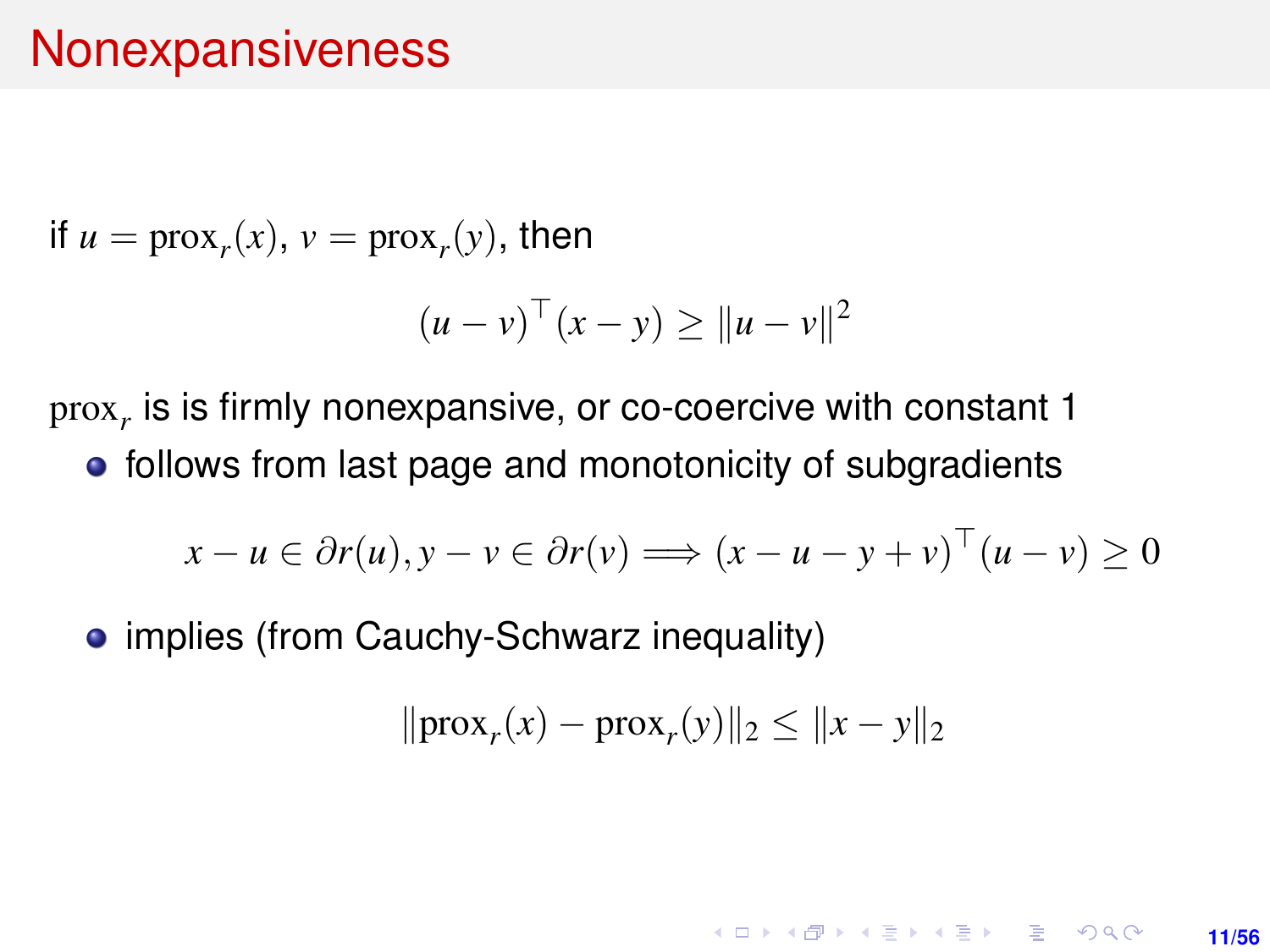- The proximal mapping is nonexpansive
- Under certain assumptions,  $h(x) = x \tau \nabla f(x)$  is nonexpansive:

$$
||h(x) - h(x')|| \le ||x - x'||,
$$

and  $r(x) = r(x')$  whenever the equality holds.

*x* is a fixed point if

$$
\|\text{prox}_{\tau r}(h(x)) - \text{prox}_{\tau r}(h(x^*))\| \equiv \|\text{prox}_{\tau r}(h(x)) - x^*\| = \|x - x^*\|
$$

**KORKARK KERKER DRAM** 

**12/56**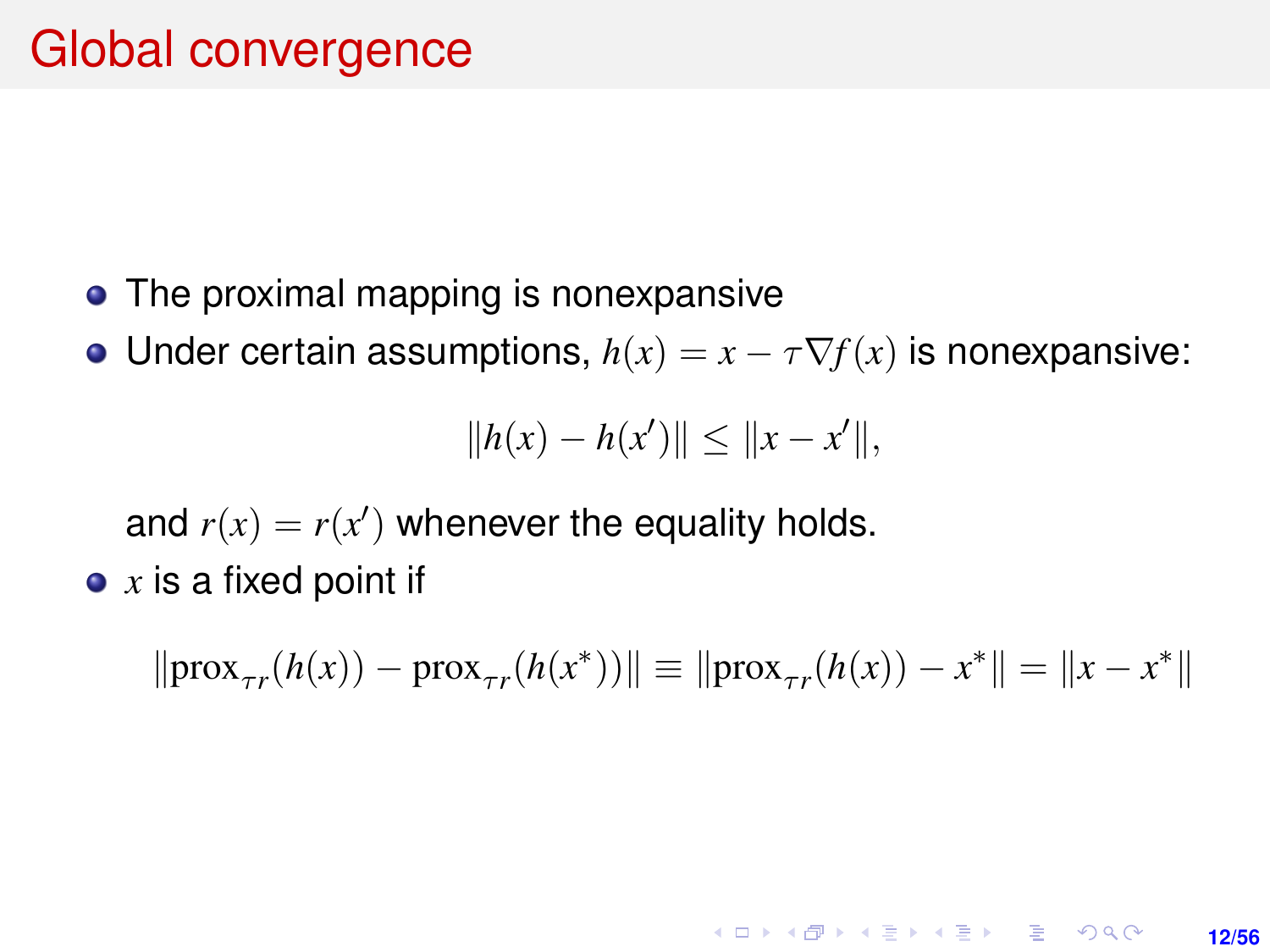# Proximal gradient method for  $\ell_1$ -minimization

- **•** Advantages
	- Low computational cost (first-order method)
	- Finite convergence of the nondegenerate support
	- Global *q*-linear convergence
- **•** Disadvantages
	- Takes a lot of steps when the support is relatively large
	- Slow convergence: degenerate support identification or magnitude recovery?
- Strategies for improving shrinkage
	- Adjust  $\lambda$  dynamically (use  $\lambda^k)$
	- Line search  $x^{k+1} = x^k + \alpha^k(\textsf{shrink}(x^k \lambda^k \nabla f^k, \mu \lambda^k) x^k)$
	- Continuation: approximately solve for  $\mu_0 > \mu_1 > \cdots > \mu_p = \mu$ (FPC)
	- Debiasing or subspace optimization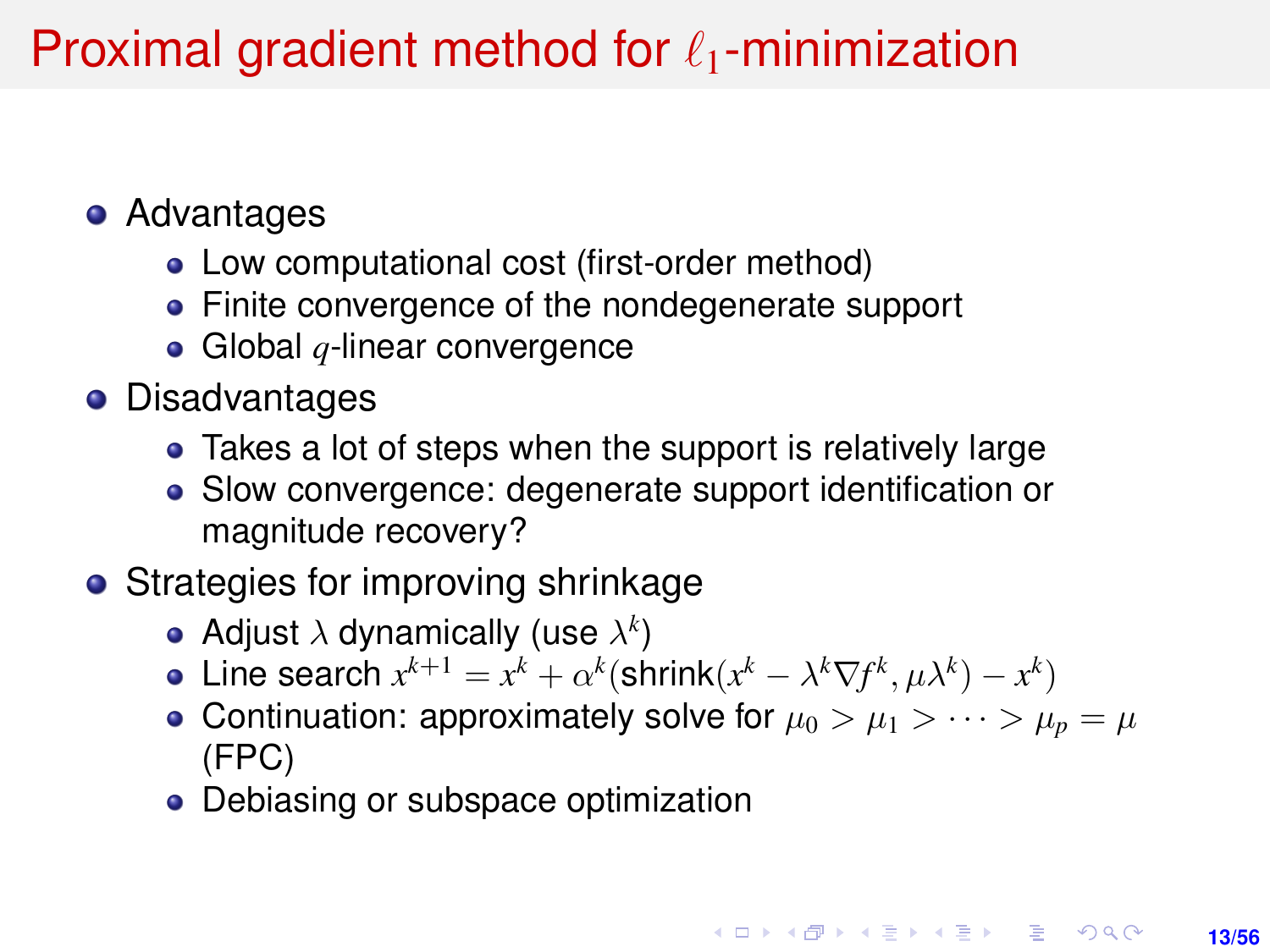#### Line search approach

Let  $x^k(\tau^k) = \mathsf{shrink}(x^k - \tau^k \nabla f^k, \mu \tau^k).$  Then set  $x^{k+1} = x^k + \alpha^k (x^k(\tau^k) - x^k)$  $= x^k + \alpha^k d^k$ Choosing τ *k* : Barzilai-Borwein method  $\nabla f^k = A^\top (Ax^k - b)$  $s^{k-1} = x^k - x^{k-1}$  and  $y^{k-1} = \nabla f^k - \nabla f^{k-1}$  $\tau^{k,BB1} = \frac{(s^{k-1})^{\top} s^{k-1}}{(s^{k-1})^{\top} s^{k-1}}$  $\frac{(s^{k-1})^{\top} s^{k-1}}{(s^{k-1})^{\top} y^{k-1}}$  or  $\tau^{k,BB2} = \frac{(s^{k-1})^{\top} y^{k-1}}{(y^{k-1})^{\top} y^{k-1}}$  $\frac{(s)}{(y^{k-1})$ <sup>⊤</sup>y<sup>k−1</sup></sub>.

Choosing  $\alpha^k$ : Armijo-like Line search

$$
\psi_{\mu}(x^k + \alpha^k d^k) \le C^k + \sigma \alpha^k \Delta^k
$$

• FPC: 
$$
\Delta^k := (\nabla f^k)^{\top} d^k
$$
  
\n• FPC\_AS:  $\Delta^k := (\nabla f^k)^{\top} d^k + \mu \|x^k (\tau^k)\|_1 - \mu \|x^k\|_1$   
\n•  $C^k = (\eta Q^{k-1} C^{k-1} + \psi_{\mu}(x^k))/Q^k$ ,  $Q^k = \eta Q^{k-1} + 1$ ,  $C^0 = \psi_{\mu}(x^0)$  and  $Q^0 = 1$  (Zhang and Hager)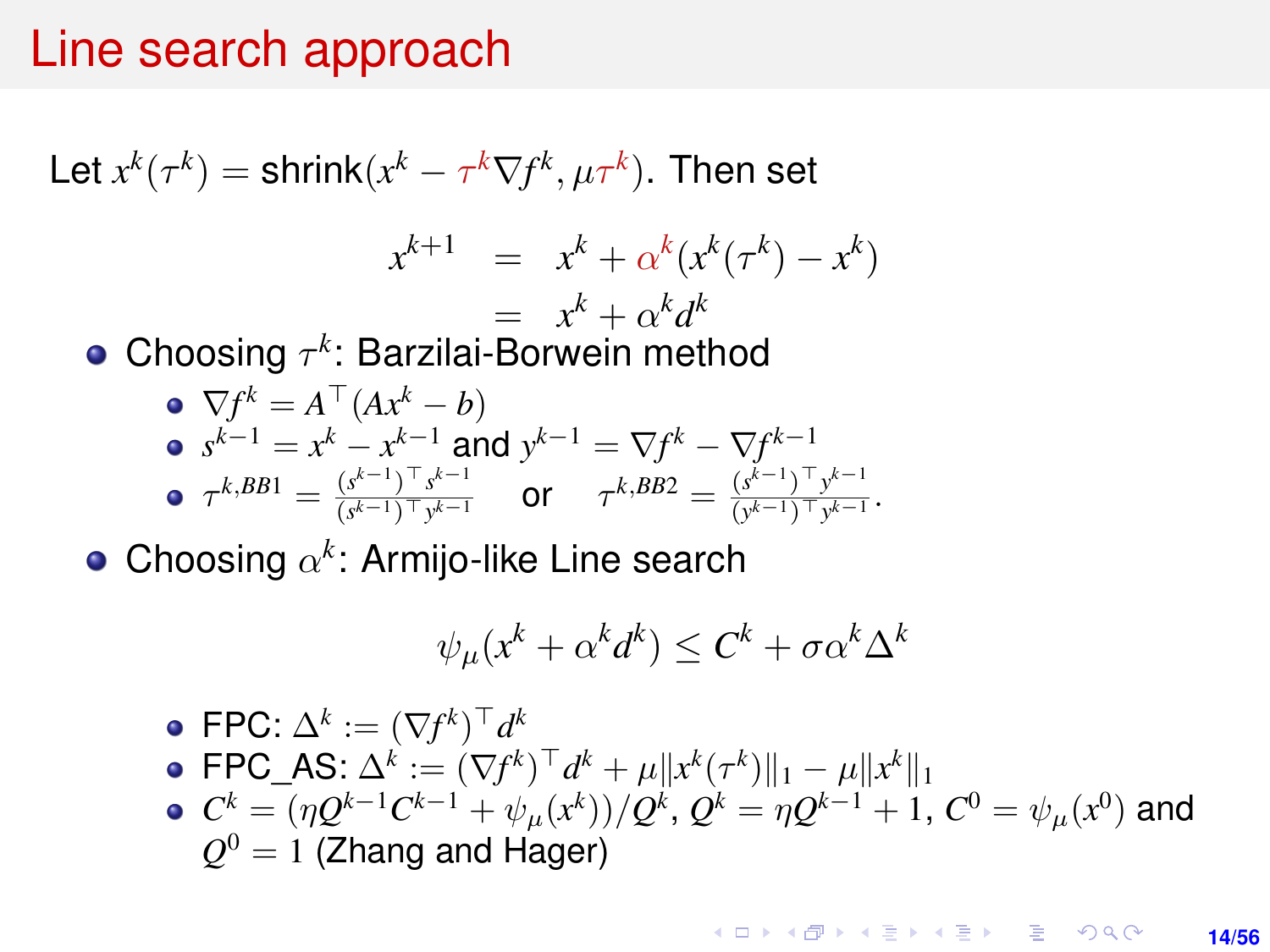- Amir Beck and Marc Teboulle, *A fast iterative shrinkage thresholding algorithm for linear inverse problems*
- Paul Tseng, *On accelerated proximal gradient methods for convex-concave optimization*
- Paul Tseng, *Approximation accuracy, gradient methods and error bound for structured convex optimization*
- N. S. Aybat and G. Iyengar, *A first-order augmented Lagrangian method for compressed sensing*

**15/56**

**KORKARK A BIK BIKA A GA A GA A GA A BIKA A BIKA A BIKA A BIKA A BIKA A BIKA A BIKA A BIKA A BIKA A BIKA A BIKA**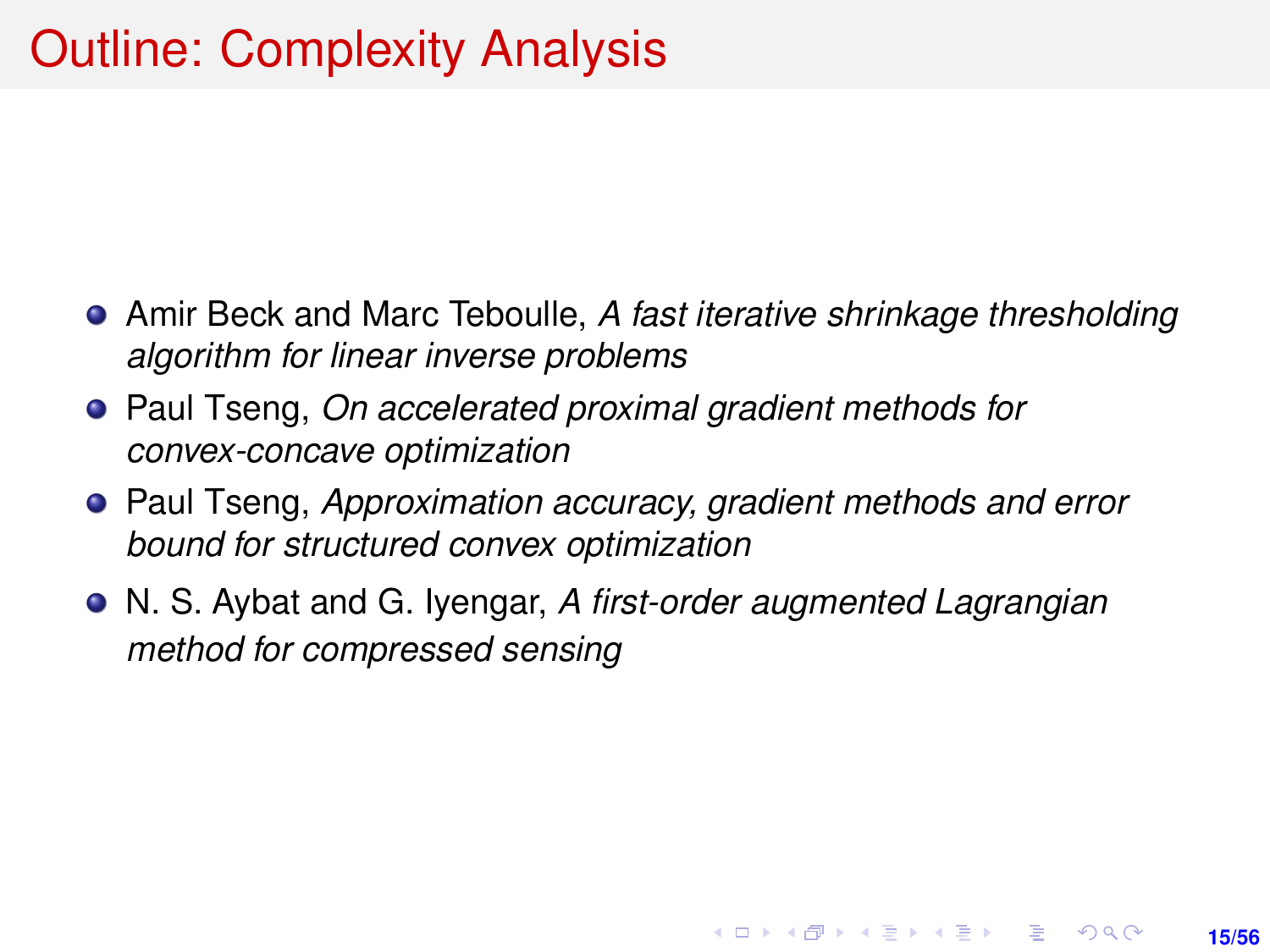# Proximal Gradient/ISTA/FPC

The following terminologies refer to the same algorithm:

- proximal gradient method
- ISTA: iterative shrinkage thresholding algorithm
- **•** FPC: fixed-point continuation method

Consider

$$
\min \ F(x) := \mu \|x\|_1 + \frac{1}{2} \|Ax - b\|_2^2
$$

ISTA/FPC computes

$$
x_{k+1} := \arg \min \mu ||x||_1 + (\nabla f_k)^{\top} (x - x_k) + \frac{1}{2\tau} ||x - x_k||_2^2
$$
  
=  $\operatorname{shrink}(x_k - \tau \nabla f_k, \mu \tau)$ 

- Complexity?
- How can we speed it up?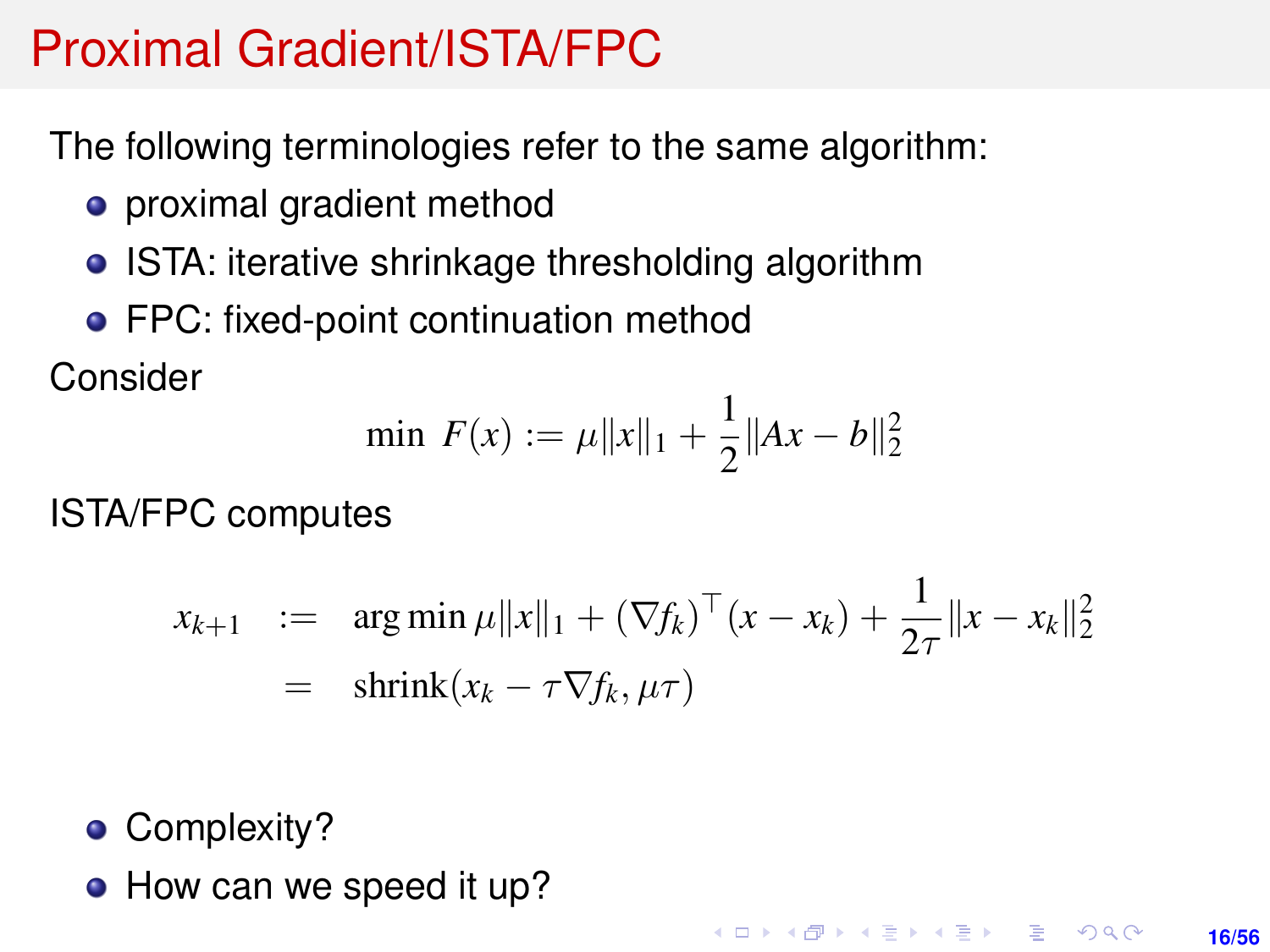# <span id="page-16-0"></span>Generalization of ISTA

Consider a solvable model

min  $F(x) := f(x) + r(x)$ 

 $\bullet$   $r(x)$  continuous convex, may be nonsmooth

 $\bullet$   $f(x)$  continuously diff. with Lipschitz continuous gradient

 $\|\nabla f(x) - \nabla f(y)\|_2 \leq L_f \|x - y\|_2$ 

• The cost of the following problem is tractable

$$
p_L(y) := \arg \min_{x} Q_L(x, y) := f(y) + \langle \nabla f(y), x - y \rangle + \frac{L}{2} ||x - y||_2^2 + r(x)
$$
  
= 
$$
\arg \min_{x} r(x) + \frac{L}{2} ||x - \left( y - \frac{1}{L} \nabla f(y) \right) ||_2^2
$$
  
= 
$$
\text{prox}_{1/L}(y - \frac{1}{L} \nabla f(y))
$$

#### ISTA

Basic iteration:  $x_k = p_L(x_{k-1})$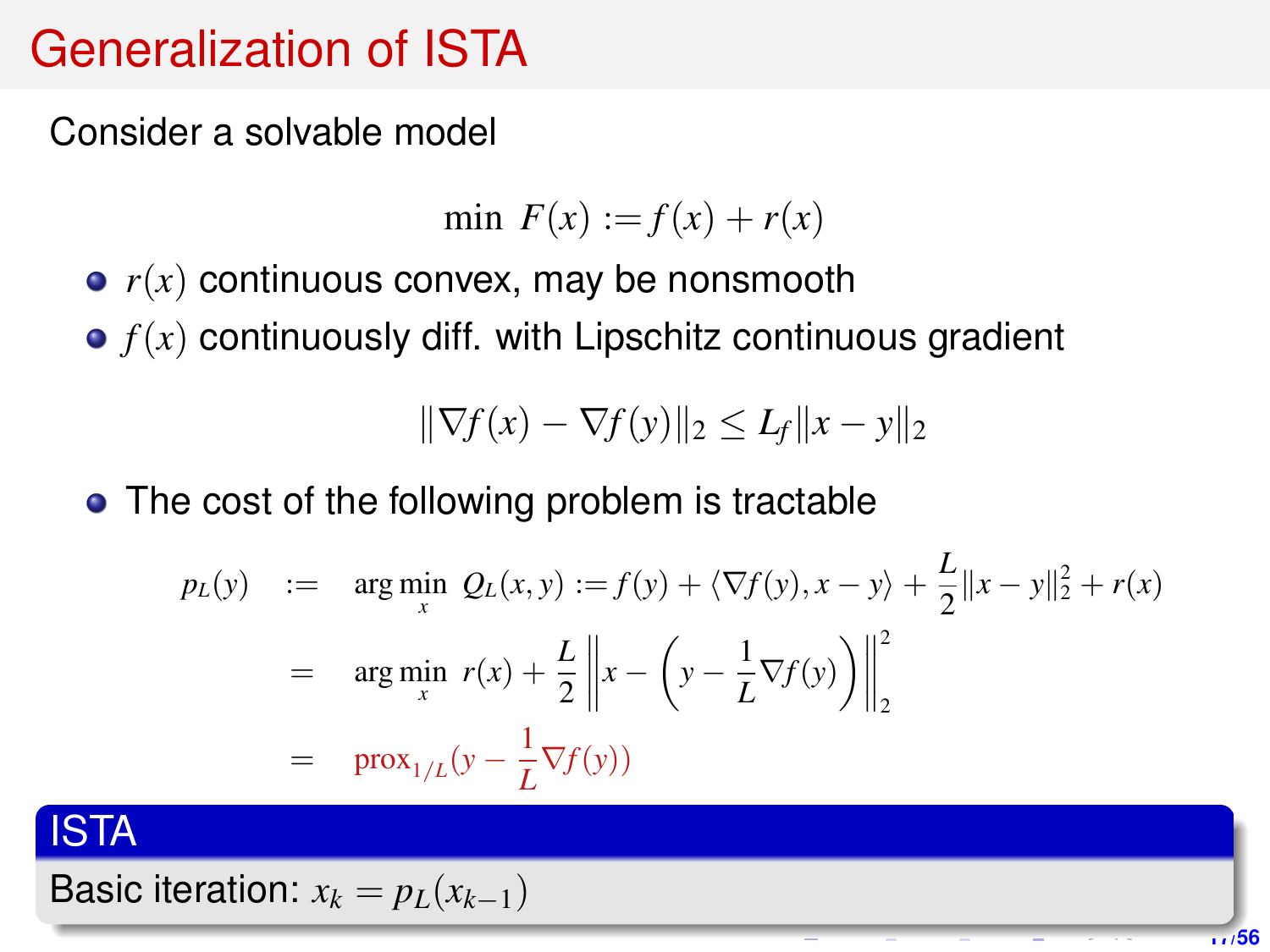# <span id="page-17-0"></span>Quadratic upper bound

Suppose ∇*f* is Lipschitz continuous with parameter *L* and dom*f* is convex. Then

$$
f(y) \le f(x) + \nabla f(x)^\top (y - x) + \frac{L}{2} ||y - x||_2^2, \quad \forall x, y.
$$

**Proof:** Let  $v = v - x$ . Then

$$
f(y) = f(x) + \nabla f(x)^{\top} v + \int_0^1 (\nabla f(x + tv) - \nabla f(x))^{\top} v dt
$$
  
\n
$$
\leq f(x) + \nabla f(x)^{\top} v + \int_0^1 ||\nabla f(x + tv) - \nabla f(x)||_2 ||v||_2 dt
$$
  
\n
$$
\leq f(x) + \nabla f(x)^{\top} v + \int_0^1 Lt ||v||_2^2 dt
$$
  
\n
$$
= f(x) + \nabla f(x)^{\top} v + \frac{L}{2} ||y - x||_2^2
$$

The above inequalit[y](#page-57-0) also im[p](#page-0-0)lies that  $F(p_L(y)) \leq Q(p_L(y), y)$  $F(p_L(y)) \leq Q(p_L(y), y)$  $F(p_L(y)) \leq Q(p_L(y), y)$  $F(p_L(y)) \leq Q(p_L(y), y)$  $F(p_L(y)) \leq Q(p_L(y), y)$  $F(p_L(y)) \leq Q(p_L(y), y)$  $F(p_L(y)) \leq Q(p_L(y), y)$  $F(p_L(y)) \leq Q(p_L(y), y)$  $F(p_L(y)) \leq Q(p_L(y), y)$  $F(p_L(y)) \leq Q(p_L(y), y)$  $F(p_L(y)) \leq Q(p_L(y), y)$ .

**18/56**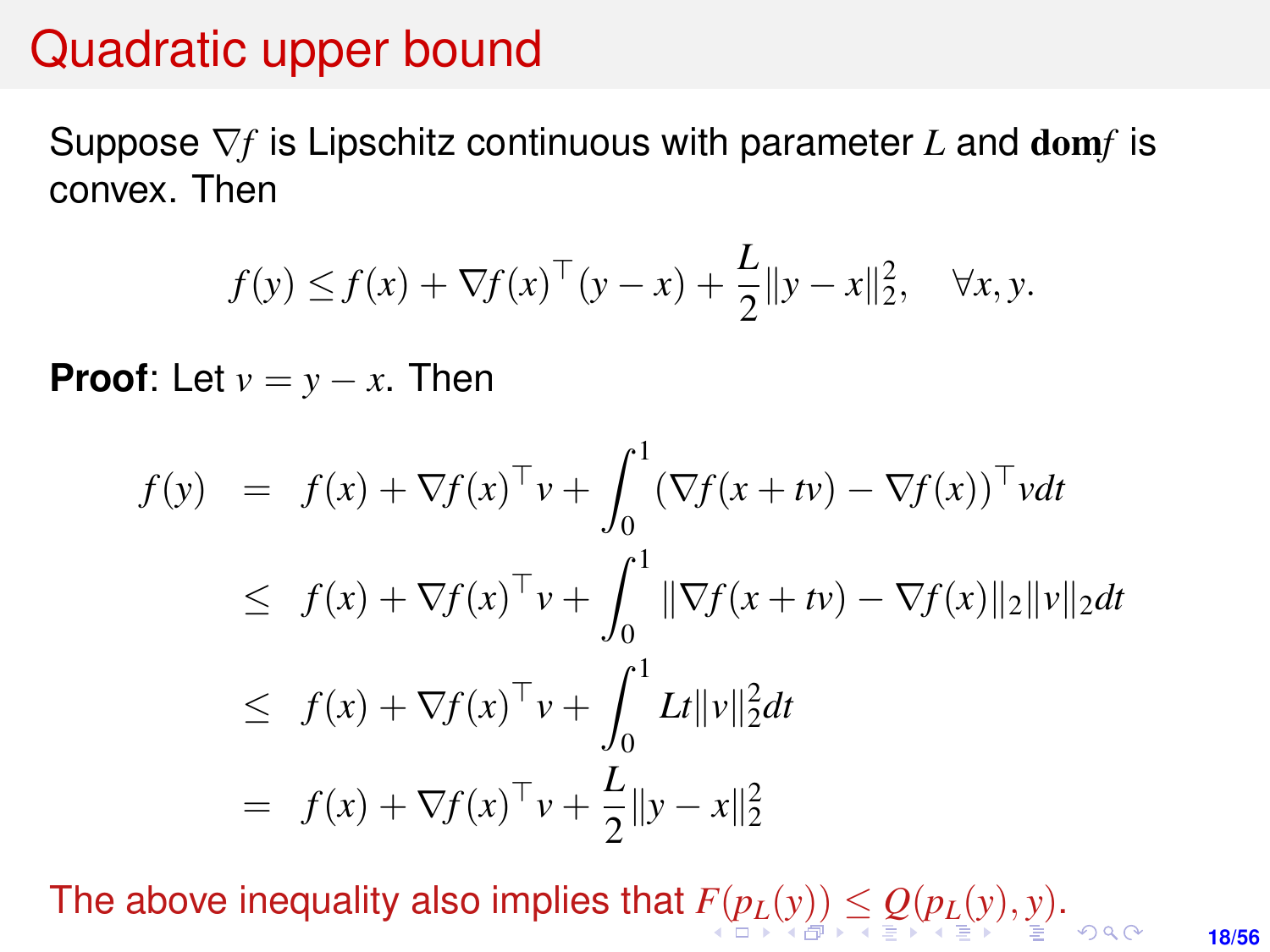<span id="page-18-0"></span>**Lemma**: Assume  $F(p_L(y)) \le Q(p_L(y), y)$ , then for any  $x \in \mathbb{R}^n$ ,

$$
F(x) - F(p_L(y)) \ge \frac{L}{2} ||p_L(y) - y||^2 + L \langle y - x, p_L(y) - y \rangle
$$
  
=  $\frac{L}{2} (||p_L(y) - x||_2^2 - ||x - y||_2^2)$ 

**• Proof**:  $\nabla f(y) + L(p_L(y) - y) + z = 0$  for some  $z \in \partial r(p_L(y))$ .

The convexity of *f* and *g* gives

$$
f(x) \geq f(y) + \nabla f(y)^\top (x - y)
$$
  
\n
$$
r(x) \geq r(p_L(y)) + z^\top (x - p_L(y)).
$$

• Using the definition of  $Q(p_L(y), y)$  and *z* 

$$
F(x) - F(p_L(y)) \ge F(x) - Q(p_L(y), y)
$$
  
\n
$$
\ge -\frac{L}{2} ||p_L(y) - y||^2 + (x - p_L(y))^\top (\nabla f(y) + z)
$$

**KORKARK KERKER DRAM 19/56**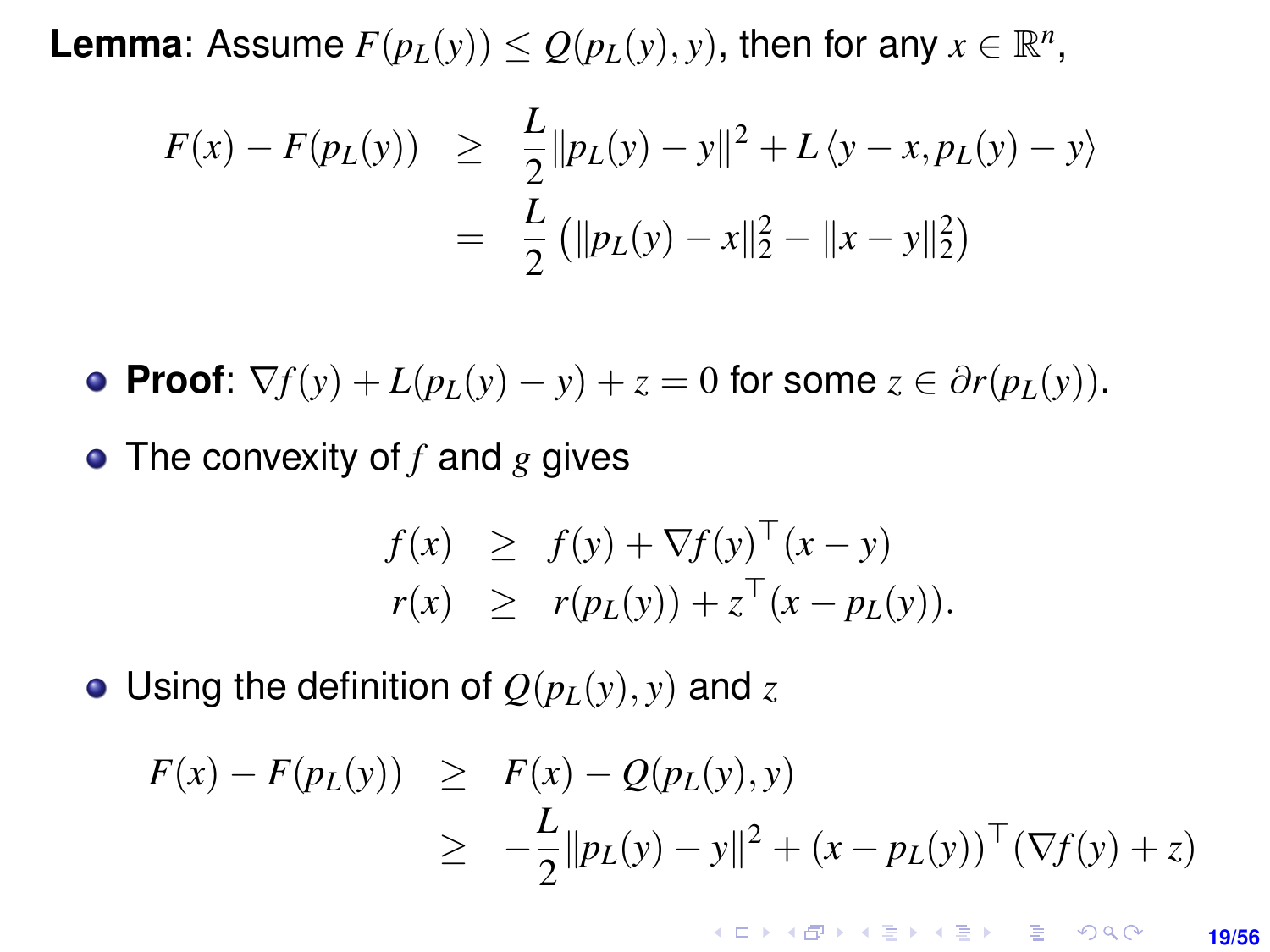# Complexity analysis of ISTA

Complexity results:  $F(x_k) - F(x^*) \le \frac{L_f ||x_0 - x^*||_2^2}{2k}$ 

Let  $x = x^*$ ,  $y = x_j$ , then

$$
\frac{2}{L}(F(x^*) - F(x_{j+1})) \ge ||x^* - x_{j+1}||_2^2 - ||x^* - x_j||_2^2
$$

Summing over  $j := 0, \dots, k-1$  gives

$$
\frac{2}{L}(kF(x^*) - \sum_{j=0}^{k-1} F(x_{j+1})) \ge ||x^* - x^k||_2^2 - ||x^* - x_0||_2^2
$$

- Let  $x = y = x_i$  yields  $\frac{2}{L}(F(x_j) - F(x_{j+1})) \geq ||x_j - x_{j+1}||_2^2$ Multiplying the last ineq. by j and summing over  $j := 0, \dots, k-1$  gives<br> $\frac{2}{L}(-kF(x_k) + \sum_{j=0}^{k-1} F(x_{j+1})) \ge \sum_{j=0}^{k-1} j ||x_j - x_{j+1}||_2^2$
- **•** Therefore

$$
\frac{2k}{L}(F(x^*)-F(x_k)) \geq \|x^*-x^k\|_2^2 + \sum_{j=0}^{k-1} j \|x_j-x_{j+1}\|_2^2 - \|x^*-x_0\|_2^2
$$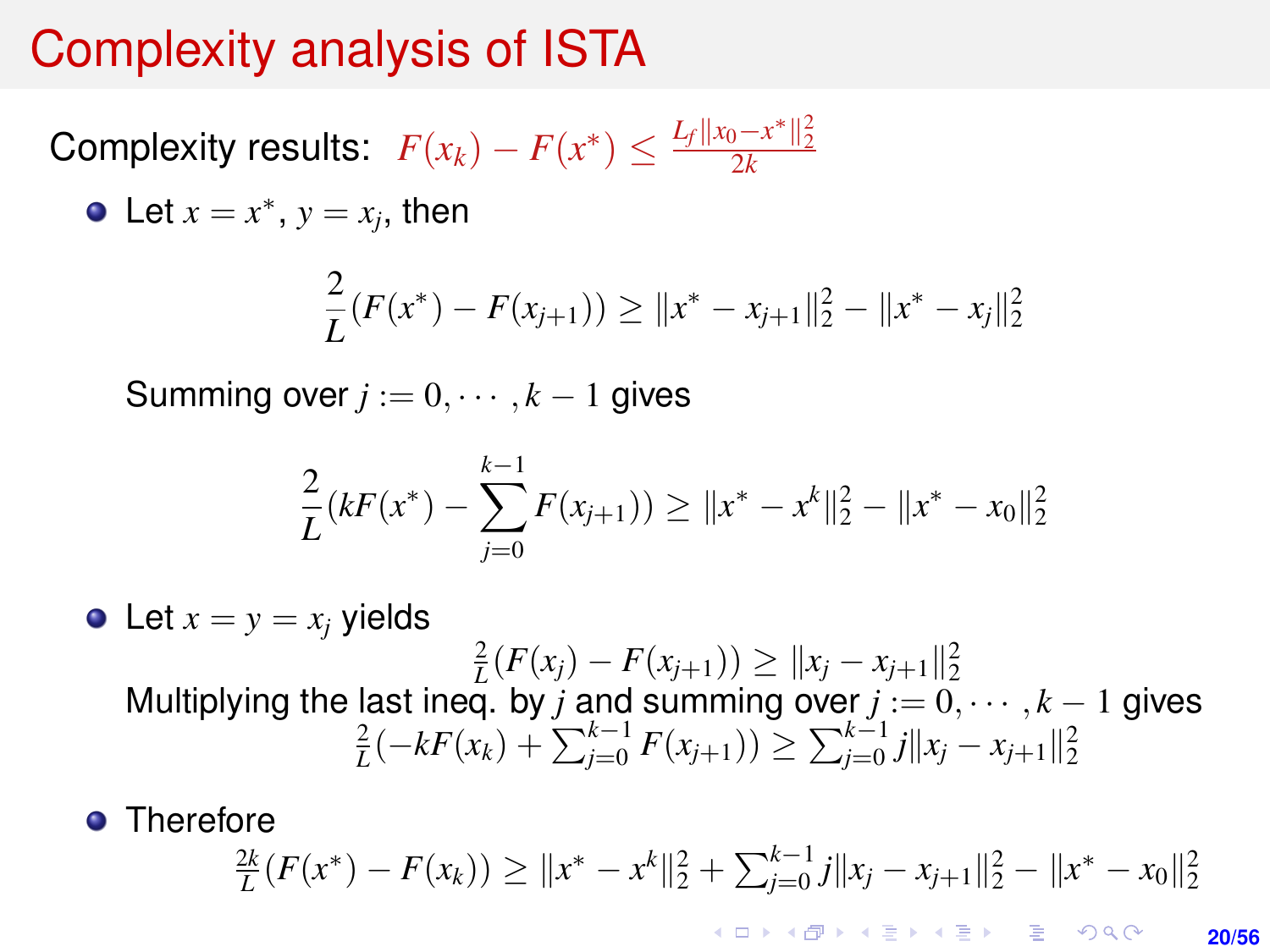## FISTA: Accelerated proximal gradient

Given  $y^1 = x_0$  and  $t^1 = 1$ , compute:

$$
x_k = p_L(y_k)
$$
  
\n
$$
t_{k+1} = \frac{1 + \sqrt{1 + 4t_k^2}}{2}
$$
  
\n
$$
y_{k+1} = x_k + \frac{t_k - 1}{t_{k+1}}(x_k - x_{k-1})
$$

Complexity results:

$$
F(x_k) - F(x^*) \le \frac{2L_f ||x_0 - x^*||_2^2}{(k+1)^2}
$$

#### Lipschitz constant *L<sup>f</sup>* is unknown? Choose *L* by backtracking so that  $F(p_L(y_k)) \leq Q_L(p_L(y_k), y_k)$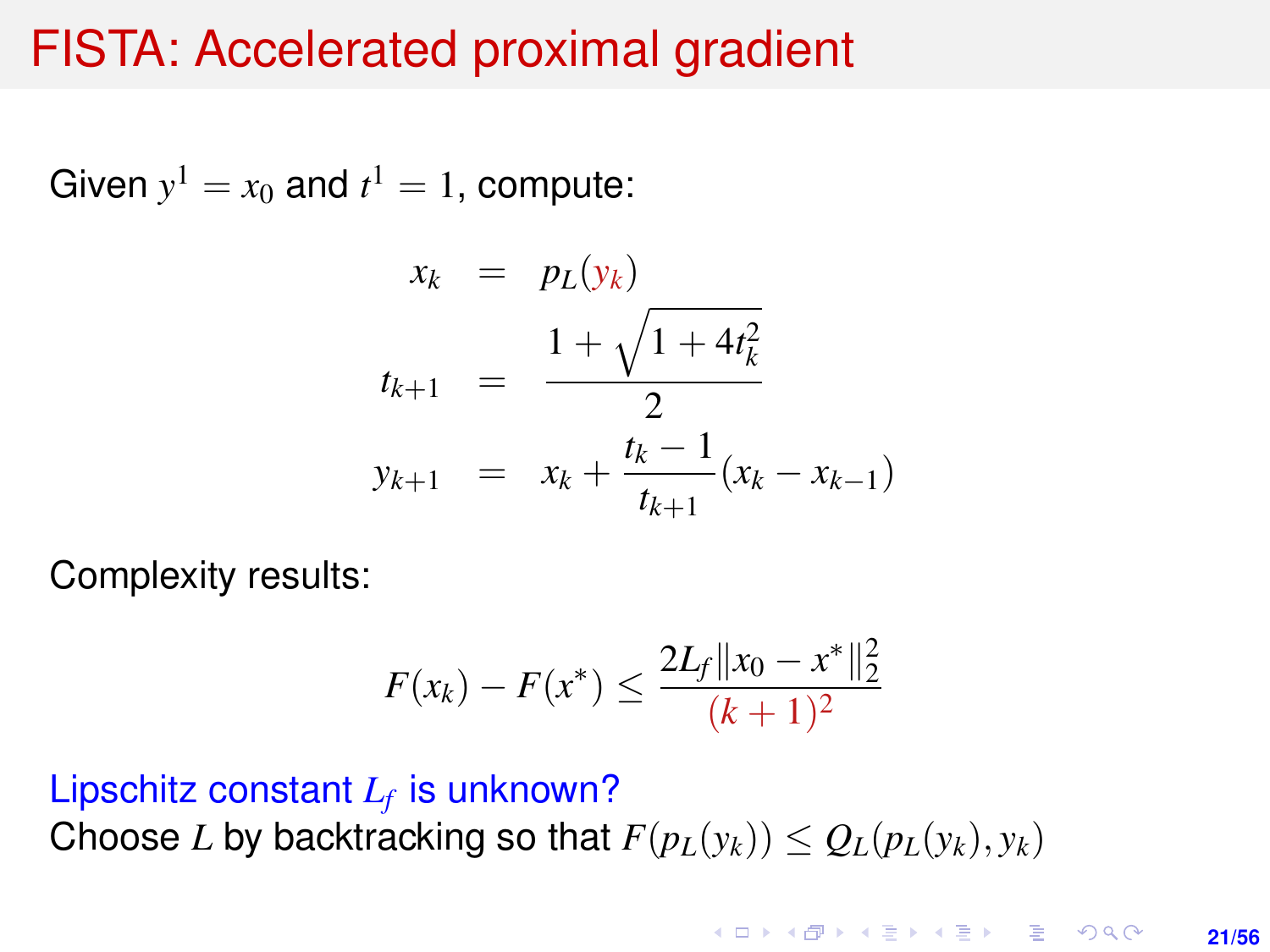#### Complexity analysis of FISTA

• Let 
$$
v_k := F(x_k) - F(x^*)
$$
 and  $u_k := t_k x_k - (t_k - 1)x_{k-1} - x^*$ ,  
\n
$$
\frac{2}{L} (t_k^2 v_k - t_{k+1}^2 v_{k+1}) \ge ||u_{k+1}||_2^2 - ||u_k||_2^2
$$

\n- If 
$$
a_k - a_{k+1} \ge b_{k+1} - b_k
$$
, with  $a_1 + b_1 \le c$ , then  $a_k \le c$
\n- $t_k \ge (k+1)/2$
\n- Let  $a_k = \frac{2}{L} t_k^2 v_k$ ,  $b_k = \|u_k\|_2^2$ , and  $c = \|x_0 - x^*\|_2^2$ .
\n

• Check  $a_1 + b_1 \leq c$ :

$$
F(x^*) - F(x_1) = F(x^*) - F(p_L(y_1))
$$
  
\n
$$
\geq \frac{L}{2} ||p_L(y_1) - y_1||_2^2 + L \langle y_1 - x^*, p_L(y_1) - y_1 \rangle
$$
  
\n
$$
= \frac{L}{2} (||x_1 - x^*||_2^2 - ||y_1 - x^*||_2^2)
$$

K ロ X (日) X (日) X (日) X (日) X (日) X (日) X (日) X (日) X (日) X (日) **22/56**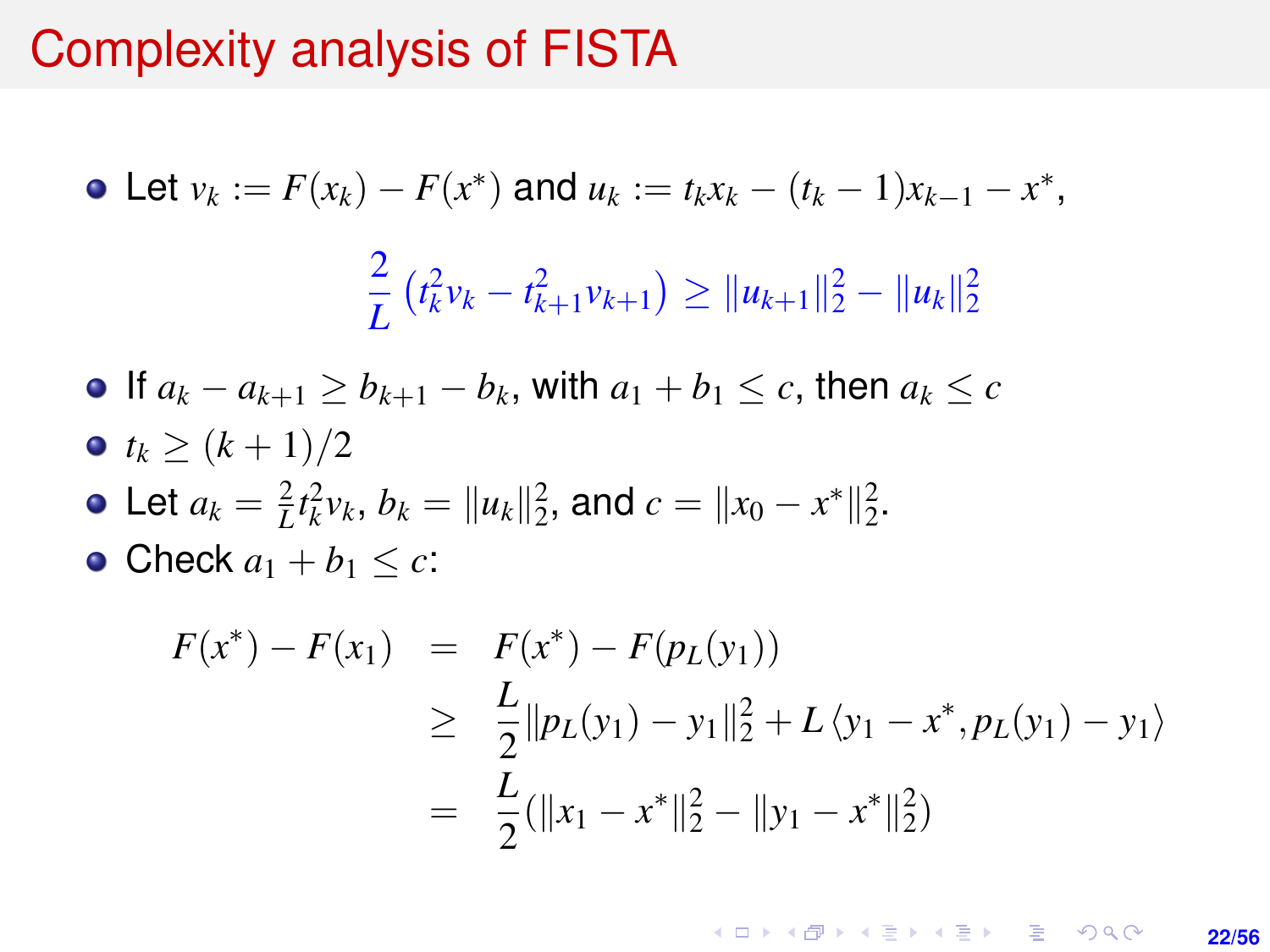## Complexity analysis of FISTA

\n- \n Let 
$$
(x = x_k, y = y_{k+1})
$$
 and  $(x = x_*, y = y_{k+1})$ . Note  $x_{k+1} = p_{L_{k+1}}(y_{k+1})$ :\n  $2L^{-1}(v_k - v_{k+1}) \geq ||x_{k+1} - y_{k+1}||_2^2 + 2\langle x_{k+1} - y_{k+1}, y_{k+1} - x_k \rangle$ \n (1)  $-2L^{-1}v_{k+1} \geq ||x_{k+1} - y_{k+1}||_2^2 + 2\langle x_{k+1} - y_{k+1}, y_{k+1} - x_* \rangle$ \n (2)  $((1) * (t_{k+1} - 1) + (2)) * t_{k+1}$  and using  $t_k^2 = t_{k+1}^2 - t_{k+1}$ :\n  $\frac{2t_{k+1}}{L}((t_{k+1} - 1)v_k - t_{k+1}v_{k+1}) = \frac{2}{L}(t_k^2v_k - t_{k+1}^2v_{k+1})$ \n $\geq ||t_{k+1}(x_{k+1} - y_{k+1})||_2^2 + 2t_{k+1}\langle x_{k+1} - y_{k+1}, t_{k+1}y_{k+1} - (t_{k+1} - 1)x_k - x^* \rangle$ \n
\n- \n 10  $||b - a||_2^2 + 2\langle b - a, a - c \rangle = ||b - c||_2^2 - ||a - c||_2^2$ \n
\n- \n 2  $y_{k+1} = x_k + \frac{t_{k-1}}{t_{k+1}}(x_k - x^{k-1})$ :\n  $\frac{2}{L}(t_k^2v_k - t_{k+1}^2v_{k+1})$ \n $\geq ||t_{k+1}x_{k+1} - (t_{k+1} - 1)x_k - x^*||_2^2 - ||t_{k+1}y_{k+1} - (t_{k+1} - 1)x_k - x^*||_2^2$ \n $= ||u_{k+1}||_2^2 - ||u_k||_2^2$ \n
\n

K ロ X (日) X (日) X (日) X (日) X (日) X (日) X (日) X (日) X (日) X (日) **23/56**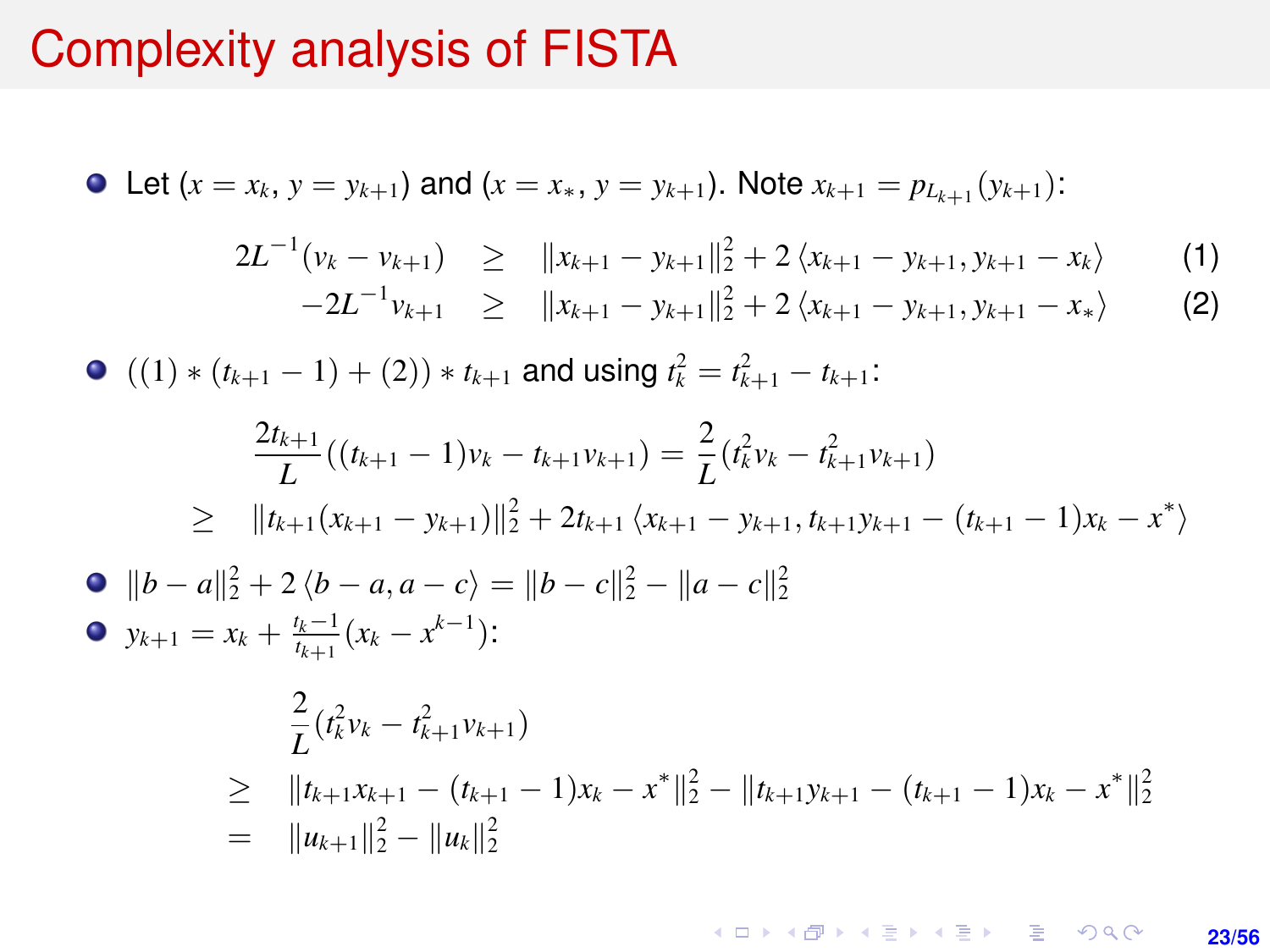## Proximal gradient method

Consider the model

$$
\min \ F(x) := f(x) + r(x)
$$

Linearize *f*(*x*):

$$
\ell_f(x, y) := f(y) + \langle \nabla f(y), x - y \rangle + r(x)
$$

Given a strictly convex function *h*(*x*), Bregman distance:

$$
D(x, y) := h(x) - h(y) - \langle \nabla h(y), x - y \rangle.
$$

For example, take  $h(x) = ||x||_2^2$ . Then  $D(x, y) = ||x - y||_2^2$ . Proximal gradient method can also be written as

$$
x_{k+1} := \arg\min_{x} \ell_f(x, x^k) + \frac{L}{2}D(x, x^k)
$$

**KORKARK KERKER DRAM 24/56**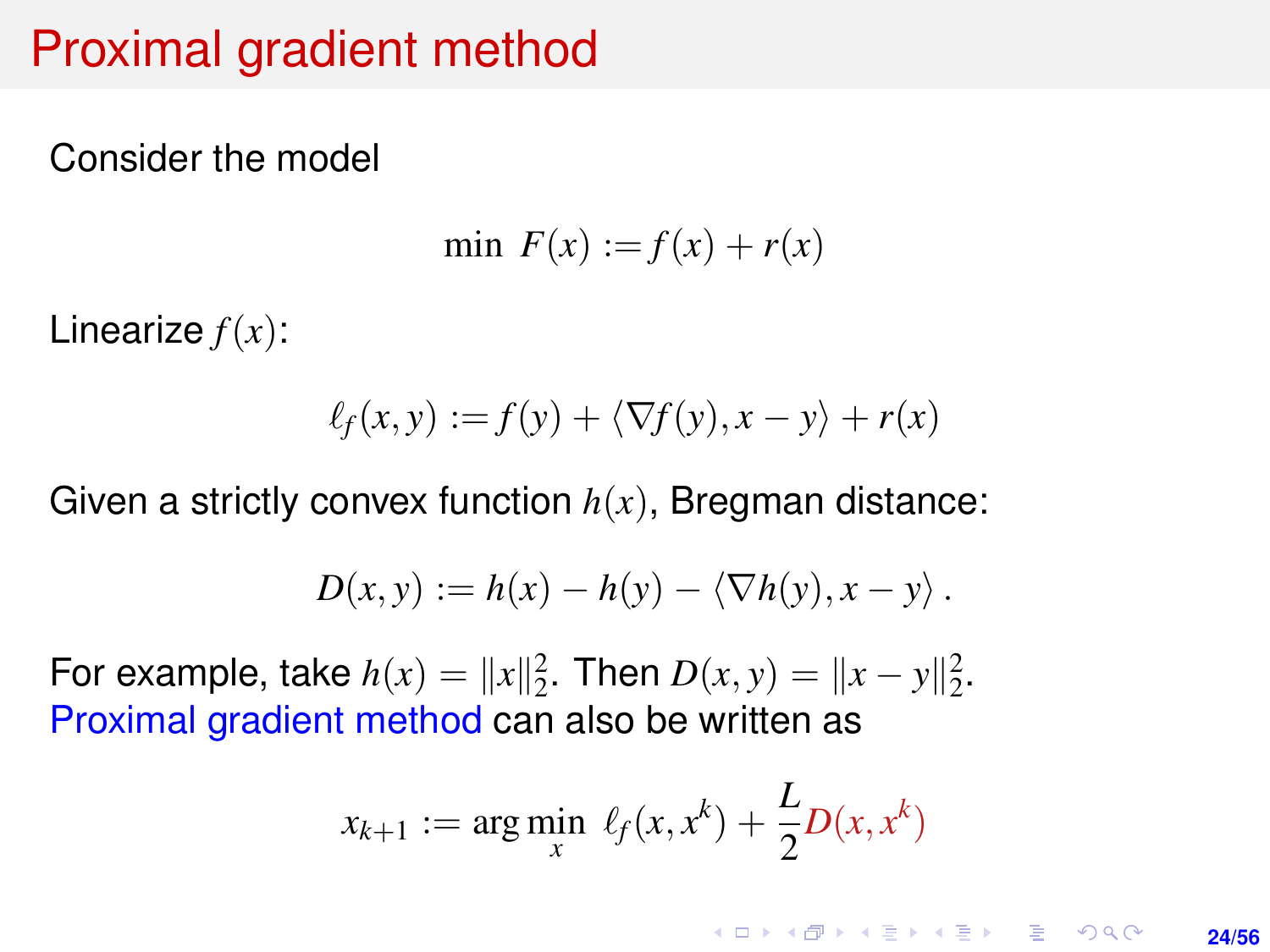Acclerated proximal gradient (APG): Set  $x_{-1} = x_0$  and  $\theta_{-1} = \theta_0 = 1$ :

$$
y_k = x_k + \theta_k(\theta_{k-1}^{-1} - 1)(x_k - x_{k-1})
$$
  
\n
$$
x_{k+1} = \arg \min_{x} \ell_f(x, y^k) + \frac{L}{2} ||x - y_k||_2^2
$$
  
\n
$$
\theta_{k+1} = \frac{\sqrt{\theta_k^4 + 4\theta_k^2} - \theta_k^2}{2}
$$

**25/56**

K ロ ▶ K @ ▶ K 할 ▶ K 할 ▶ ... 할 → 9 Q @

Question: what is the difference between  $\theta_k$  and  $t_k$ ?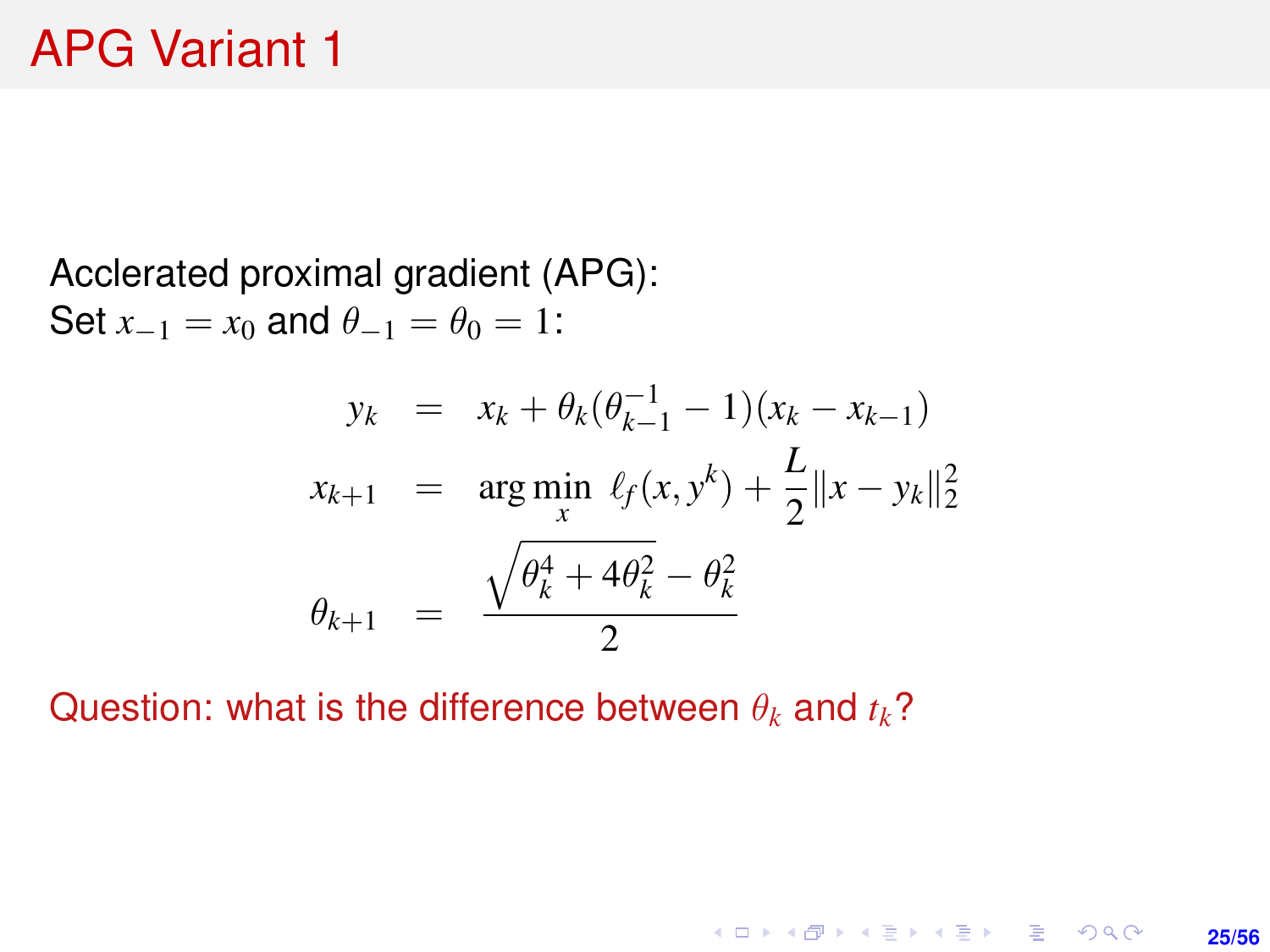Replace  $\frac{1}{2}||x - y^k||_2^2$  by Bregman distance  $D(x, y_k)$ Set  $x_0$ ,  $z_0$  and  $\theta_0 = 1$ :

$$
y_k = (1 - \theta_k)x_k + \theta_k z_k
$$
  
\n
$$
z_{k+1} = \arg \min_x \ell_f(x, y^k) + \theta_k LD(x, z_k)
$$
  
\n
$$
x_{k+1} = (1 - \theta_k)x_k + \theta_k z_{k+1}
$$
  
\n
$$
\theta_{k+1} = \frac{\sqrt{\theta_k^4 + 4\theta_k^2} - \theta_k^2}{2}
$$

K ロ ▶ K @ ▶ K 할 ▶ K 할 ▶ 이 할 → 9 Q @ **26/56**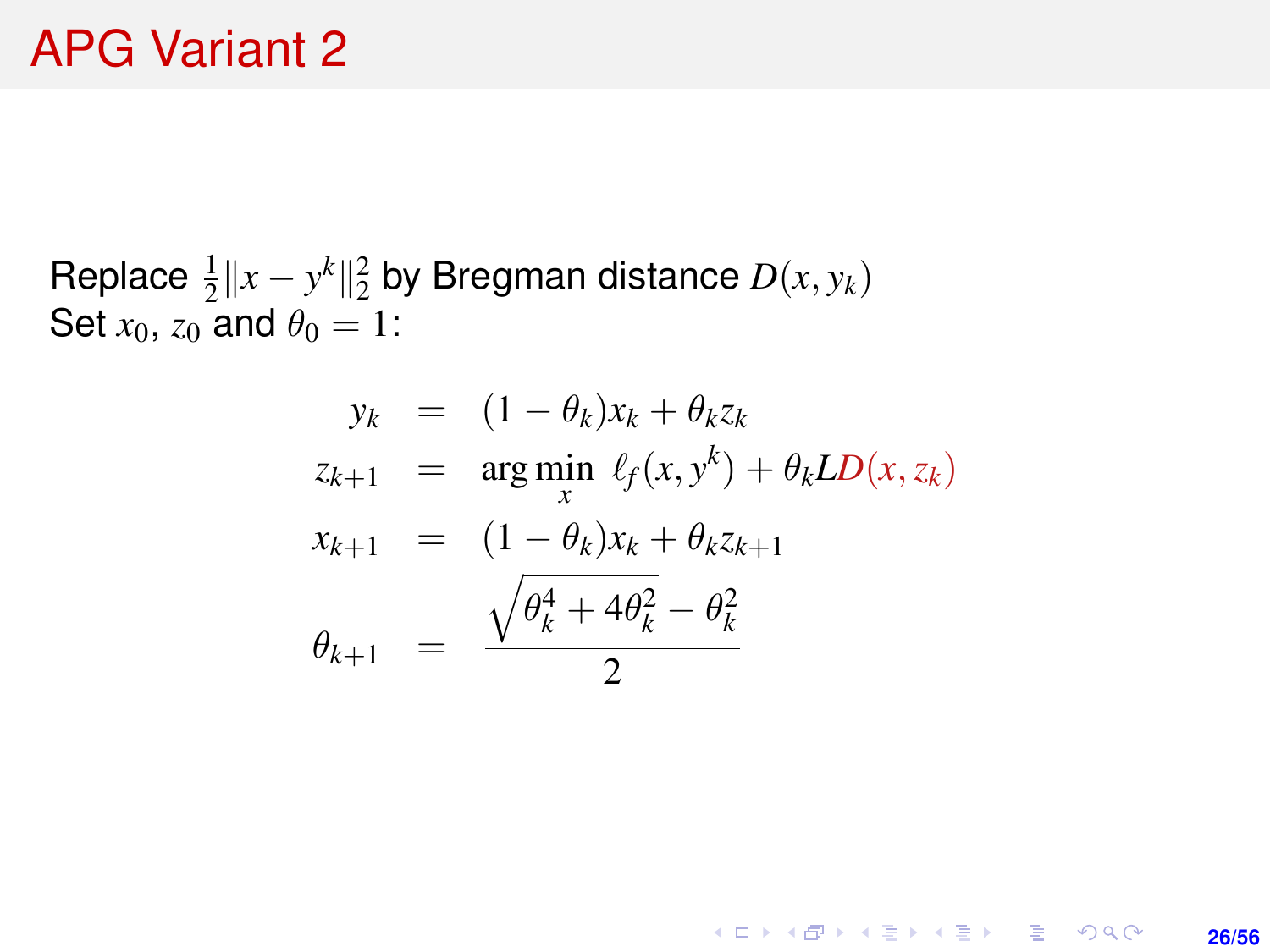#### APG Variant 3

Set  $x_0$ ,  $z_0 := \arg \min h(x)$  and  $\theta_0 = 1$ :

$$
y_k = (1 - \theta_k)x_k + \theta_k z_k
$$
  
\n
$$
z_{k+1} = \arg \min_{x} \sum_{i=0}^{k} \frac{\ell_f(x, y^i)}{\theta_i} + Lh(x)
$$
  
\n
$$
x_{k+1} = (1 - \theta_k)x_k + \theta_k z_{k+1}
$$
  
\n
$$
\theta_{k+1} = \frac{\sqrt{\theta_k^4 + 4\theta_k^2} - \theta_k^2}{2}
$$

KOX KORK KEX KEX LE LONG **27/56**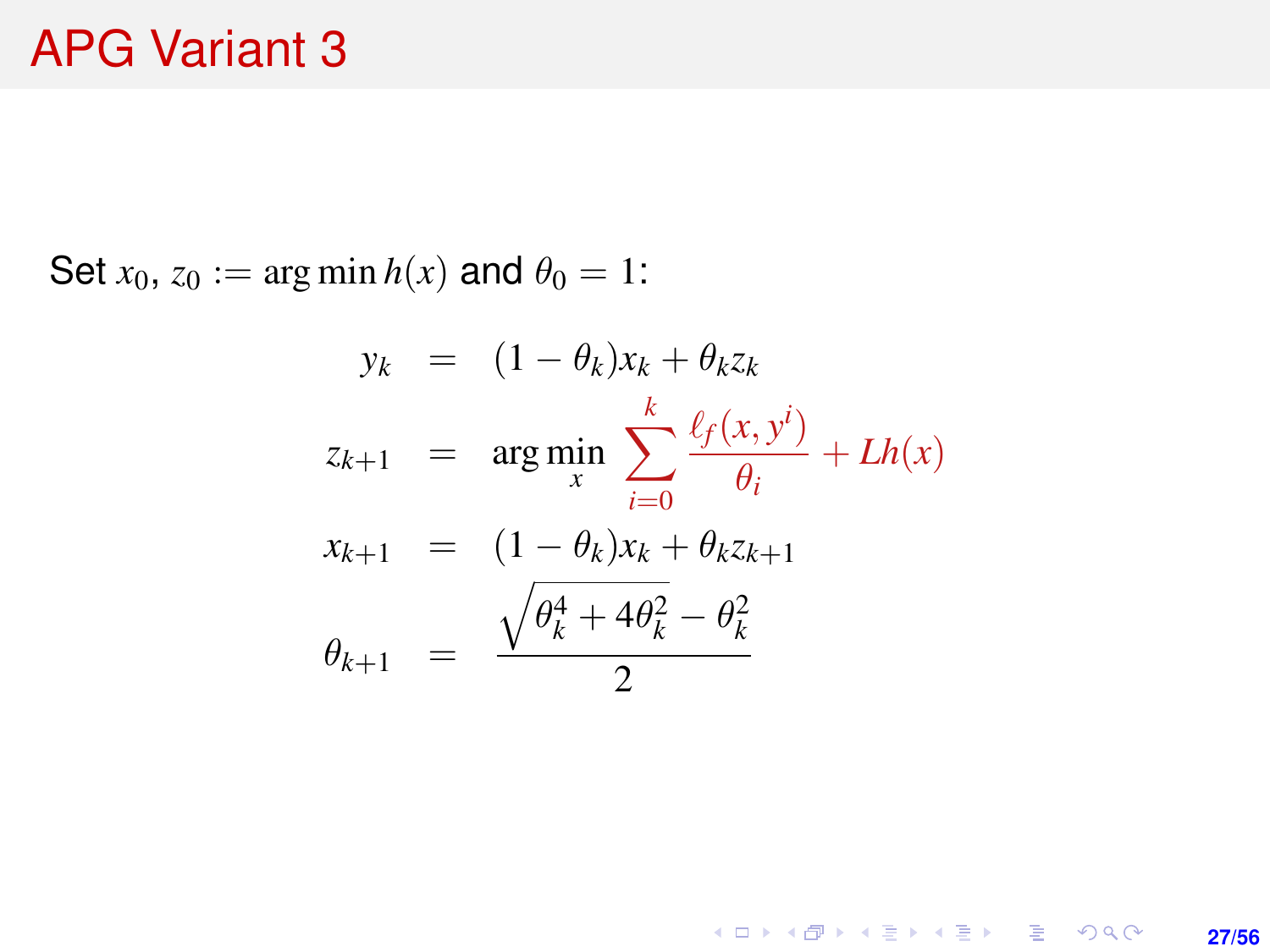## Complexity analysis

• Proximal gradient method

$$
F(x_k) \leq F(x) + \frac{1}{k}LD(x, x^0)
$$

APG1:  $F(x_k) \leq F(x) + \frac{4}{(k+1)^2} L D(x, x^0)$ 

APG2:

$$
F(x_k) \le F(x) + \frac{4}{(k+1)^2} L D(x, z^0)
$$

APG3:

$$
F(x_k) \leq F(x) + \frac{4}{(k+1)^2}L(h(x) - h(x_0))
$$

**KORKARK KERKER DRAM 28/56**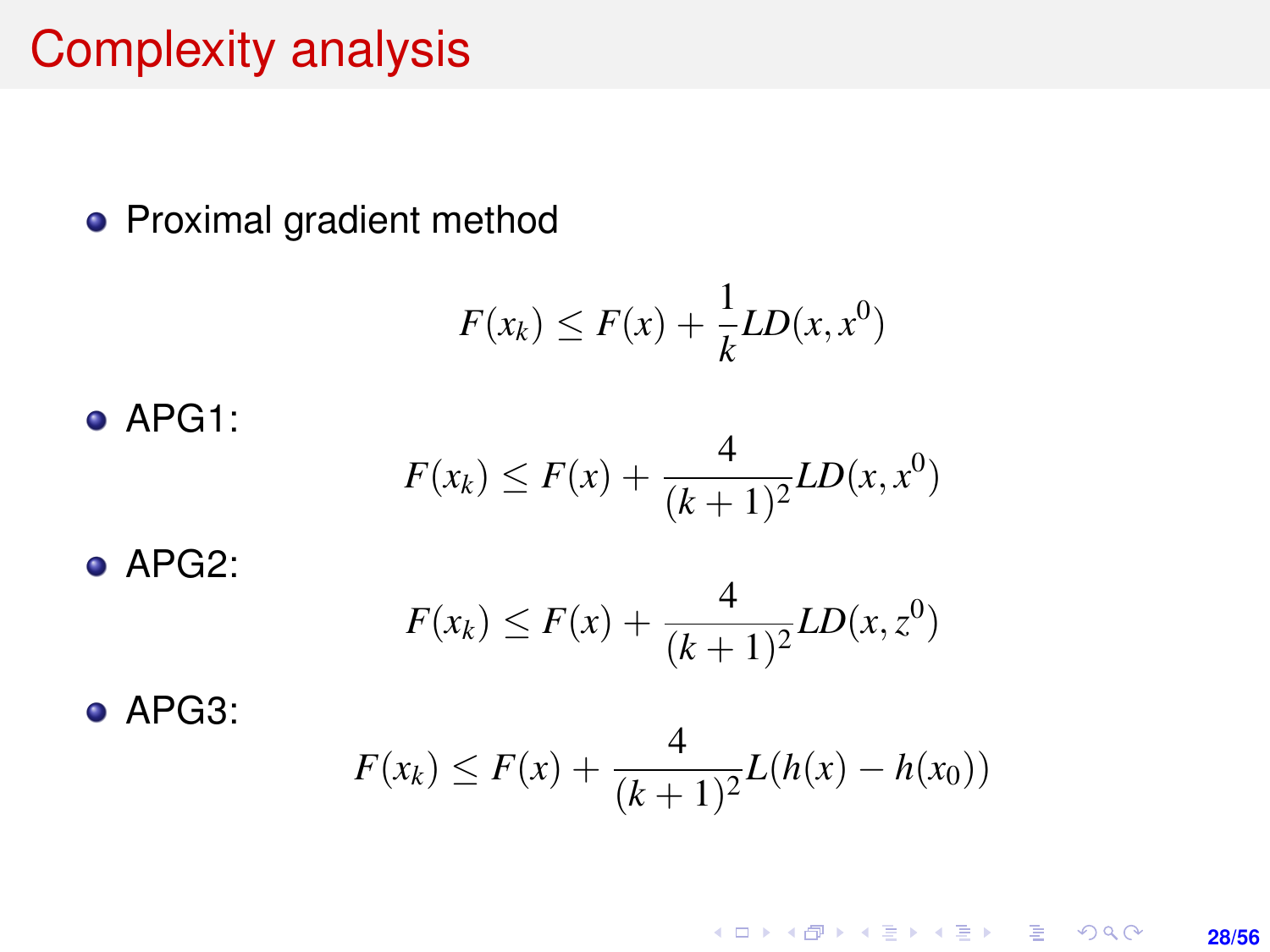# Complexity analysis

Let  $f(x)$  is convex and assume  $\nabla f(x)$  is Lipschitz cont.

$$
F(x) \ge \ell_f(x, y) \ge F(x) - \frac{L}{2} ||x - y||_2^2.
$$

For any proper lsc convex function  $\psi(x)$ , if  $z_+ = \arg \min_x \psi(x) + D(x, z)$ and  $h(x)$  is differentiable at  $z_{+}$ , then

$$
\psi(x) + D(x, z) \ge \psi(z_+) + D(x, z_+) + D(z_+, z).
$$

**Proof:** The optimality at  $z_{+}$  and definition of subgradient gives

$$
\psi(x) + \nabla_x D(z_+, z)^\top (x - z_+) \geq \psi(z_+).
$$

Note  $\nabla_{x}D(z_{+},z)=\nabla h(z_{+})-\nabla h(z)$ . Rearranging terms yields

$$
\psi(x) - \nabla h(z)^{\top}(x - z) \geq \psi(z_+) - \nabla h(z)^{\top}(z_+ - z) - \nabla h(z_+)^\top(x - z_+).
$$

Adding  $h(x) - h(z)$  to both sides.

KO KKO KABIKA BIKA 2000 **29/56**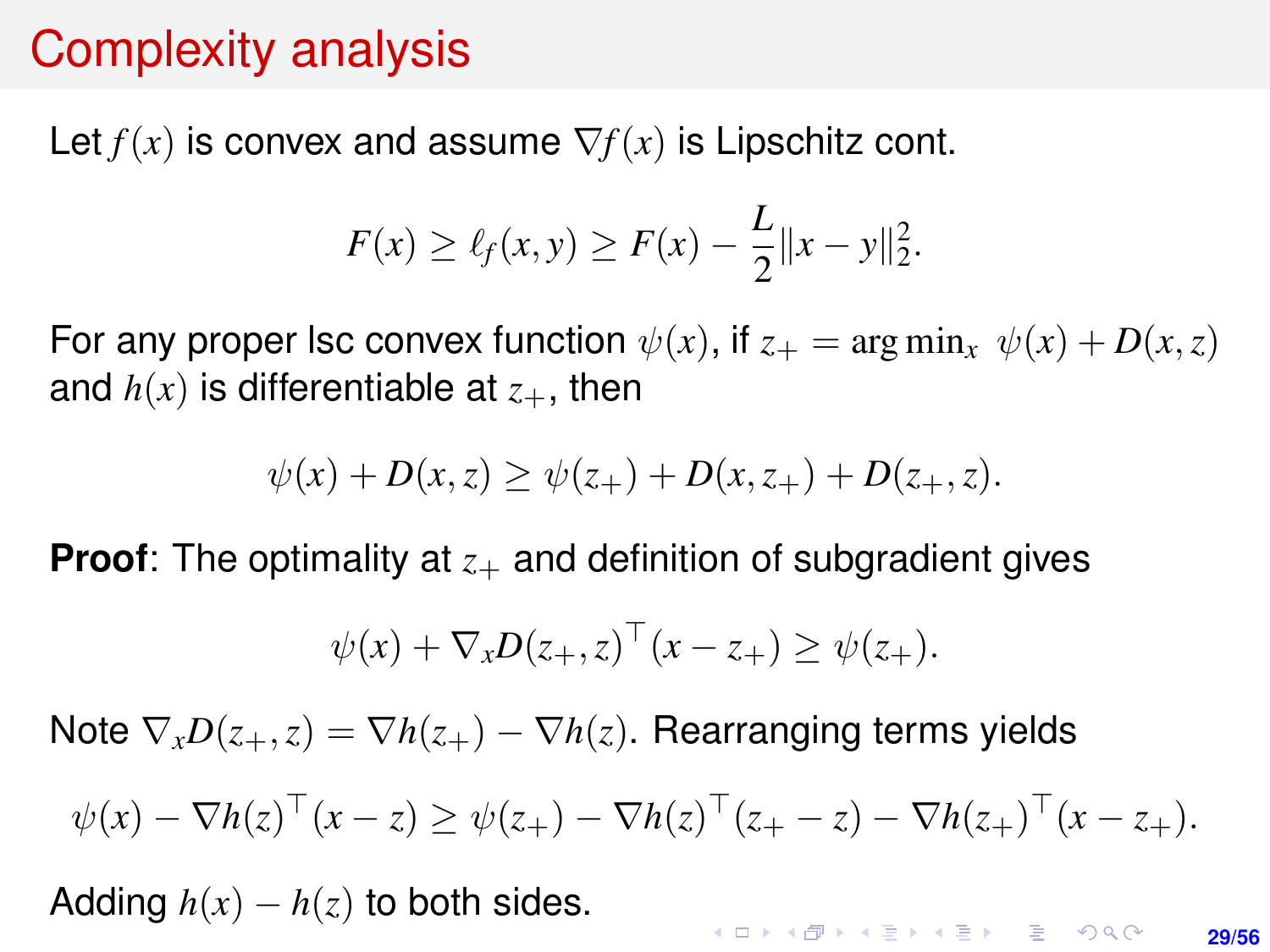## Complexity analysis of APG2

$$
F(x_{k+1})
$$
  
\n
$$
\leq \ell_f(x_{k+1}, y^k) + \frac{L}{2} ||x_{k+1} - y_k||_2^2
$$
  
\n
$$
= \ell_f((1 - \theta_k)x_k + \theta z_{k+1}, y_k) + \frac{L\theta_k^2}{2} ||z_{k+1} - z_k||_2^2
$$
  
\n
$$
\leq (1 - \theta_k)\ell_f(x_k, y_k) + \theta_k\ell_f(z_{k+1}, y_k) + \theta_k^2LD(z_{k+1}, z_k)
$$
  
\n
$$
\leq (1 - \theta_k)\ell_f(x_k, y_k) + \theta_k(\ell_f(x, y_k) + \theta_k LD(x, z_k) - \theta_k LD(x, z_{k+1}))
$$
  
\n
$$
\leq (1 - \theta_k)F(x_k) + \theta_k F(x) + \theta_k^2 LD(x, z_k) - \theta_k^2 LD(x, z_{k+1})
$$

The third inequality applies the inequality for  $\ell_f(x, z) + \theta LD(x, z)$ .

Let 
$$
e_k = F(x_k) - F(x)
$$
 and  $\Delta_k = LD(x, z_k)$ , then  

$$
e_{k+1} \le (1 - \theta_k)e_k + \theta_k^2 \Delta_k - \theta_k^2 \Delta_{k+1}
$$

K ロ ▶ K @ ▶ K 할 ▶ K 할 ▶ 이 할 → 9 Q @ **30/56**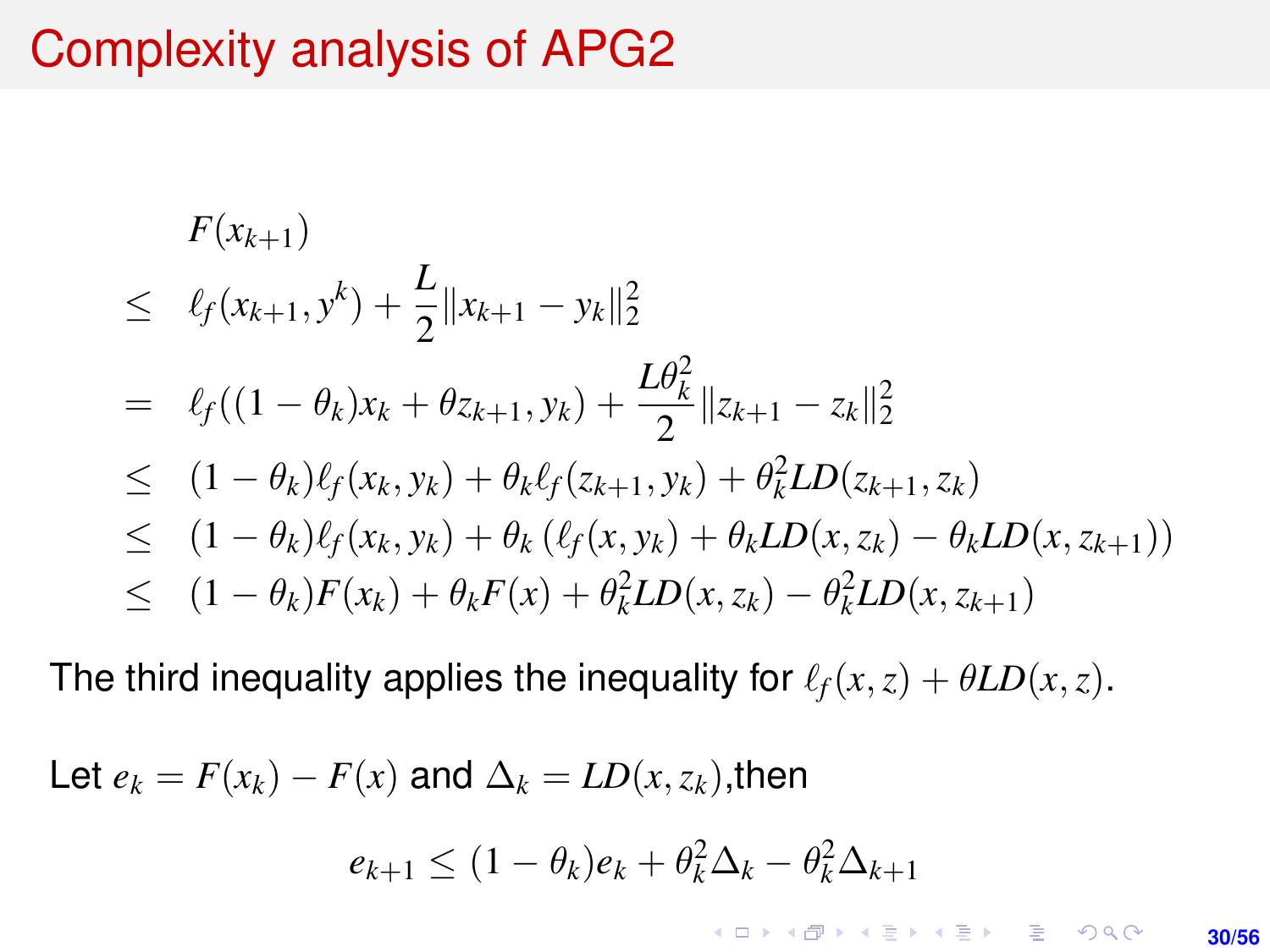#### Complexity analysis of APG2

Divide both sides by  $\theta_k^2$  and using  $\frac{1}{\theta_k^2} = \frac{1-\theta_{k+1}}{\theta_{k+1}^2}$  $\frac{\theta_{k+1}^2}{\theta_{k+1}^2}$ :

$$
\frac{1-\theta_{k+1}}{\theta_{k+1}^2}e_{k+1}+\Delta_{k+1}\leq \frac{1-\theta_k}{\theta_k^2}e_k+\Delta_k
$$

Hence

$$
\frac{1-\theta_{k+1}}{\theta_{k+1}^2}e_{k+1} + \Delta_{k+1} \le \frac{1-\theta_0}{\theta_0^2}e_0 + \Delta_0
$$

Using 
$$
\frac{1}{\theta_k^2} = \frac{1 - \theta_{k+1}}{\theta_{k+1}^2}
$$
 and  $\theta_0 = 1$ :

$$
\frac{1}{\theta_k^2}e_{k+1} \leq \Delta_0 - \Delta_{k+1} \leq \Delta_0 = LD(x, z_0)
$$

KO KKO KABIKA BIKA 2000 **31/56**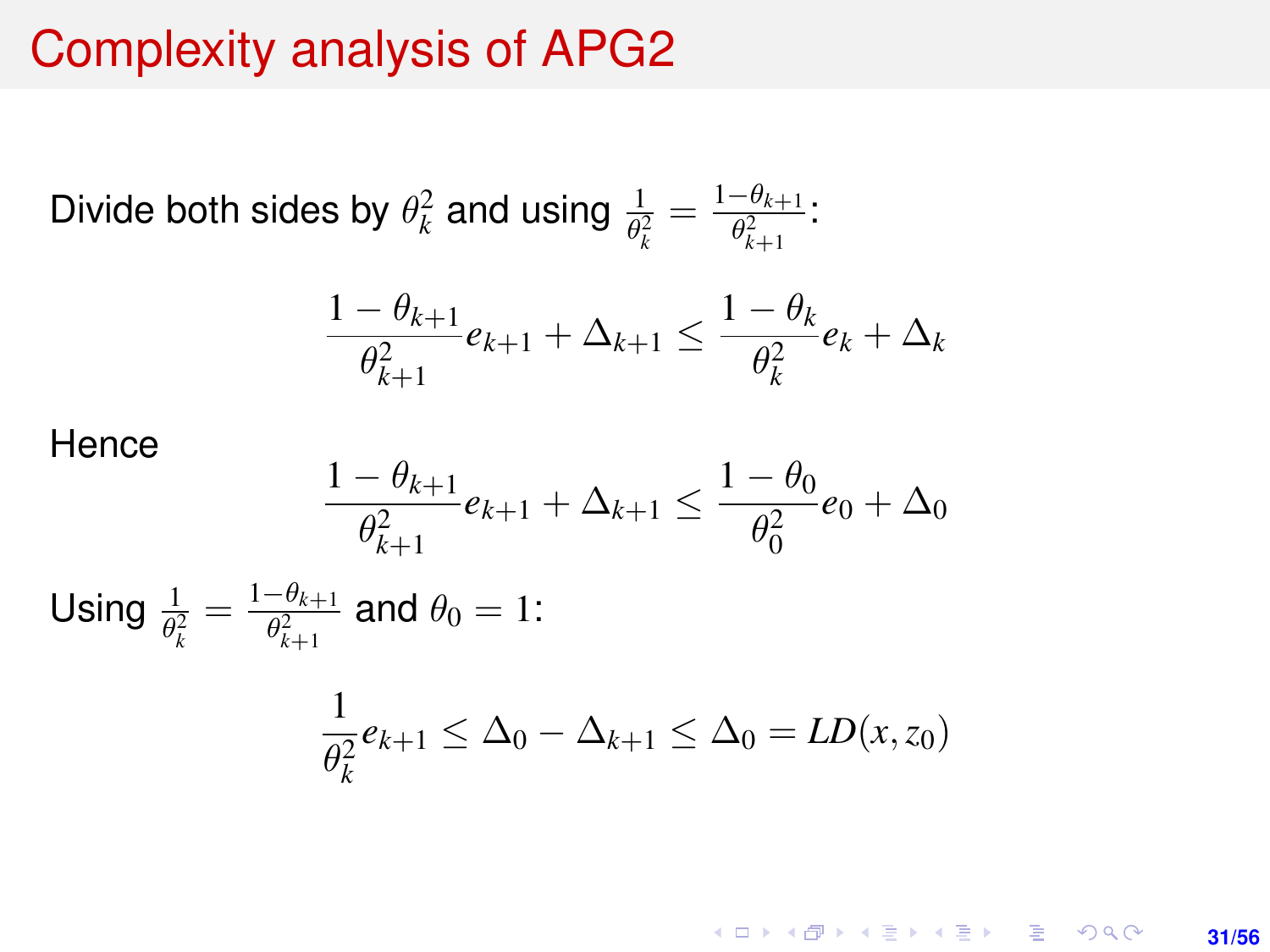# An application to Basis Pursuit problem

Consider

min  $||x||_1$  **s.t.**  $Ax = b$ 

Augmented Lagragian (Bregman) framework  $(b_1 = b, k = 1)$ :

$$
x_k^* := \arg\min_{x} F_k(x) := \mu_k ||x||_1 + \frac{1}{2} ||Ax - b_k||_2^2
$$
  

$$
b_{k+1} := b + \frac{\mu_{k+1}}{\mu_k} (b_k - Ax_k)
$$

obtaining  $x_{k+1}^*$  exactly is difficult

- inexact solver: how do we control the accuracy?
- Analysis of Bregman approach (see wotao), no complexity
- Solving each  $x_{k+1}^*$  by the APG algorithms?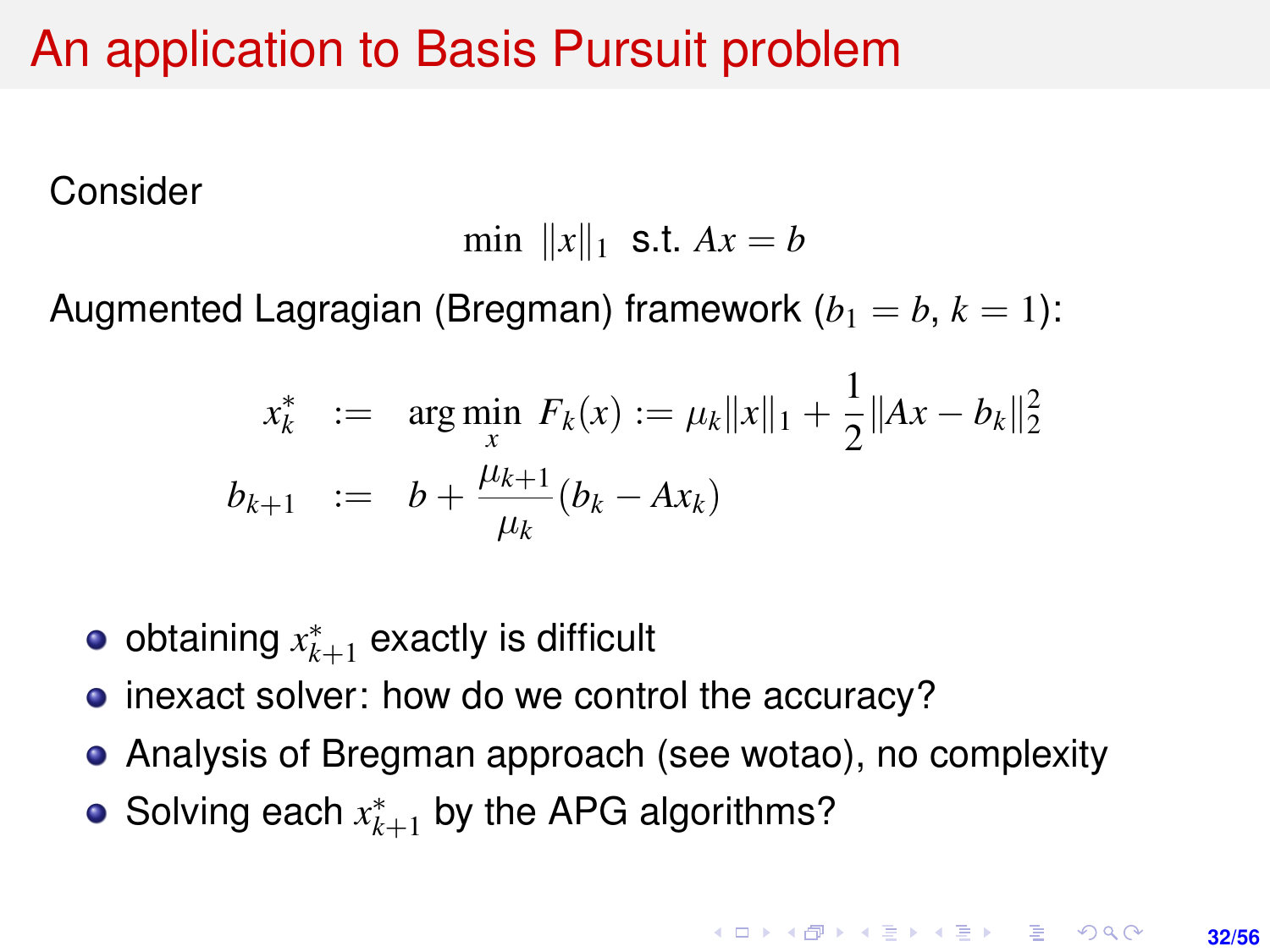- Alternating direction augmented Lagrangian methods
- Variable splitting method
- Convergence for problems with two blocks of variables

**33/56**

K ロ ▶ K @ ▶ K 할 ▶ K 할 ▶ ... 할 → 9 Q @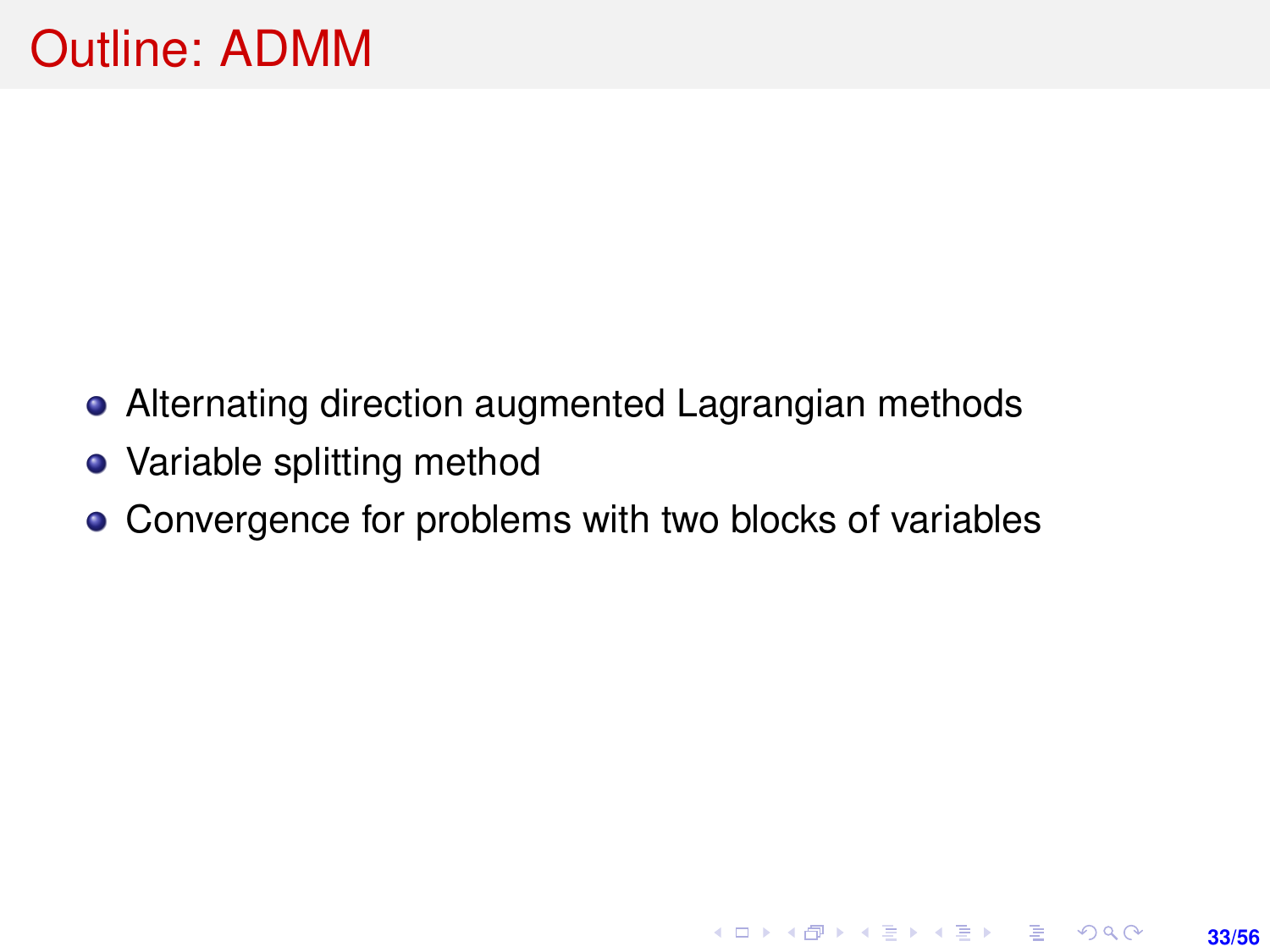## **References**

- Wotao Yin, Stanley Osher, Donald Goldfarb, Jerome Darbon, *Bregman Iterative Algorithms for l1-Minimization with Applications to Compressed Sensing*
- Junfeng Yang, Yin Zhang, *Alternating direction algorithms for l1-problems in Compressed Sensing*
- Tom Goldstein, Stanely Osher, *The Split Bregman Method for L1-Regularized Problems*
- B.S. He, H. Yang, S.L. Wang, *Alternating Direction Method with Self-Adaptive Penalty Parameters for Monotone Variational Inequalities*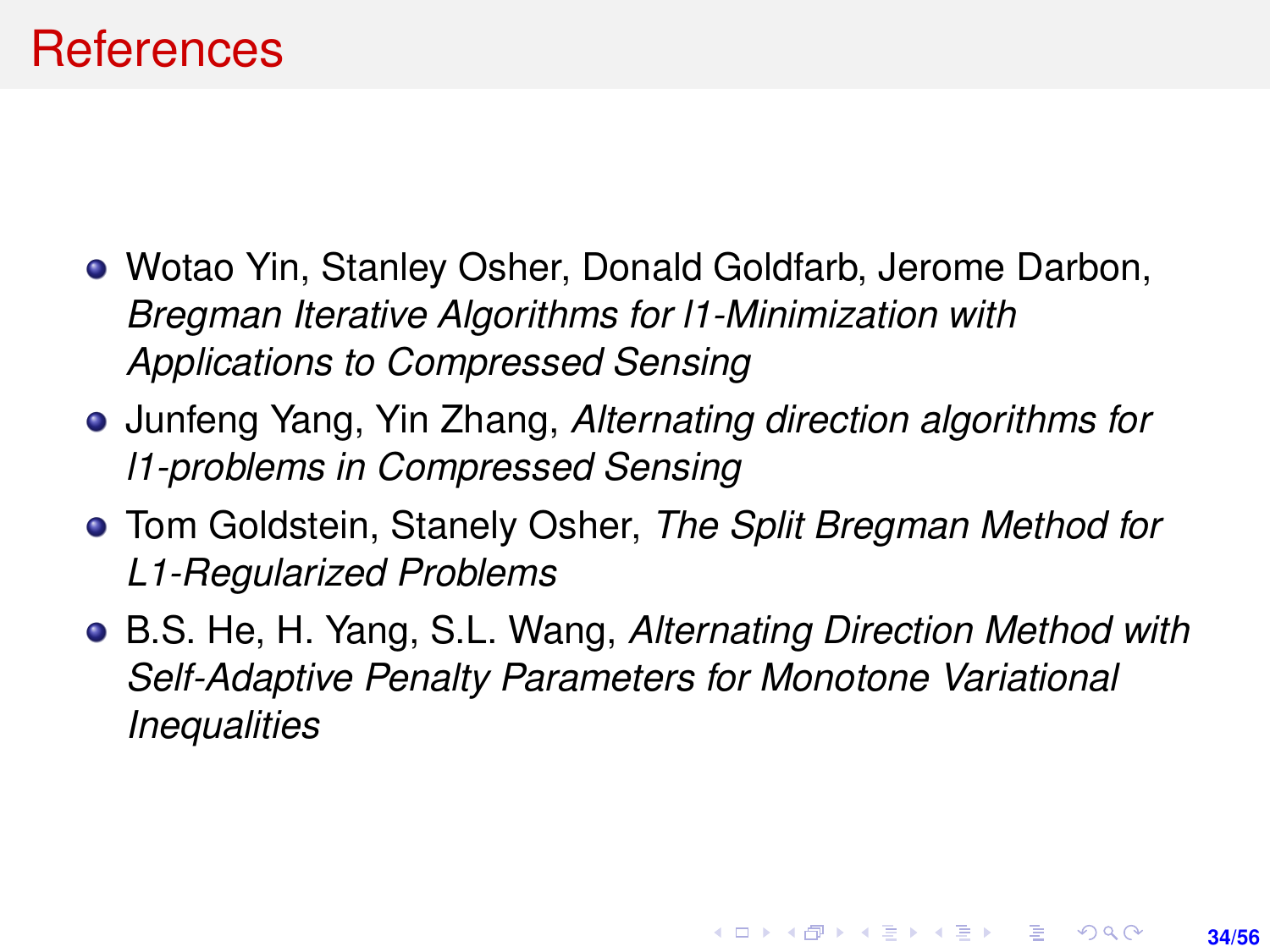Primal: min  $||x||_1$ , s.t.  $Ax = b$ Dual: max  $b^{\top} \lambda$ , s.t.  $||A^{\top} \lambda||_{\infty} \leq 1$ 

The dual problem is equivalent to

$$
\max b^{\top} \lambda, \ \text{ s.t. } A^{\top} \lambda = s, \ \|s\|_{\infty} \leq 1.
$$

**35/56**

K ロ ▶ K @ ▶ K 할 ▶ K 할 ▶ 이 할 → 9 Q @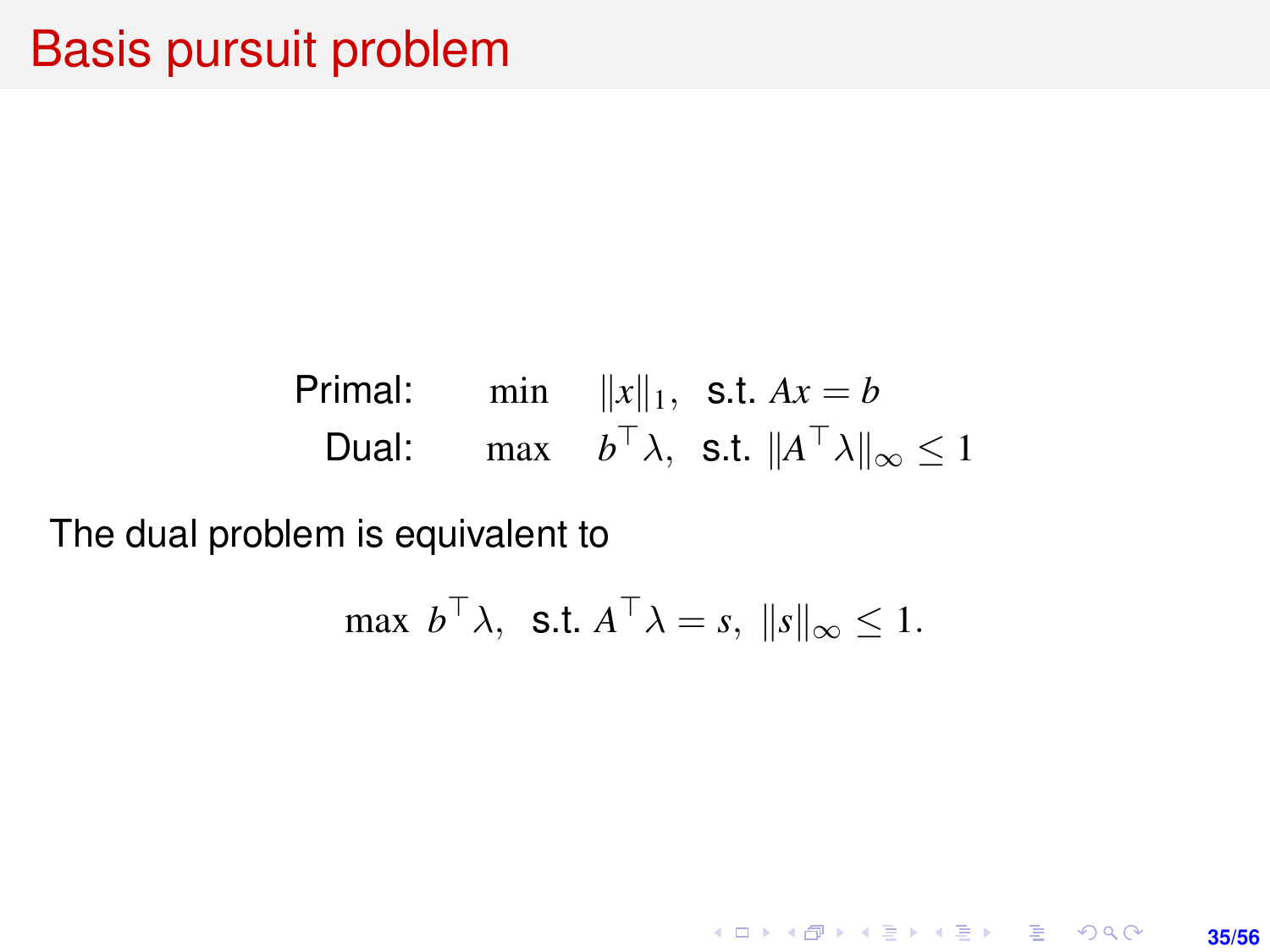# Augmented Lagrangian (Bregman) framework

Augmented Lagrangian function:

$$
\mathcal{L}(\lambda, s, x) := -b^{\top} \lambda + x^{\top} (A^{\top} \lambda - s) + \frac{1}{2\mu} \|A^{\top} \lambda - s\|^2
$$

#### Algorithmic framework

Compute  $\lambda^{k+1}$  and  $s^{k+1}$  at *k*-th iteration (DL)  $\min_{\lambda, s} \mathcal{L}(\lambda, s, x^k), \text{ s.t. } ||s||_{\infty} \leq 1$ • Update the Lagrangian multiplier:  $x^{k+1} = x^k + \frac{A^\top \lambda^{k+1} - s^{k+1}}{h}$  $\mu$ 

#### Pros and Cons:

- Pros: rich theory, well understood and a lot of algorithms
- Cons:  $\mathcal{L}(\lambda, s, x^k)$  is not separable in  $\lambda$  and *s*, and the subproblem (DL) is difficult to minimize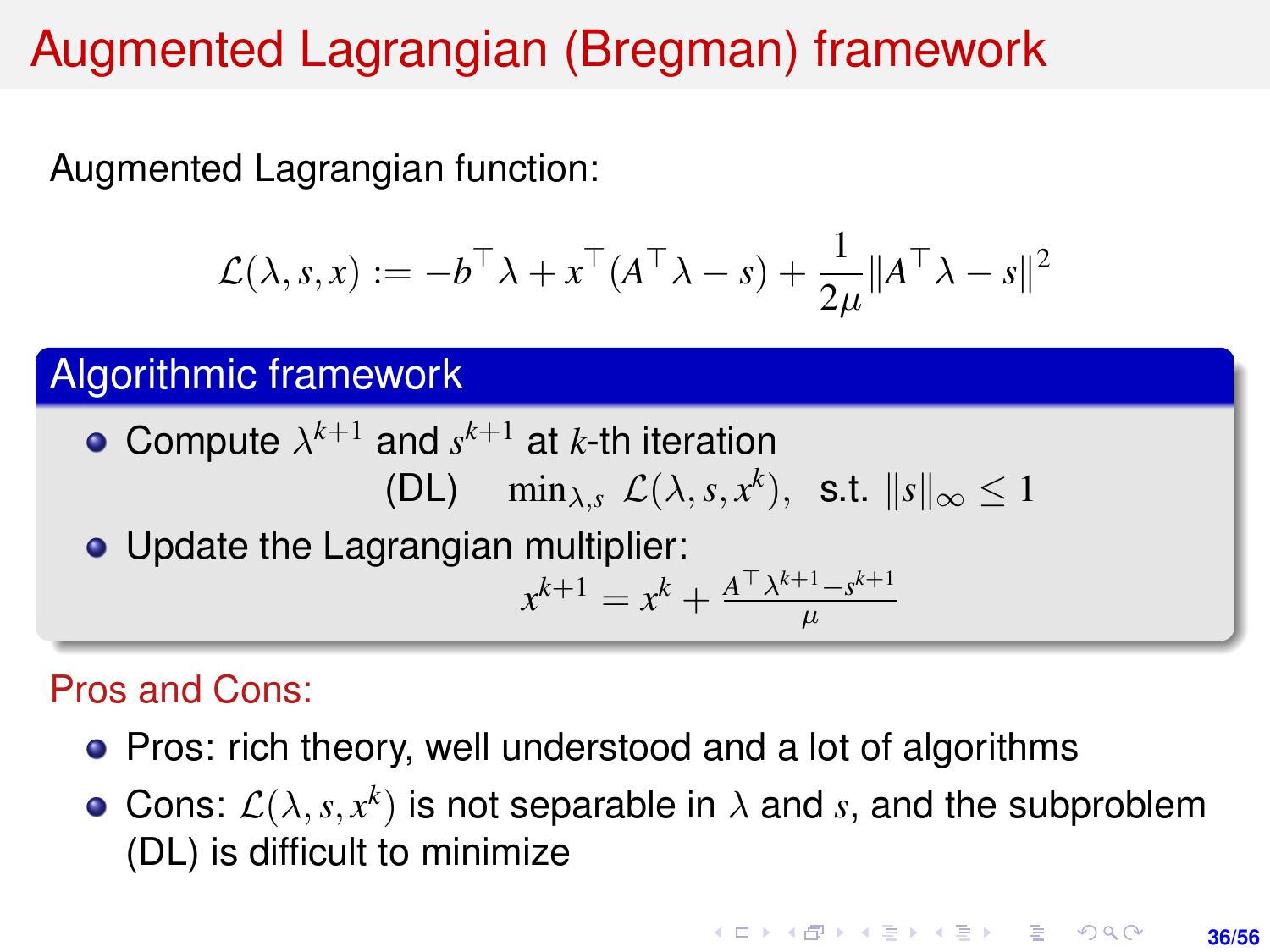## An alternating direction minimization scheme

- Divide variables into different blocks according to their roles
- Minimize the augmented Lagrangian function with respect to one block at a time while all other blocks are fixed

#### ADMM

$$
\lambda^{k+1} = \underset{\lambda}{\arg \min} \mathcal{L}(\lambda, s^k, x^k)
$$
  
\n
$$
s^{k+1} = \underset{s}{\arg \min} \mathcal{L}(\lambda^{k+1}, s, x^k), \text{ s.t. } ||s||_{\infty} \le 1
$$
  
\n
$$
x^{k+1} = x^k + \frac{A^{\top} \lambda^{k+1} - s^{k+1}}{\mu}
$$

KORK ERKER ERKER **37/56**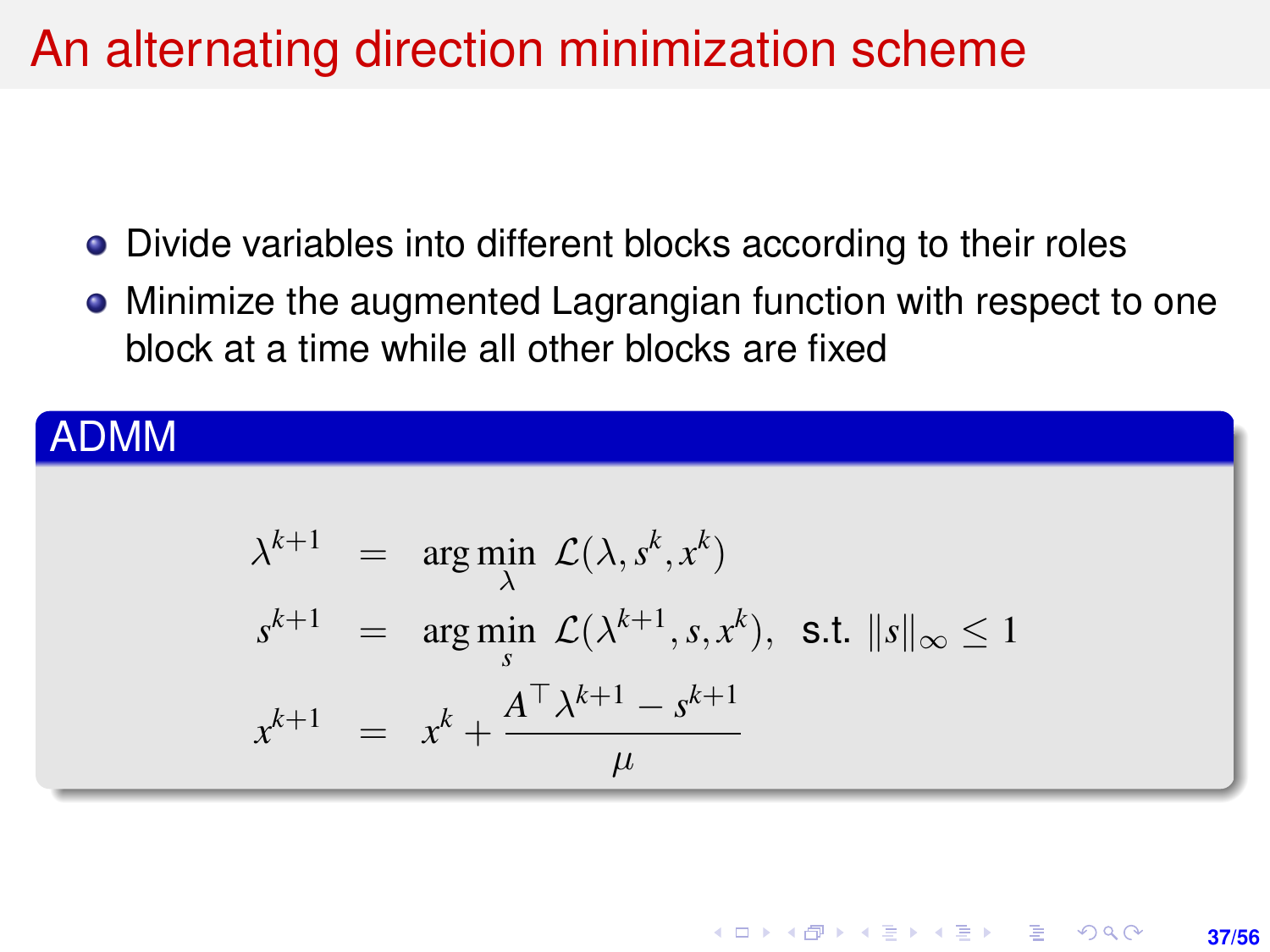#### An alternating direction minimization scheme

Explicit solutions:

$$
\lambda^{k+1} = (AA^{\top})^{-1} \left( \mu(Ax^{k} - b) + As^{k} \right)
$$
  
\n
$$
s^{k+1} = \arg \min ||s - A^{\top} \lambda^{k+1} - \mu x^{k}||^{2}, \text{ s.t. } ||s||_{\infty} \le 1
$$
  
\n
$$
= \mathcal{P}_{[-1,1]}(A^{\top} \lambda^{k+1} + \mu x^{k})
$$
  
\n
$$
x^{k+1} = x^{k} + \frac{A^{\top} \lambda^{k+1} - s^{k+1}}{\mu}
$$

**38/56**

K ロ X (日) X (日) X (日) X (日) X (日) X (日) X (日) X (日) X (日) X (日) X (日)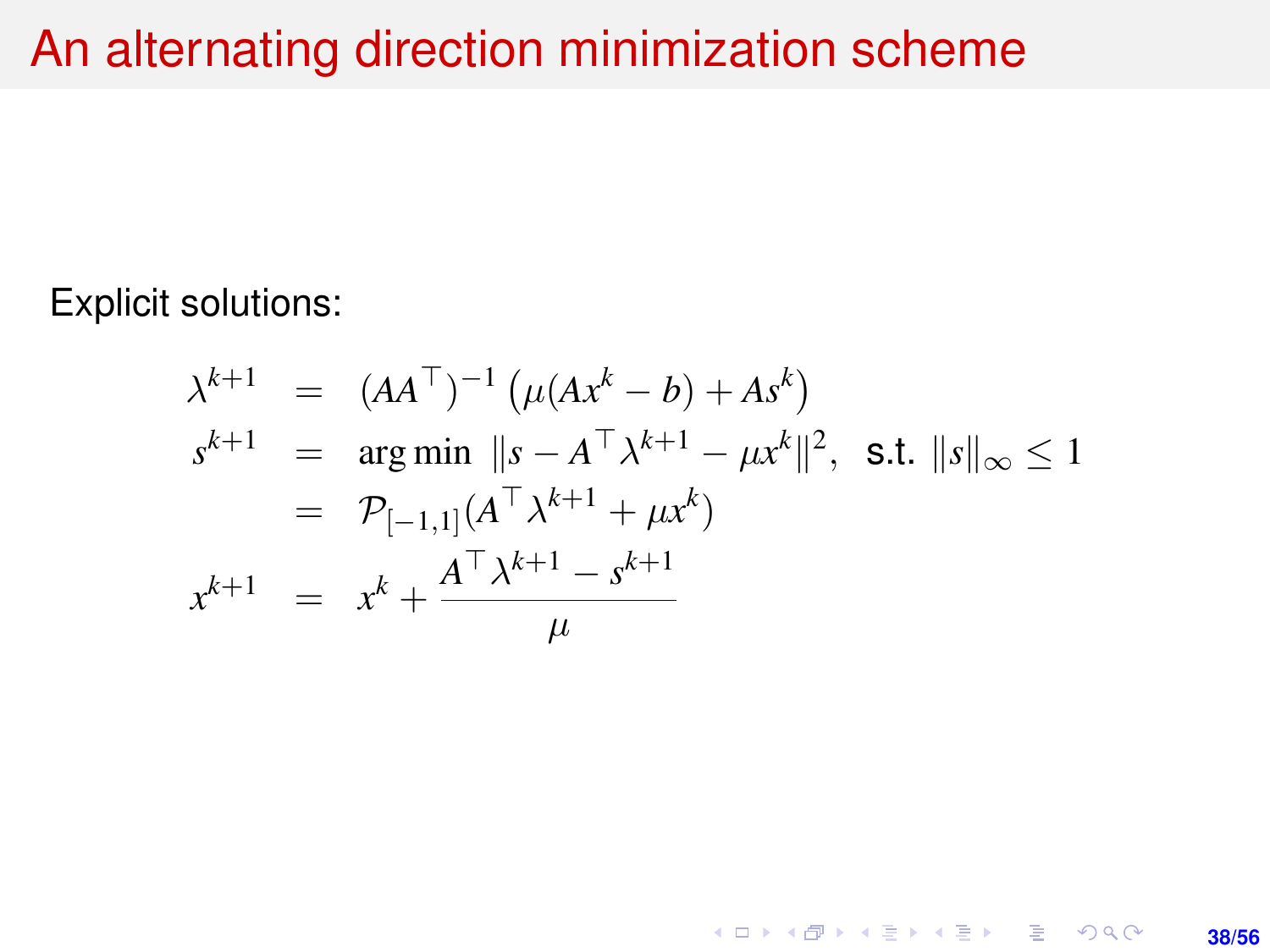# ADMM for BP-denoising

Primal:

min 
$$
||x||_1
$$
, s.t.  $||Ax - b||_2 \le \sigma$ 

which is equivalent to

$$
\min \|x\|_1, \text{ s.t. } Ax - b + r = 0, \|r\|_2 \le \sigma
$$

Lagrangian function:

$$
\mathcal{L}(x, r, \lambda) := ||x||_1 - \lambda^\top (Ax - b + r) + \pi(||r||_2 - \sigma)
$$
  
= 
$$
||x||_1 - (A^\top \lambda)^\top x + \pi ||r||_2 - \lambda^\top r + b^\top \lambda - \pi \sigma
$$

Hence, the dual problem is:

$$
\max b^{\top} \lambda - \pi \sigma, \text{ s.t. } \|A^{\top} \lambda\|_{\infty} \le 1, \| \lambda \|_{2} \le \pi
$$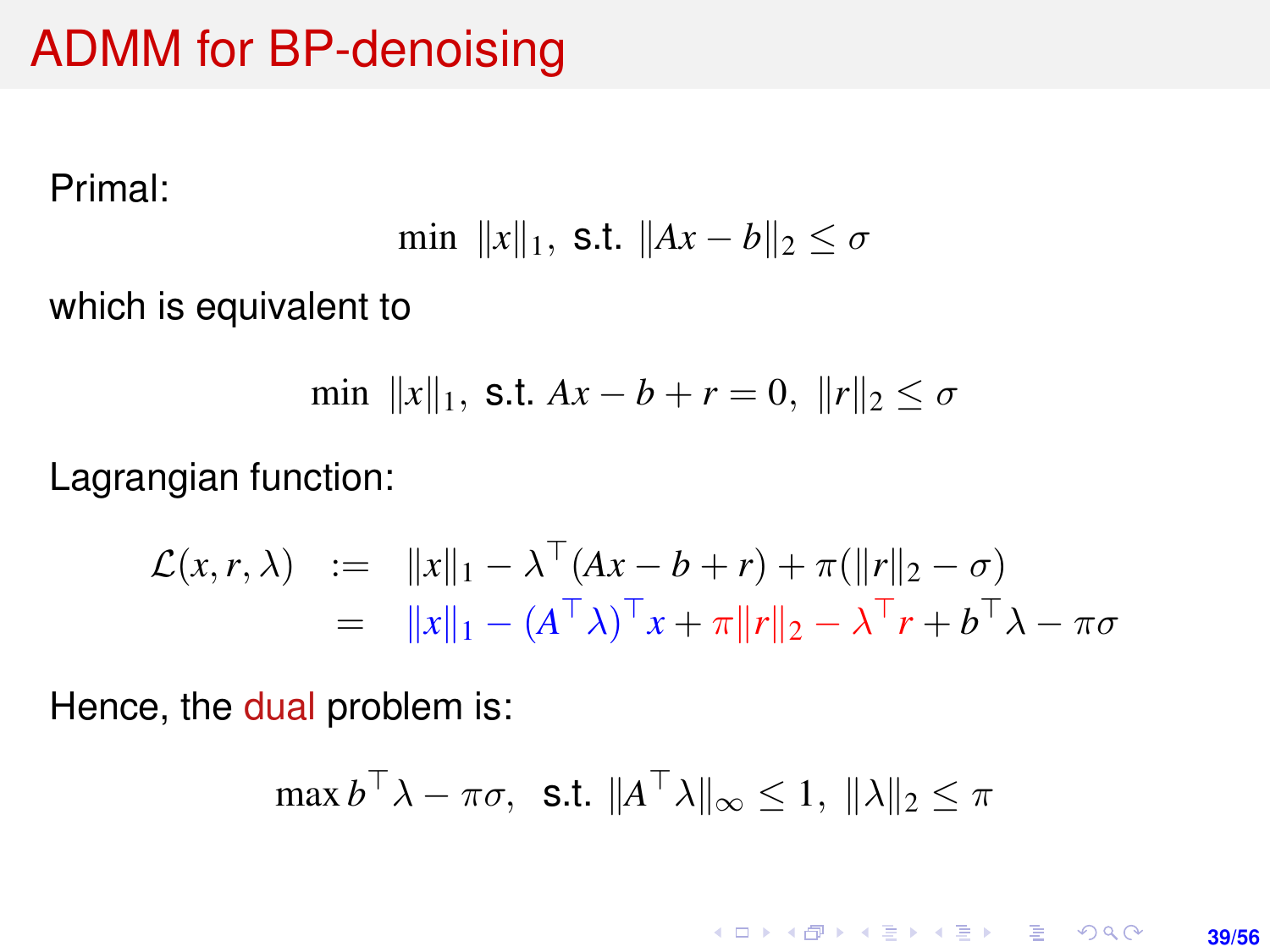#### ADMM for BP-denoising

The dual problem is equivalent to:

$$
\max b^{\top} \lambda - \pi \sigma, \text{ s.t. } A^{\top} \lambda = s, \|s\|_{\infty} \le 1, \| \lambda \|_{2} \le \pi
$$

Augmented Lagrangian function is:

$$
\mathcal{L}(\lambda, s, x) := -b^\top \lambda + \pi \sigma + x^\top (A^\top \lambda - s) + \frac{1}{2\mu} ||A^\top \lambda - s||^2
$$

ADMM scheme:

$$
\lambda^{k+1} = \arg \min \frac{1}{2\mu} \|A^{\top} \lambda - s^k\|^2 + (Ax^k - b)^{\top} \lambda, \text{ s.t. } \|\lambda\|_2 \le \pi^k
$$
  
\n
$$
s^{k+1} = \arg \min \|\mathbf{s} - A^{\top} \lambda^{k+1} - \mu x^k\|^2, \text{ s.t. } \|\mathbf{s}\|_{\infty} \le 1
$$
  
\n
$$
= \mathcal{P}_{[-1,1]}(A^{\top} \lambda^{k+1} + \mu x^k)
$$
  
\n
$$
\pi^{k+1} = \|\lambda^{k+1}\|_2
$$
  
\n
$$
x^{k+1} = x^k + \frac{A^{\top} \lambda^{k+1} - s^{k+1}}{\mu}
$$

K ロ ▶ K @ ▶ K 할 ▶ K 할 ▶ 이 할 → 9 Q @ **40/56**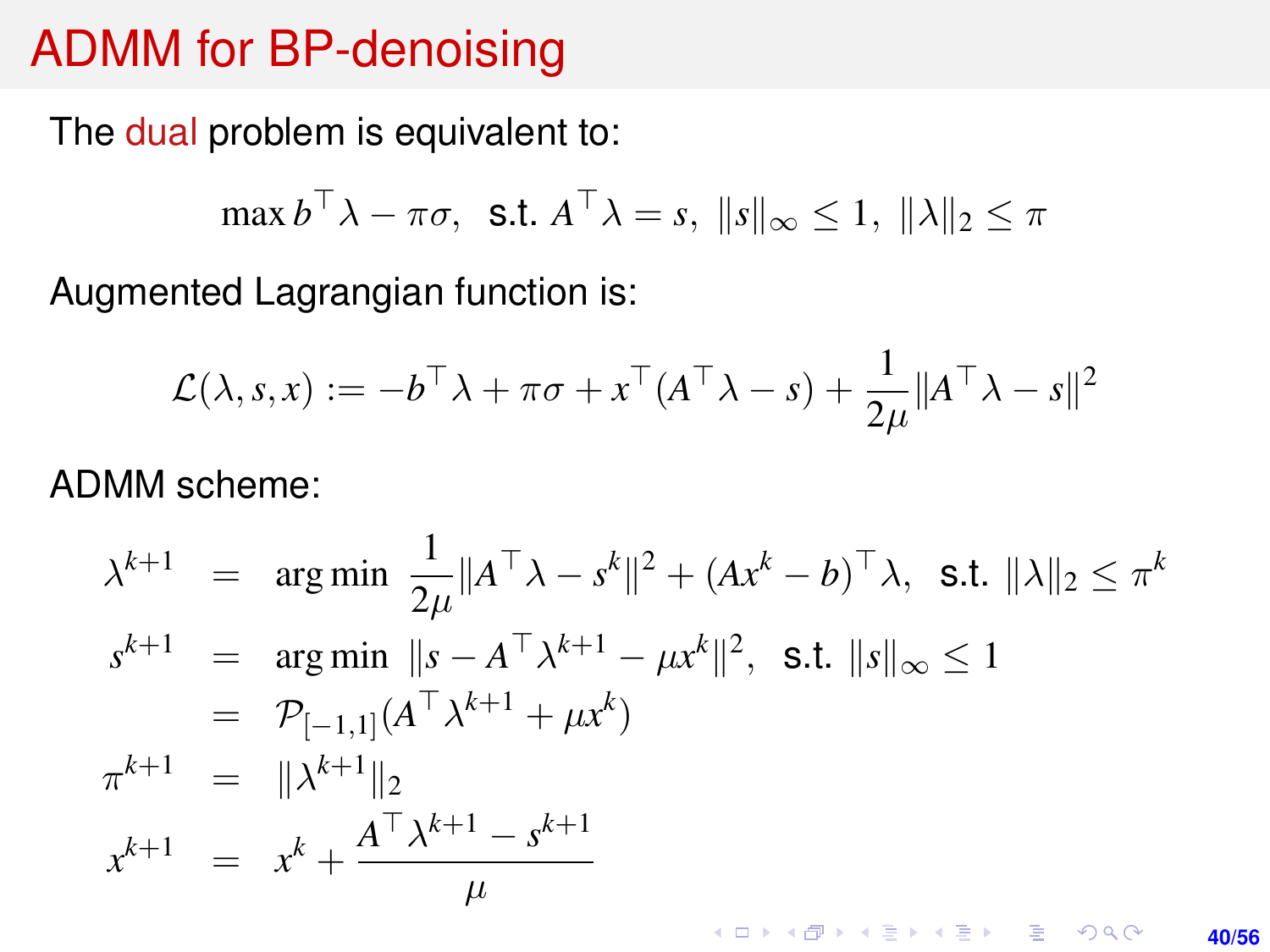# ADMM for  $\ell_1$ -regularized problem

Primal:

$$
\min \ \mu \|x\|_1 + \frac{1}{2} \|Ax - b\|_2^2
$$

which is equivalent to

$$
\min \ \mu \|x\|_1 + \frac{1}{2} \|r\|_2^2, \ \text{ s.t. } Ax - b = r.
$$

Lagrangian function:

$$
\mathcal{L}(x, r, \lambda) := \mu \|x\|_1 + \frac{1}{2} \|r\|_2^2 - \lambda^{\top} (Ax - b - r)
$$
  
=  $\mu \|x\|_1 - (A^{\top} \lambda)^{\top} x + \frac{1}{2} \|r\|_2^2 + \lambda^{\top} r + b^{\top} \lambda$ 

Hence, the dual problem is:

$$
\max b^{\top} \lambda - \frac{1}{2} \|\lambda\|^2, \quad \text{s.t. } \|A^{\top} \lambda\|_{\infty} \leq \mu
$$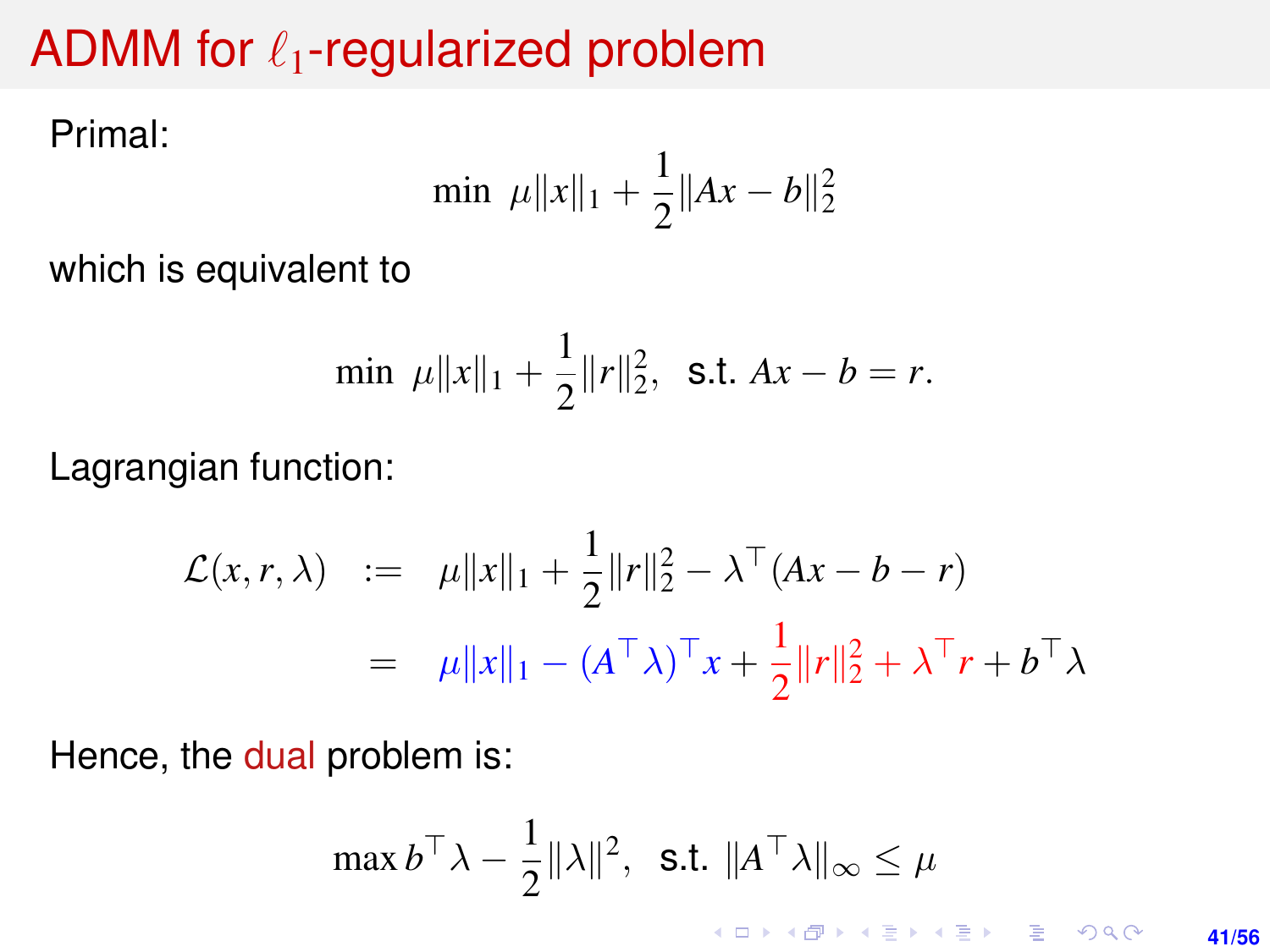#### ADMM for  $\ell_1$ -regularized problem

The dual problem is equivalent to

$$
\max b^{\top} \lambda - \frac{1}{2} ||\lambda||^2, \text{ s.t. } A^{\top} \lambda = s, ||s||_{\infty} \leq \mu.
$$

Augmented Lagrangian function is:

$$
\mathcal{L}(\lambda, s, x) := -b^{\top} \lambda + \frac{1}{2} ||\lambda||^2 + x^{\top} (A^{\top} \lambda - s) + \frac{1}{2\mu} ||A^{\top} \lambda - s||^2
$$

ADMM scheme:

$$
\lambda^{k+1} = (AA^{\top} + \mu I)^{-1} (\mu(Ax^{k} - b) + As^{k})
$$
\n
$$
s^{k+1} = \arg \min ||s - A^{\top} \lambda^{k+1} - \mu x^{k}||^{2}, \text{ s.t. } ||s||_{\infty} \le \mu
$$
\n
$$
= \mathcal{P}_{[-\mu,\mu]}(A^{\top} \lambda^{k+1} + \mu x^{k})
$$
\n
$$
x^{k+1} = x^{k} + \frac{A^{\top} \lambda^{k+1} - s^{k+1}}{\mu}
$$

**KORKARK KERKER DRAM 42/56**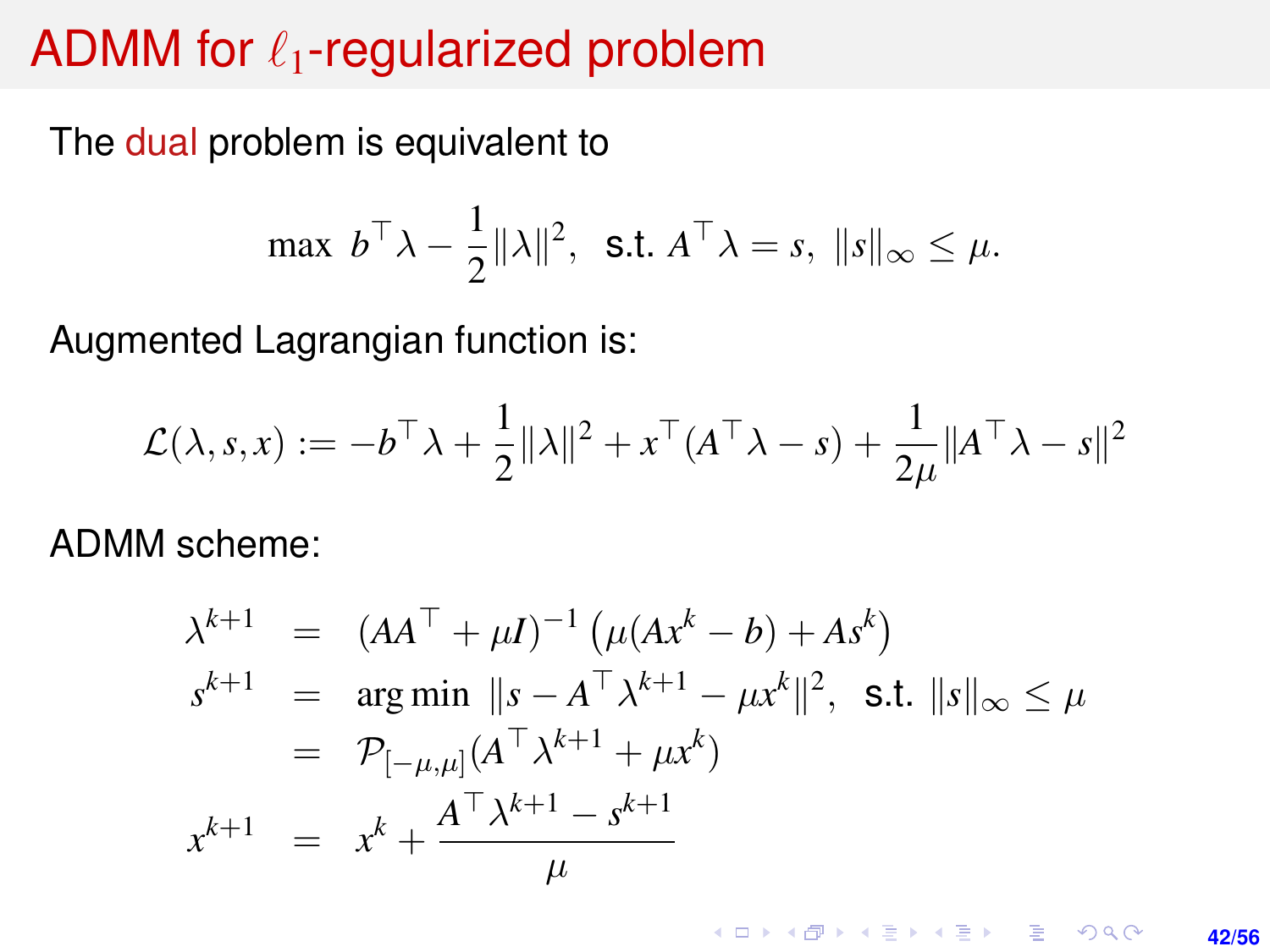# YALL1

Derive ADMM for the following problems:

\n
$$
\text{BP:} \quad \min_{x \in \mathbb{C}^n} \quad \|Wx\|_{w,1}, \quad \text{s.t.} \quad Ax = b
$$
\n

\n\n
$$
\text{L1/L1:} \quad \min_{x \in \mathbb{C}^n} \quad \|Wx\|_{w,1} + \frac{1}{\nu} \|Ax - b\|_1
$$
\n

\n\n
$$
\text{L1/L2:} \quad \min_{x \in \mathbb{C}^n} \quad \|Wx\|_{w,1} + \frac{1}{2\rho} \|Ax - b\|_2^2
$$
\n

\n\n
$$
\text{BP+:} \quad \min_{x \in \mathbb{R}^n} \quad \|x\|_{w,1}, \quad \text{s.t.} \quad Ax = b, \quad x \ge 0
$$
\n

\n\n
$$
\text{L1/L1+:} \quad \min_{x \in \mathbb{R}^n} \quad \|x\|_{w,1} + \frac{1}{\nu} \|Ax - b\|_1, \quad \text{s.t.} \quad x \ge 0
$$
\n

\n\n
$$
\text{L1/L2+:} \quad \min_{x \in \mathbb{R}^n} \quad \|x\|_{w,1} + \frac{1}{2\rho} \|Ax - b\|_2^2, \quad \text{s.t.} \quad x \ge 0
$$
\n

 $\nu, \rho \geq 0, A \in \mathbb{C}^{m \times n}, b \in \mathbb{C}^m, x \in \mathbb{C}^n$  for the first three and  $x \in \mathbb{R}^n$  for the last three,  $W \in \mathbb{C}^{n \times n}$  is an unitary matrix serving as a sparsifying basis, and  $||x||_{w,1} := \sum_{i=1}^{n} w_i |x_i|$ .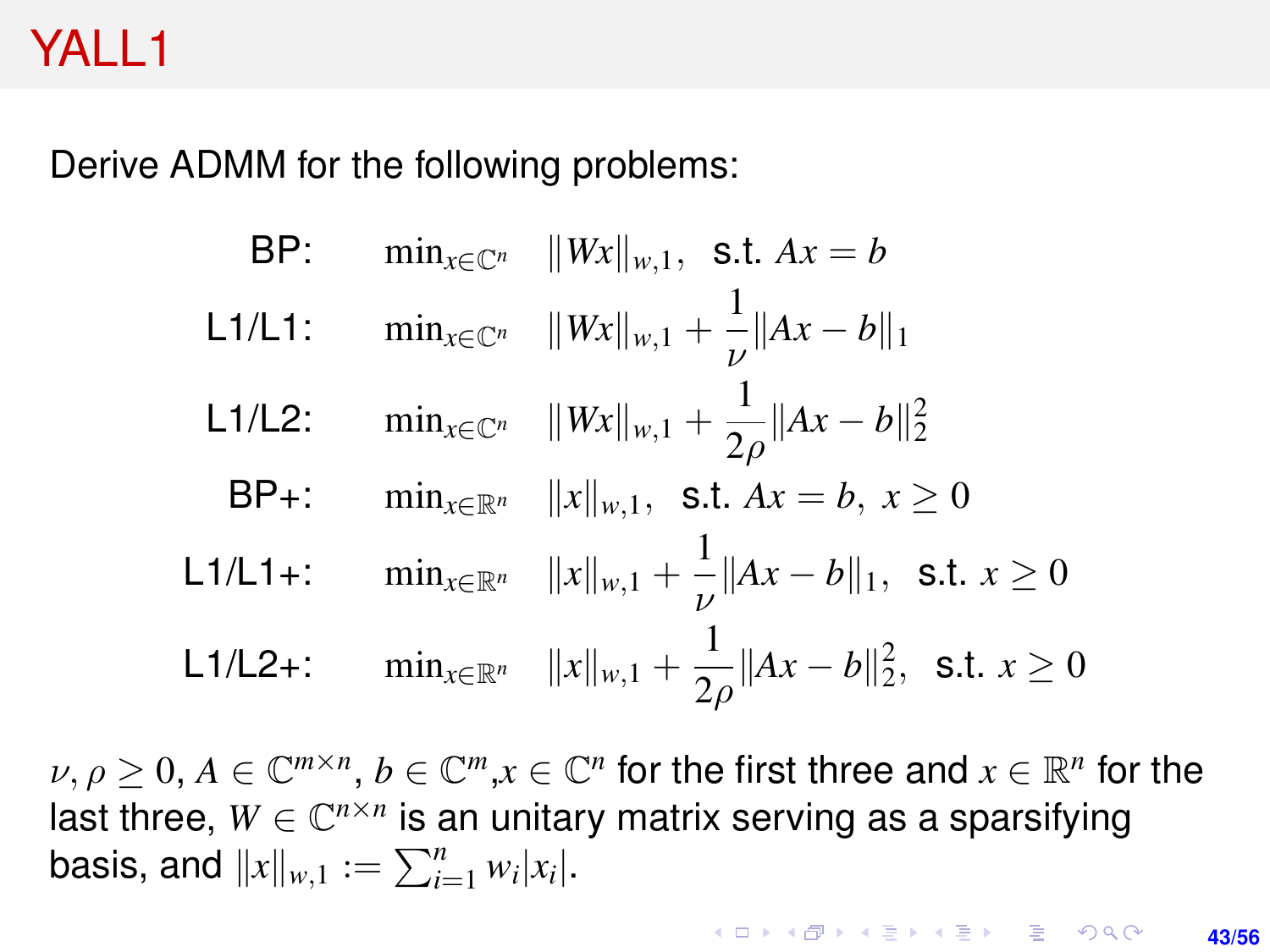# Variable splitting

Given  $A \in \mathbb{R}^{m \times n}$ , consider  $\min f(x) + g(Ax)$ , which is

$$
\min f(x) + g(y), \text{ s.t. } Ax = y
$$

Augmented Lagrangian function:

$$
\mathcal{L}(x, y, \lambda) = f(x) + g(y) - \lambda^{\top} (Ax - y) + \frac{1}{2\mu} ||Ax - y||_2^2
$$

#### ADMM

$$
(P_x): \quad x^{k+1} := \arg\min_{x \in \mathcal{X}} \quad \mathcal{L}(x, y^k, \lambda^k),
$$

$$
(P_y): \quad y^{k+1} := \arg\min_{y \in \mathcal{Y}} \quad \mathcal{L}(x^{k+1}, y, \lambda^k),
$$

$$
(P_\lambda): \quad \lambda^{k+1} := \lambda^k - \gamma \frac{Ax^{k+1} - y^{k+1}}{\mu}
$$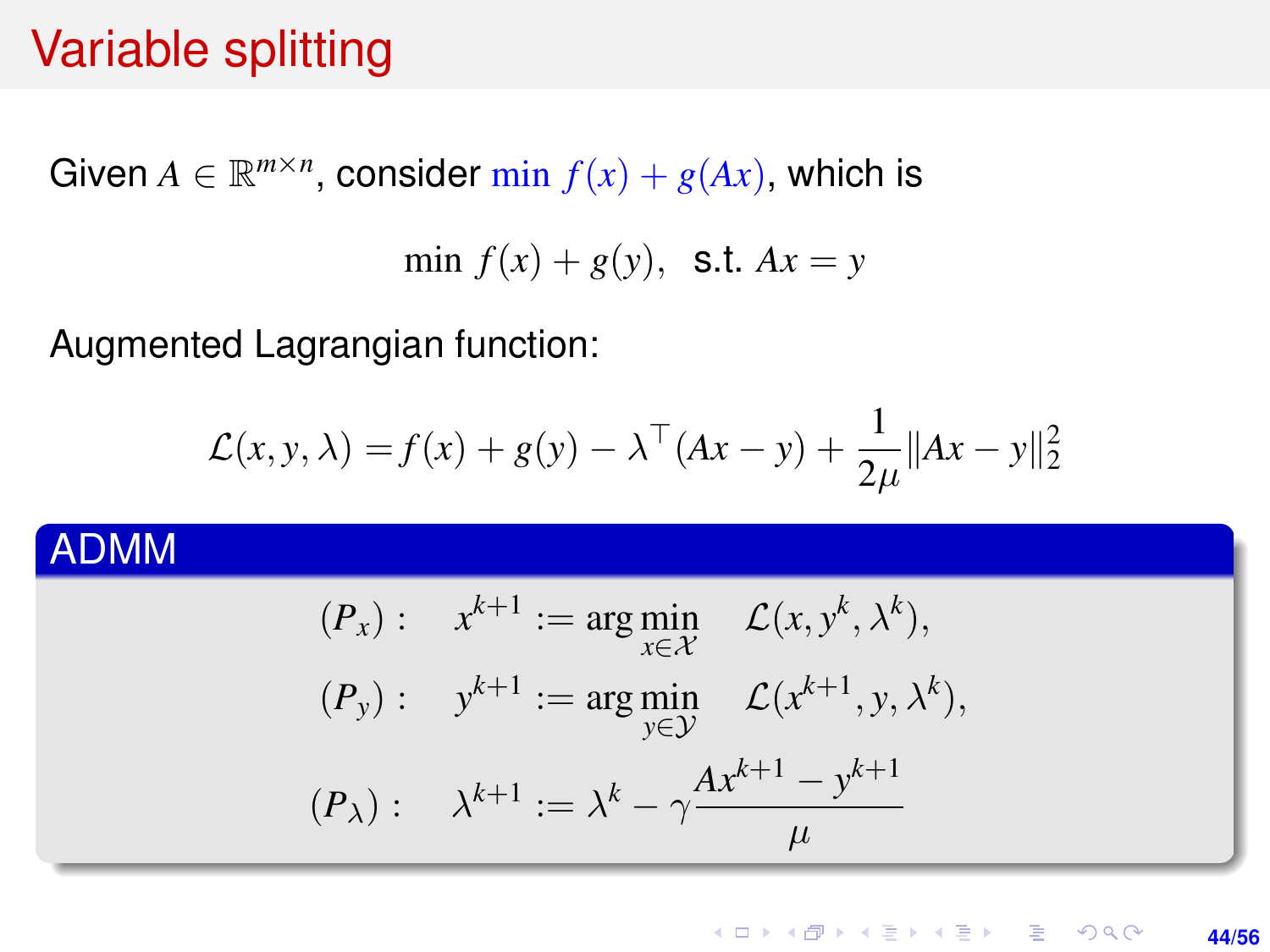# Variable splitting

split Bregman (Goldstein and Osher) for anisotropic TV:

$$
\min \ \alpha ||Du||_1 + \beta ||\Psi u||_1 + \frac{1}{2} ||Au - f||_2^2
$$

Introduce  $y = Du$  and  $w = \Psi u$ , obtain

$$
\min \ \alpha ||y||_1 + \beta ||w||_1 + \frac{1}{2} ||Au - f||_2^2, \ \text{ s.t. } y = Du, \ w = \Psi u
$$

Augmented Lagrangian function:

$$
\mathcal{L} := \alpha ||y||_1 + \beta ||w||_1 + \frac{1}{2} ||Au - f||_2^2 - p^\top (Du - y) + \frac{1}{2\mu} ||Du - y||_2^2
$$
  

$$
-q^\top (\Psi u - w) + \frac{1}{2\mu} ||\Psi u - w||_2^2
$$

**KORKARK KERKER DRAM 45/56**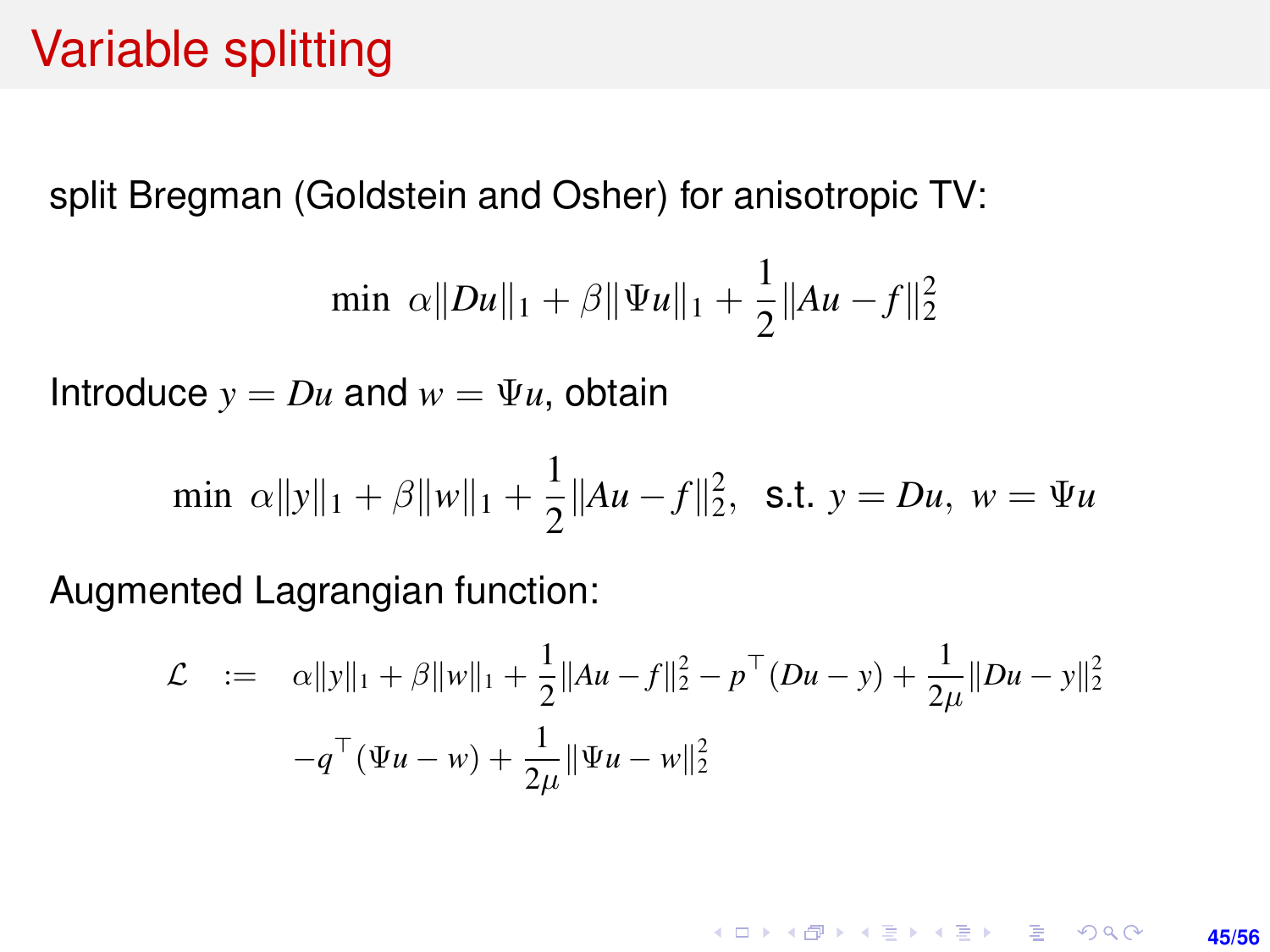# Variable splitting

• The variable *u* can be otained by

$$
\left(A^{\top}A + \frac{1}{\mu}(D^{\top}D + I)\right)u = A^{\top}f + \frac{1}{\mu}(D^{\top}y + \Psi^{\top}w) + D^{\top}p + \Psi^{\top}q
$$

If *A* and *D* are diagonalizable by FFT, then the computational cost is very cheap. For example,  $A = RF$ , both R and D are circulant matrices.

Variables *y* and *w*:

$$
y := \text{shrink}(Du - \mu p, \alpha \mu)
$$
  

$$
w := \text{shrink}(\Psi u - \mu q, \alpha \mu)
$$

apply a few iterations before updating the Lagrangian multipliers *p* and *q*

Exercise: isotropic TV

$$
\min \ \alpha ||Du||_2 + \beta ||\Psi u||_1 + \frac{1}{2} ||Au - f||_2^2
$$

**46/56**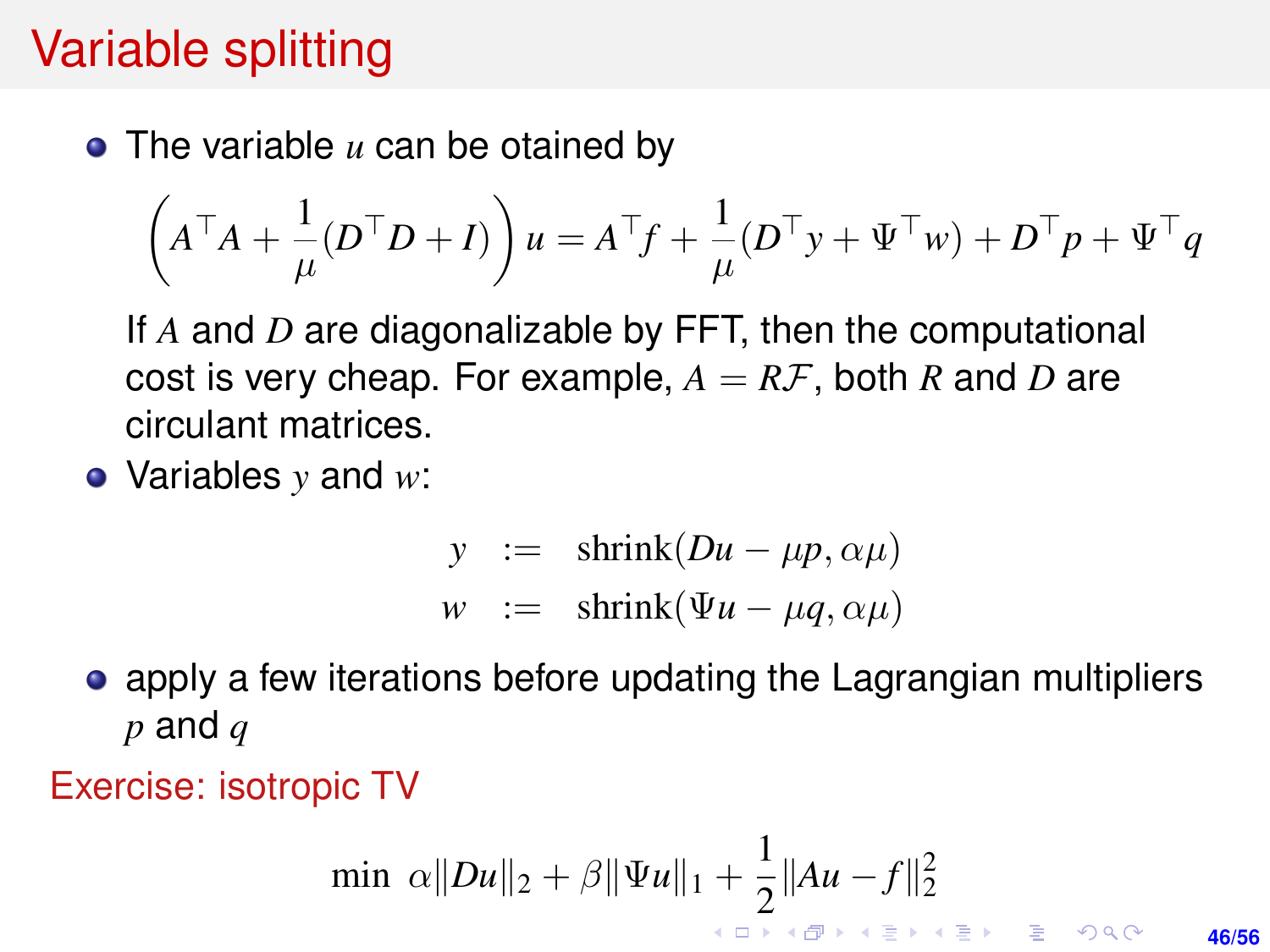## <span id="page-46-0"></span>FTVd: Fast TV deconvolution

Wang-Yang-Yin-Zhang consider:

$$
\min_{u} \sum ||D_i u||_2 + \frac{1}{2\mu} ||Ku - f||_2^2
$$

Introducing *w* and quadratic penalty:

$$
\min_{u,w} \sum \left( ||w_i||_2 + \frac{1}{2\beta} ||w_i - D_iu||_2^2 \right) + \frac{1}{2\mu} ||Ru - f||_2^2
$$

Alternating minimization:

- For fixed  $u$ ,  $\{w_i\}$  can be solved by shrinkage at  $O(N)$
- For fixed  $\{w_i\}$ , *u* can be solved by FFT at  $O(N \log N)$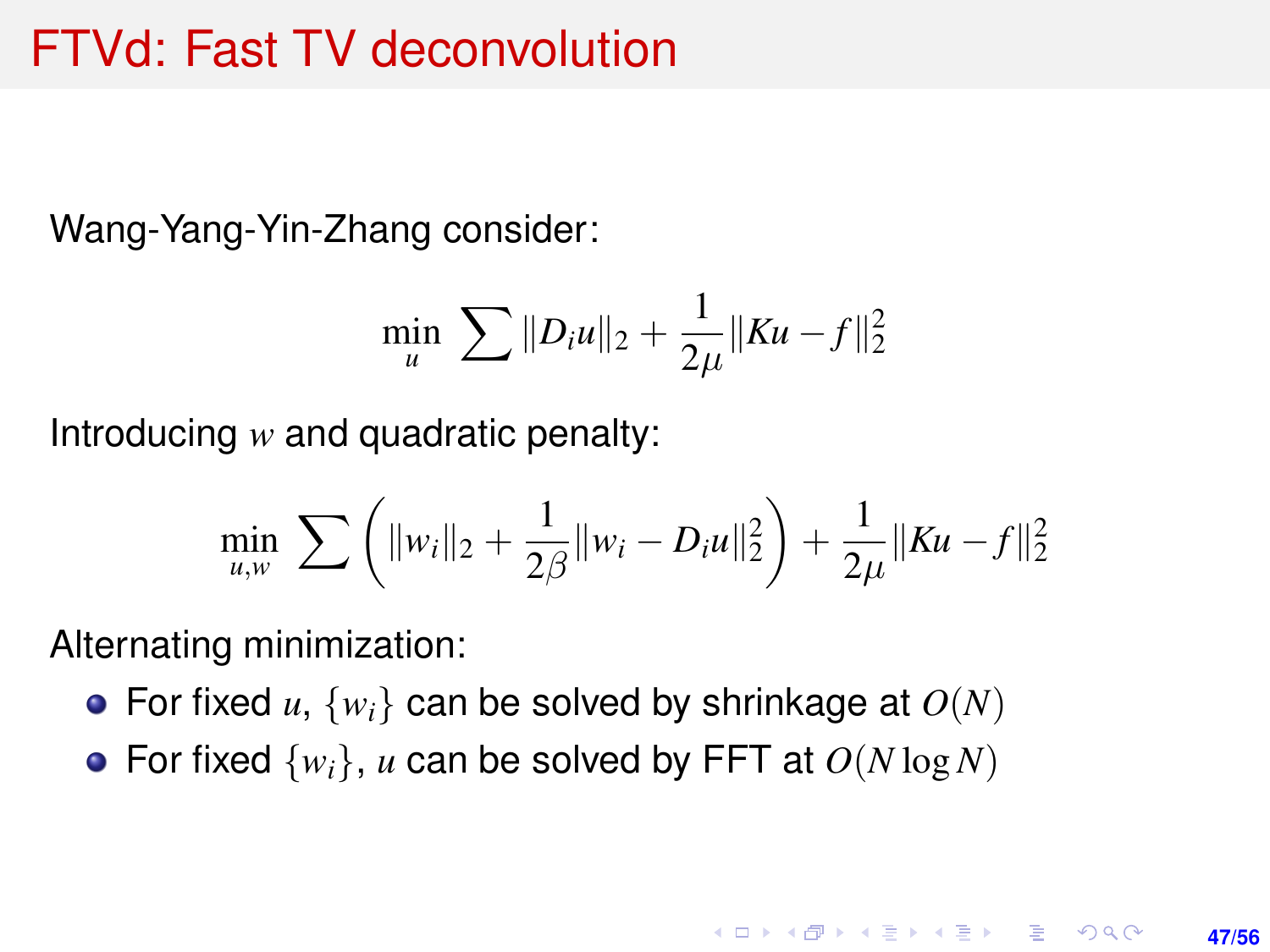- Linearized Bregman and Bregmanized operator splitting
- $\bullet$  ADMM + proximal point method
- Xiaoqun Zhang, Martin Burgerz, Stanley Osher, *A unified primal-dual algorithm framework based on Bregman iteration*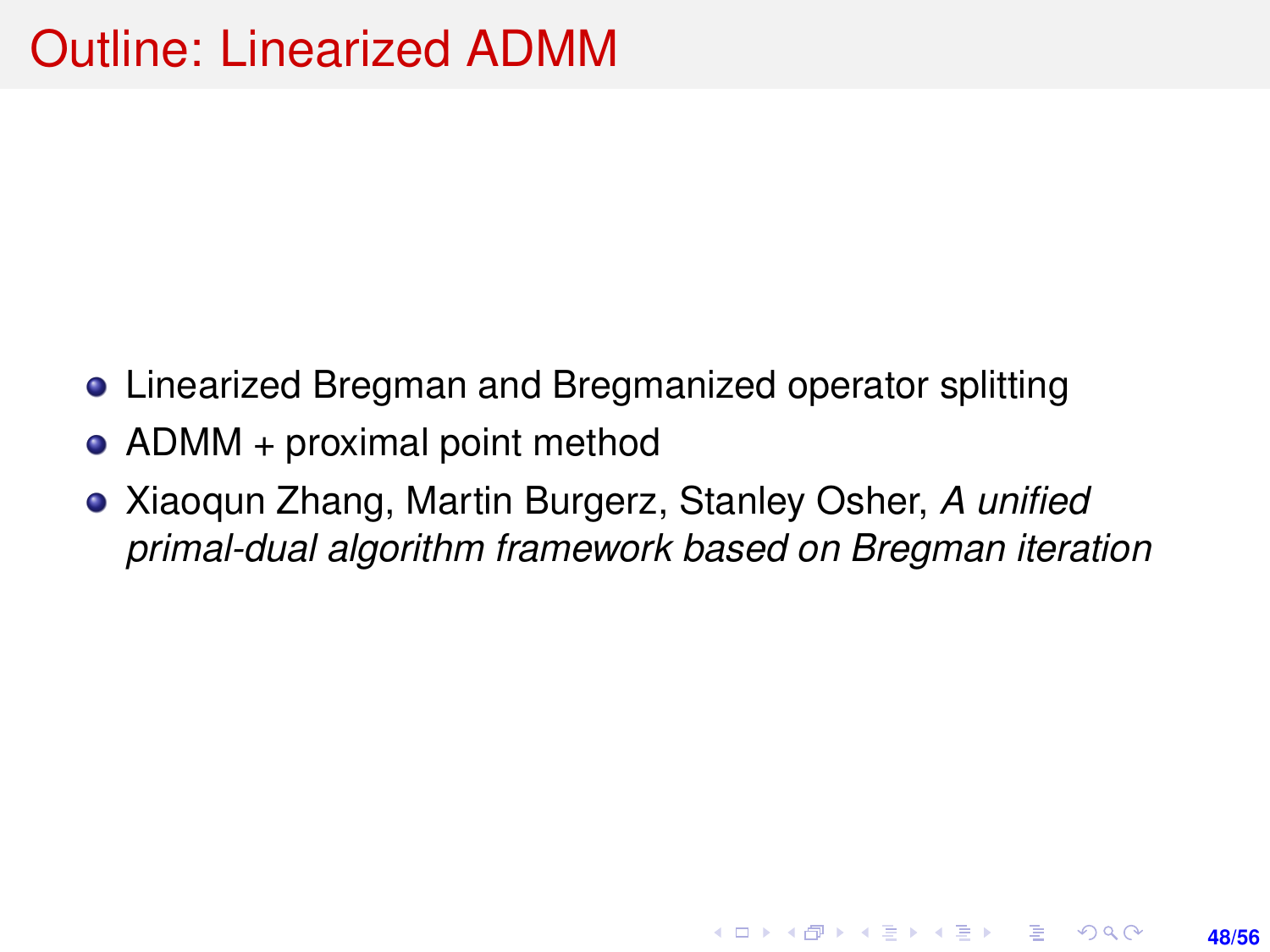## Review of Bregman method

Consider BP:

min  $||x||_1$ , **s.t.**  $Ax = b$ 

Bregman method:

• 
$$
D_J^{p^k}(x, x^k) := ||x||_1 - ||x^k||_1 - \langle p^k, x - x^k \rangle
$$
  
\n•  $x^{k+1} := \arg \min_x \mu D_J^{p^k}(x, x^k) + \frac{1}{2} ||Ax - b||_2^2$   
\n•  $p^{k+1} = p^k + \frac{1}{\mu} A^{\top} (b - Ax^{k+1})$ 

Augmented Lagrangian (updating multiplier or *b*):

• 
$$
x^{k+1} := \arg \min_x \mu ||x||_1 + \frac{1}{2} ||Ax - b^k||_2^2
$$
  
•  $b^{k+1} = b + (b^k - Ax^{k+1})$ 

They are equivalent, see Yin-Osher-Goldfarb-Darbon

**KORKARK KERKER DRAM 49/56**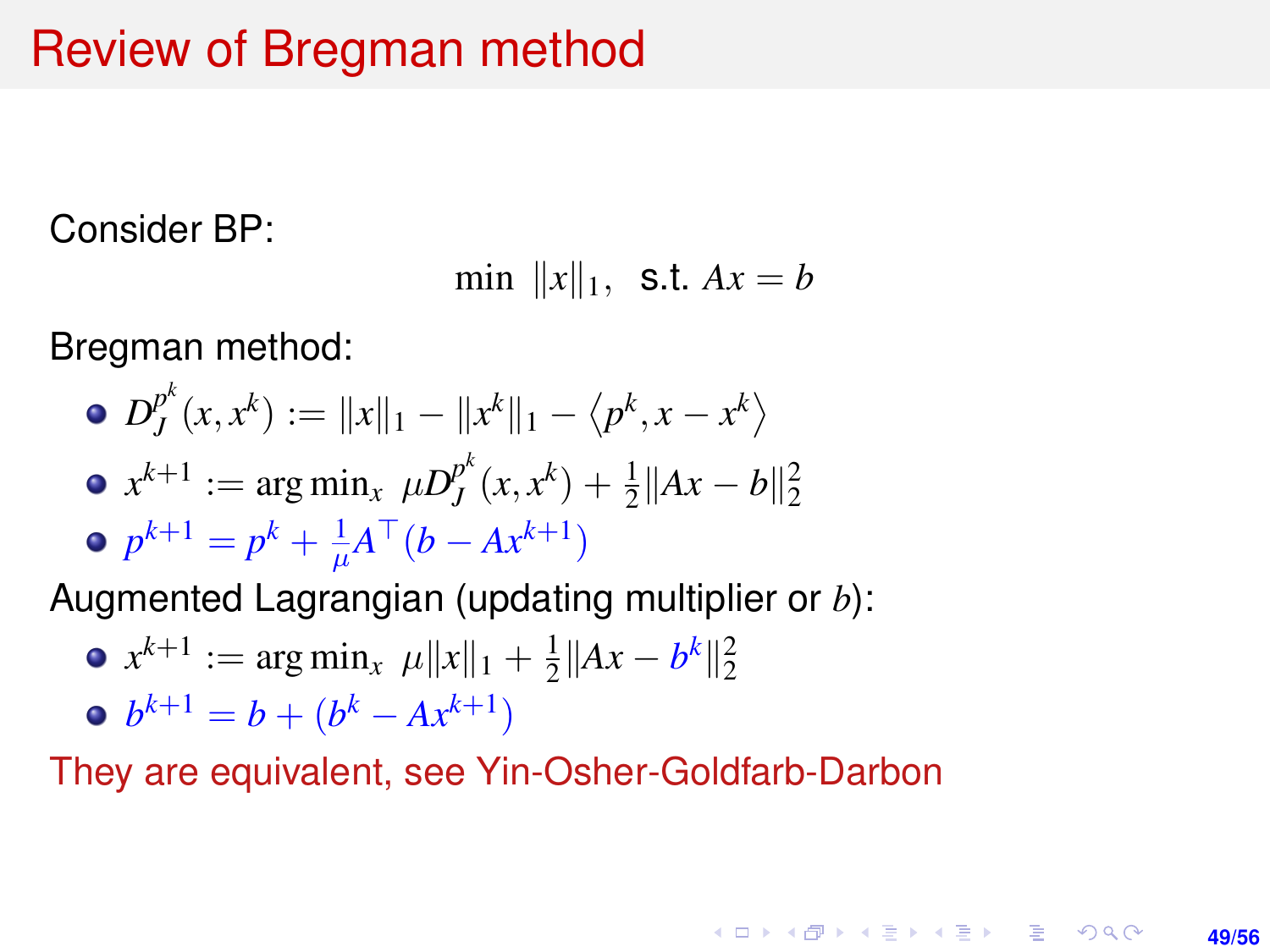#### Linearized approaches

#### Linearized Bregman method:

$$
x^{k+1} := \arg \min \mu D_f^{p^k}(x, x^k) + (A^{\top} (Ax^k - b))^{\top} (x - x^k) + \frac{1}{2\delta} ||x - x^k||_2^2,
$$
  

$$
p^{k+1} := p^k - \frac{1}{\mu\delta} (x^{k+1} - x^k) - \frac{1}{\mu} A^{\top} (Ax^k - b),
$$

which is equivalent to

$$
x^{k+1} := \arg \min \mu \|x\|_1 + \frac{1}{2\delta} \|x - v^k\|_2^2
$$
  

$$
v^{k+1} := v^k - \delta A^\top (Ax^{k+1} - b)
$$

Bregmanized operator splitting:

$$
x^{k+1} := \arg \min \mu \|x\|_1 + (A^{\top} (Ax^k - b^k))^{\top} (x - x^k) + \frac{1}{2\delta} \|x - x^k\|_2^2
$$
  

$$
b^{k+1} = b + (b^k - Ax^{k+1})
$$

Are they equivalent?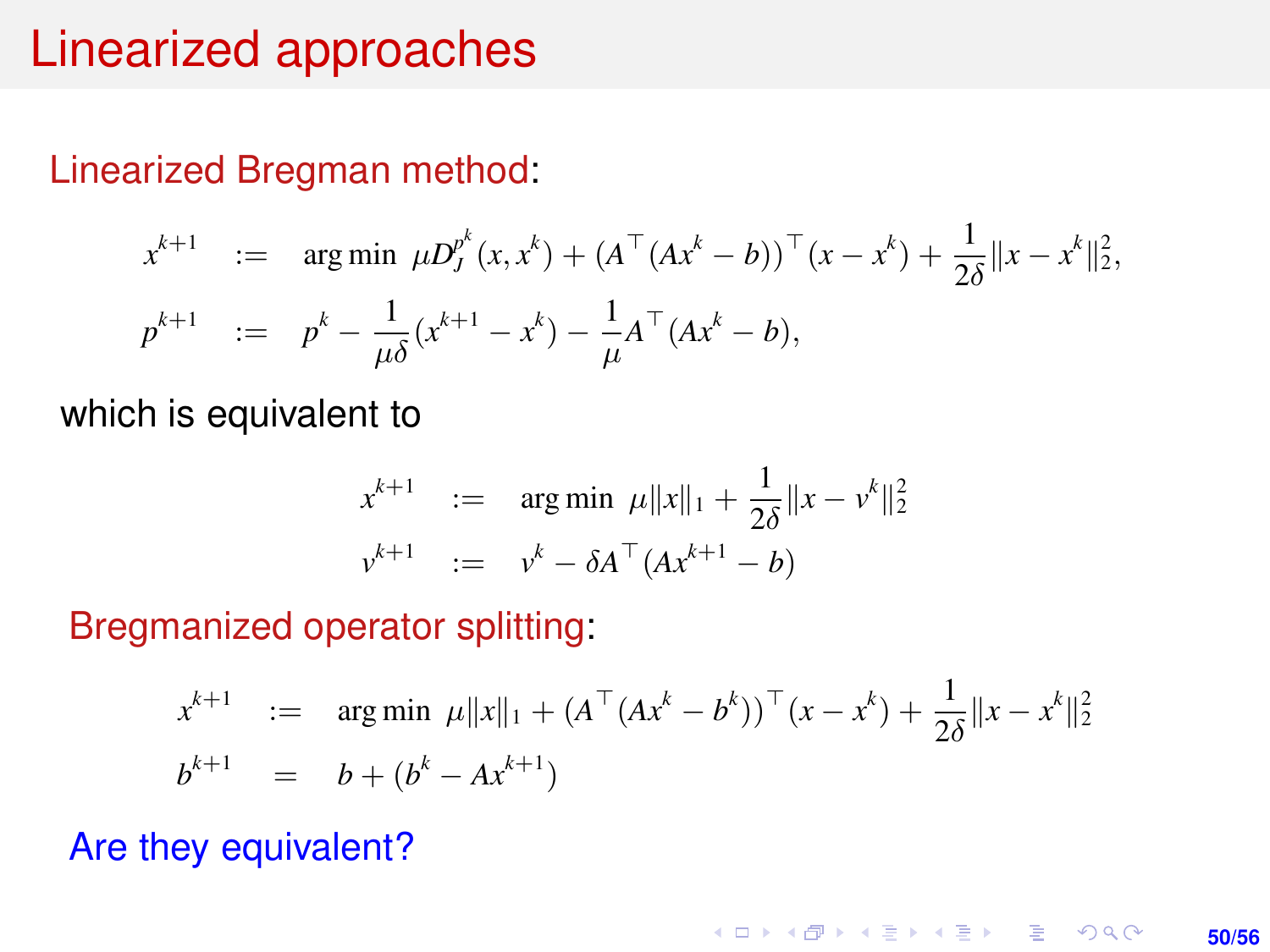#### Linearized approaches

#### Linearized Bregman method:

$$
x^{k+1} := \arg \min \mu D_f^{p^k}(x, x^k) + (A^{\top} (Ax^k - b))^{\top} (x - x^k) + \frac{1}{2\delta} ||x - x^k||_2^2,
$$
  

$$
p^{k+1} := p^k - \frac{1}{\mu\delta} (x^{k+1} - x^k) - \frac{1}{\mu} A^{\top} (Ax^k - b),
$$

#### which is equivalent to

$$
x^{k+1} := \text{shrink}(v^k, \mu \delta) \qquad x^{k+1} := \text{shrink}(\delta A^{\top} b^k, \mu \delta)
$$
  

$$
v^{k+1} := v^k - \delta A^{\top} (Ax^{k+1} - b) \qquad b^{k+1} := b + (b^k - Ax^{k+1})
$$

#### Bregmanized operator splitting:

$$
x^{k+1} := \text{shrink}(x^k - \delta(A^\top(Ax^k - b^k)), \mu\delta) = \text{shrink}(\delta A^\top b^k + x^k - \delta A^\top A x^k, \mu\delta)
$$
  

$$
b^{k+1} = b + (b^k - A x^{k+1})
$$

#### K ロ ▶ K @ ▶ K 할 ▶ K 할 ▶ ... 할 → 9 Q @ **50/56**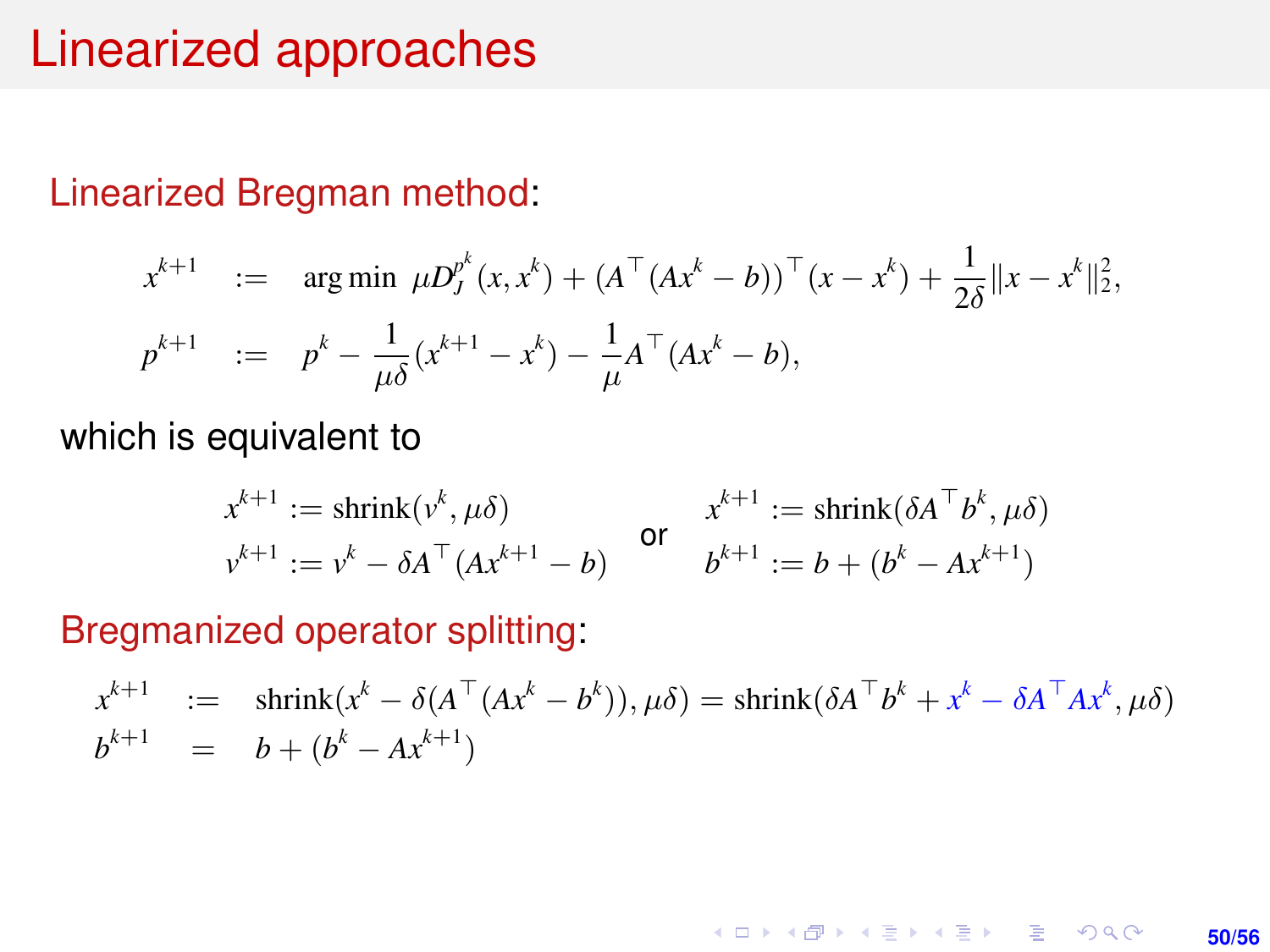Linearized Bregman:

If the sequence  $x^k$  converges and  $p^k$  is bounded, then the limit of  $x^k$  is the unique solution of

$$
\min \ \mu \|x\|_1 + \frac{1}{2\delta} \|x\|_2^2 \ \text{ s.t. } Ax = b.
$$

**51/56**

**KORKARK A BIK BIKA A GA A GA A GA A BIKA A BIKA A BIKA A BIKA A BIKA A BIKA A BIKA A BIKA A BIKA A BIKA A BIKA** 

- For  $\mu$  large enough, the limit solution solves BP.
- **•** Exact regularization if  $\delta > \delta$

What about Bregmanized operator splitting?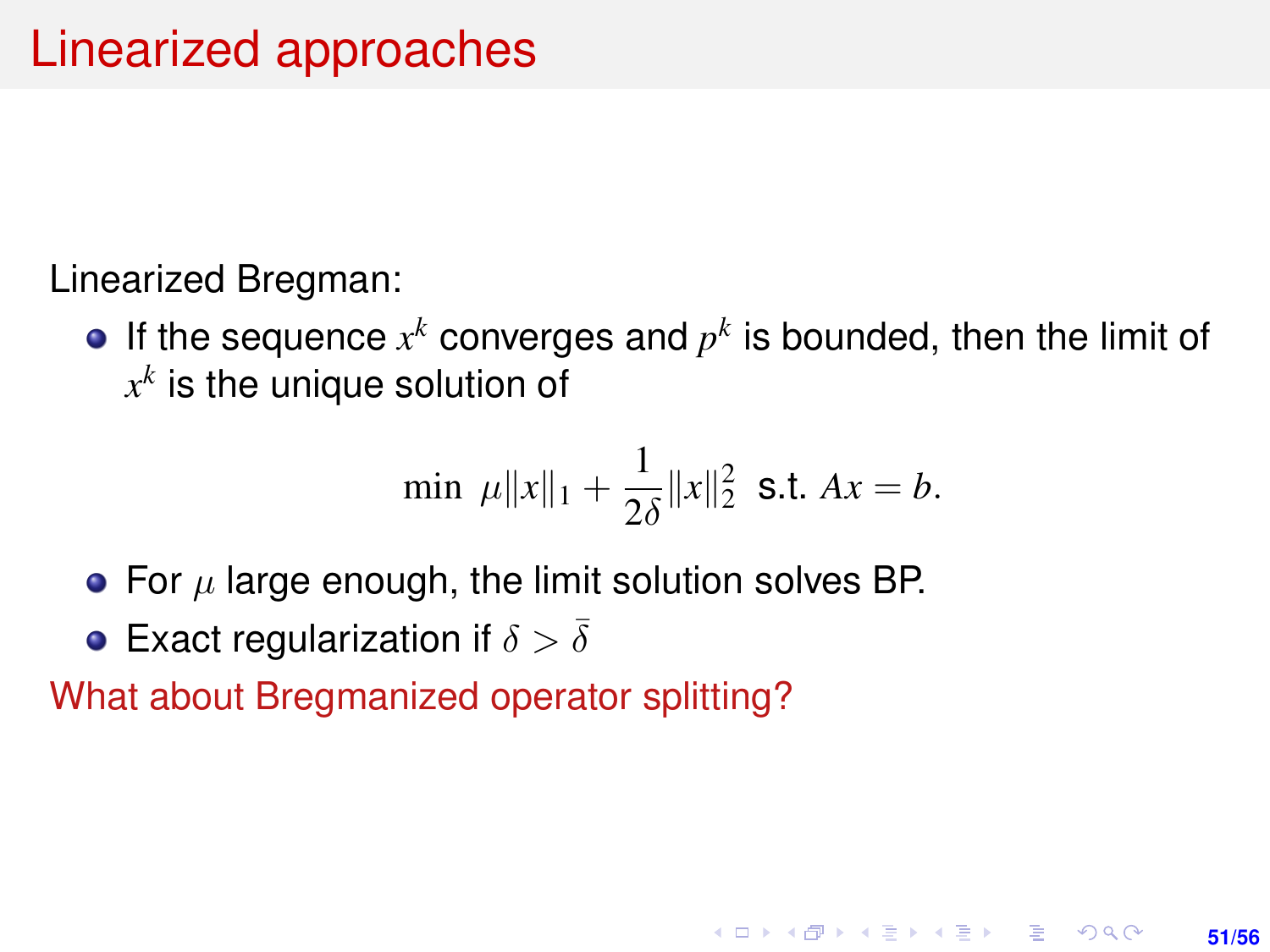#### Primal ADMM for  $\ell_1$ -regularized problem

Primal: min  $\mu ||x||_1 + \frac{1}{2}$  $\frac{1}{2}$ ∥ $Ax - b$ ∥ $\frac{2}{2}$  which is equivalent to 1

$$
\min \ \mu \|x\|_1 + \frac{1}{2} \|r\|_2^2, \ \text{ s.t. } Ax - b = r.
$$

Augmented Lagrangian function:

$$
\mathcal{L}(x,r,\lambda) = \mu \|x\|_1 + \frac{1}{2} \|r\|_2^2 - \lambda^{\top} (Ax - b - r) + \frac{1}{2\delta} \|Ax - b - r\|_2^2
$$

ADMM scheme:

$$
x^{k+1} = \arg \min_{x} \mu \|x\|_1 + \frac{1}{2\delta} \|Ax - b - r^k - \delta \lambda^k\|_2^2 \text{ original problem}
$$
  

$$
r^{k+1} = \arg \min_{r} \frac{1}{2} \|r\|_2^2 + \frac{1}{2\delta} \|Ax^{k+1} - b - r - \delta \lambda^k\|_2^2
$$
  

$$
\lambda^{k+1} = \lambda^k + \frac{Ax^{k+1} - b - r^{k+1}}{\delta}
$$

**KORKARK KERKER DRAM 52/56**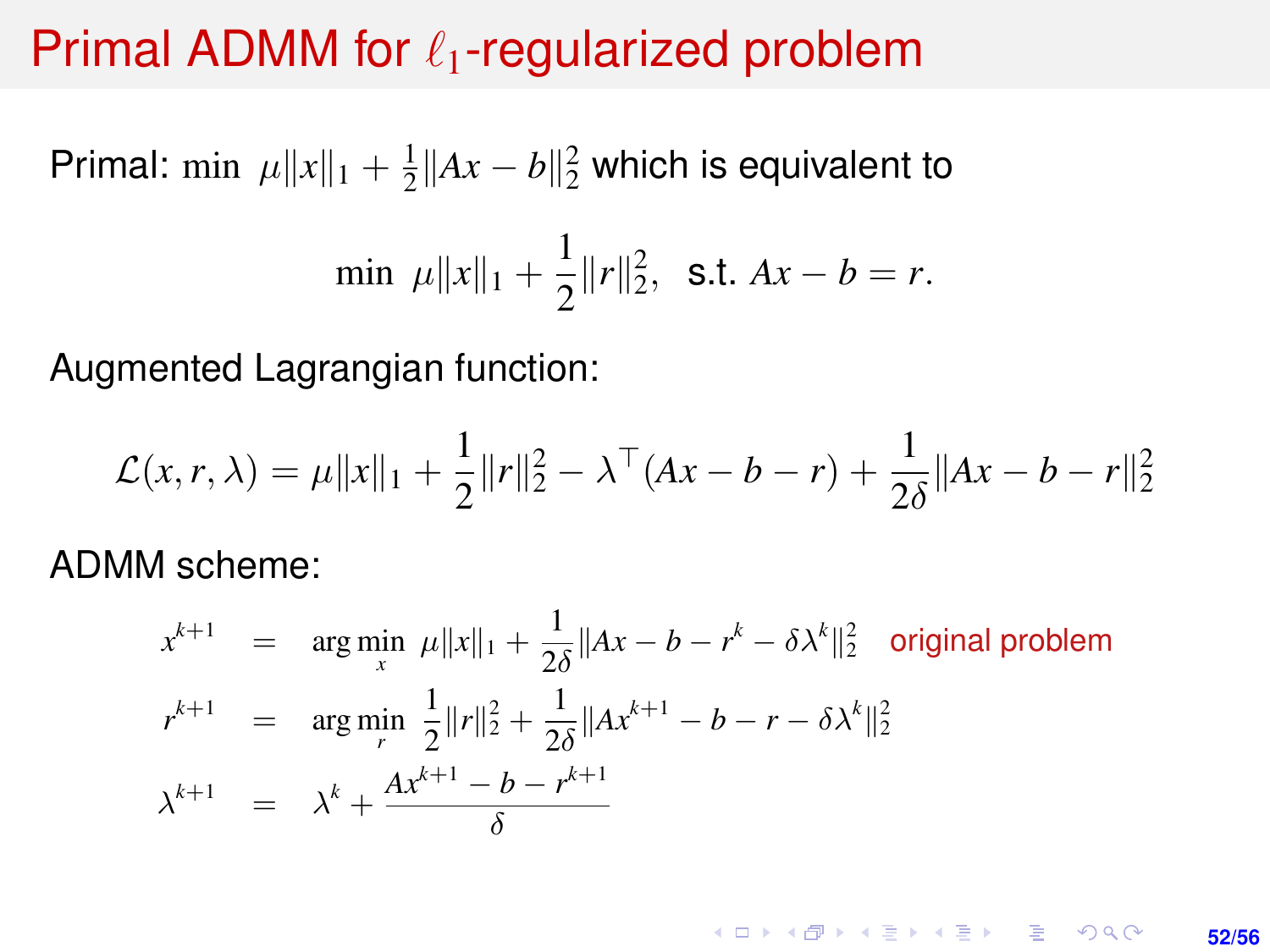## Primal ADMM for  $\ell_1$ -regularized problem

Primal: min  $\mu ||x||_1 + \frac{1}{2}$  $\frac{1}{2}$ ||A $x - b$ || $\frac{2}{2}$  which is equivalent to

$$
\min \ \mu \|x\|_1 + \frac{1}{2} \|r\|_2^2, \ \text{ s.t. } Ax - b = r.
$$

Augmented Lagrangian function:

$$
\mathcal{L}(x, r, \lambda) = \mu ||x||_1 + \frac{1}{2} ||r||_2^2 - \lambda^\top (Ax - b - r) + \frac{1}{2\delta} ||Ax - b - r||_2^2
$$

ADMM scheme:

$$
x^{k+1} = \arg\min_{x} \mu ||x||_1 + (g^k)^\top (x - x^k) + \frac{1}{2\tau} ||x - x^k||_2^2
$$
  

$$
r^{k+1} = \arg\min_{r} \frac{1}{2} ||r||_2^2 + \frac{1}{2\delta} ||Ax^{k+1} - b - r - \delta \lambda^k||_2^2
$$
  

$$
\lambda^{k+1} = \lambda^k + \frac{Ax^{k+1} - b - r^{k+1}}{\delta}
$$

#### Convergence of the linearized scheme?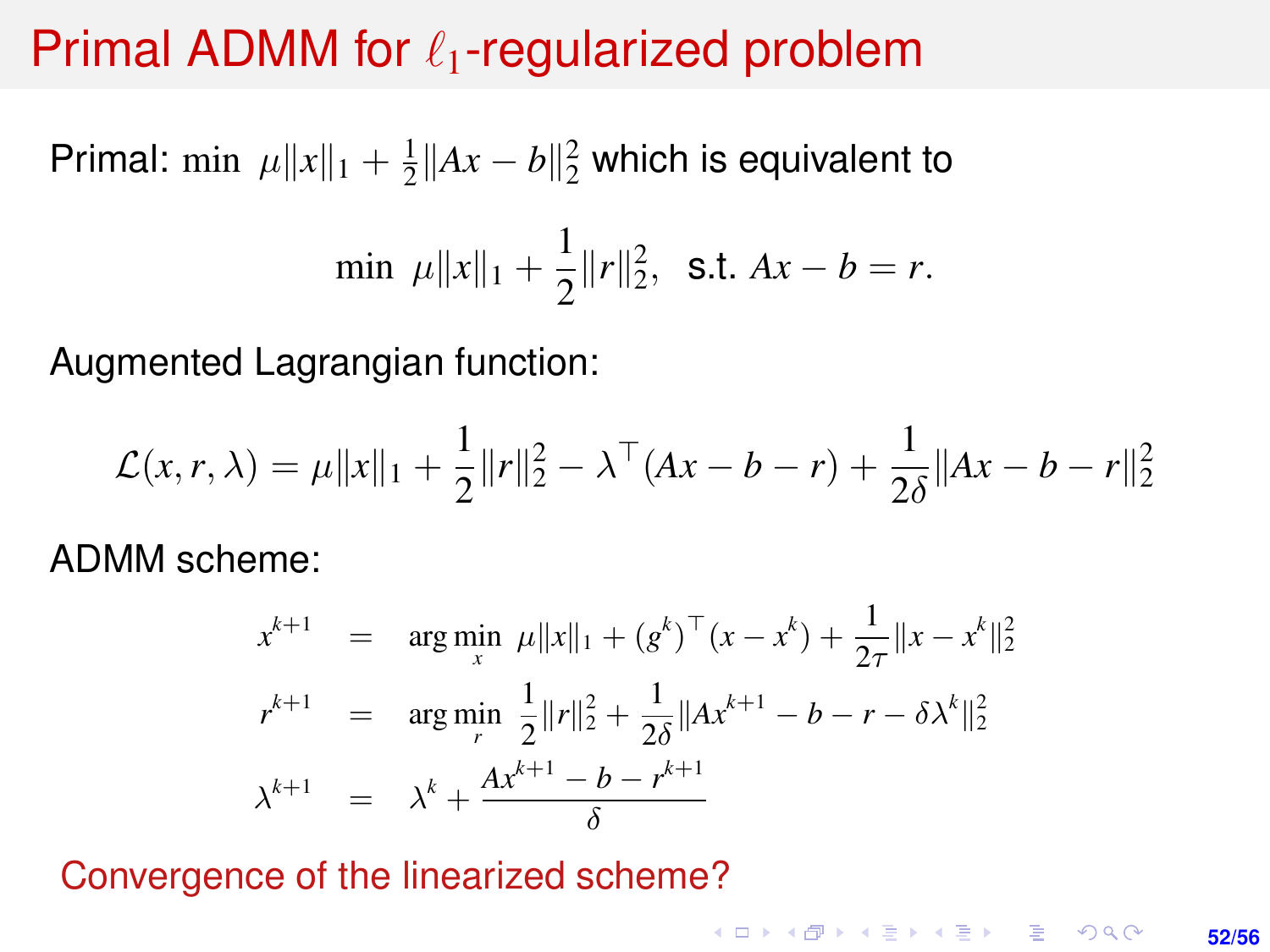# Generalized algorithm

Consider

$$
\min f(x), \ \text{ s.t. } Ax = b
$$

Proximal-point method:

$$
x^{k+1} := \arg\min_{x} f(x) - \left\langle \lambda^k, Ax - b \right\rangle + \frac{1}{2\delta} ||Ax - b||^2 + \frac{1}{2} ||x - x^k||_Q^2
$$
  

$$
C\lambda^{k+1} := C\lambda^k + (b - Ax^{k+1})
$$

- Augmented Lagrangian or Bregman method if  $Q = 0$  and  $C = \delta$
- **Proximal point method by Rockafellar if**  $Q = I$  **and**  $C = \gamma$
- Bregmanized operator splitting if  $Q = \frac{1}{\delta}(I A^{\top}A)$

Theoretical results:  $\lim_k \|Ax^k - b\|_2 = 0$ ,  $\lim_k f(x^k) = f(\bar{x})$  and all limit point of  $(x^k, \lambda^k)$  are saddle points.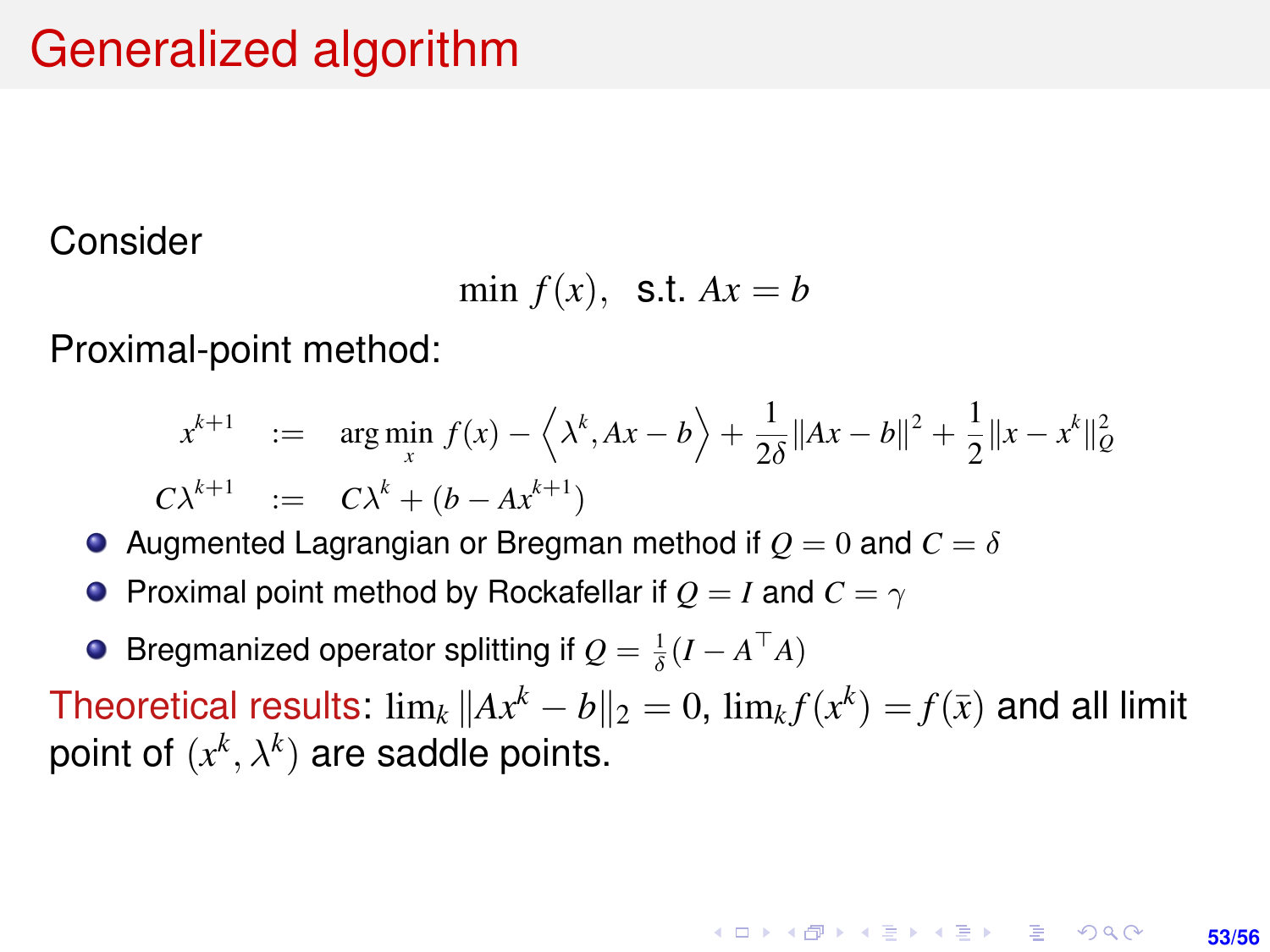## Convergence proof

From the *x*-subproblem:

$$
\partial f(x^{k+1}) \ni s^{k+1} := A^{\top} \lambda^k - \frac{1}{\delta} A^{\top} (Ax^{k+1} - b) - Q(x^{k+1} - x^k)
$$

Assume  $(\bar{x}, \bar{\lambda})$  is a saddle point, then  $A\bar{x} = b$ , and  $\bar{s} - A^{\top} \bar{\lambda} = 0$ . Let  $s_e^{k+1} = s^{k+1} - \bar{s}$ ,  $x_e^{k+1} = x^{k+1} - \bar{x}$  and  $\lambda_e^{k+1} = \lambda^{k+1} - \bar{\lambda}$ :

$$
s_e^{k+1} + \frac{1}{\delta} A^{\top} A x_e^{k+1} + Q x_e^{k+1} = Q x_e^k + A^{\top} \lambda_e^k, \quad C \lambda_e^{k+1} = C \lambda_e^k - A x_e^{k+1}
$$

Taking the inner product with  $x_e^{k+1}$  on both sides of the first equality:

$$
\frac{1}{2}\left(\|x_e^{k+1}\|_Q^2 + \|x^{k+1} - x^k\|_Q^2 - \|x_e^k\|_Q^2\right) = -\left\langle s_e^{k+1}, x_e^{k+1} \right\rangle - \frac{1}{\delta} \|Ax_e^{k+1}\|_2^2 + \left\langle \lambda_e^k, Ax_e^{k+1} \right\rangle
$$

Taking the inner product with  $\lambda_e^{k+1}$  on both sides of the second equality:

$$
\frac{1}{2} \left( \|\lambda_e^{k+1}\|_C^2 - \|\lambda_e^{k}\|_C^2 - \|Ax_e^{k+1}\|_{C^{-1}}^2 \right) = - \left\langle \lambda_e^k, Ax_e^{k+1} \right\rangle
$$

Adding the above inequality  $(w^k = (x^k, \lambda^k))$ :

$$
\|w_e^{k+1}\|_Q^2 + \|x^{k+1} - x^k\|_Q^2 + 2\left\langle s_e^{k+1}, x_e^{k+1} \right\rangle + \frac{2}{\delta} \|Ax_e^{k+1}\|_2^2 - \|Ax_e^{k+1}\|_{C^{-1}}^2 = \|w_e^k\|_Q^2
$$

**KORKAR KERKER E VOLCH 54/56**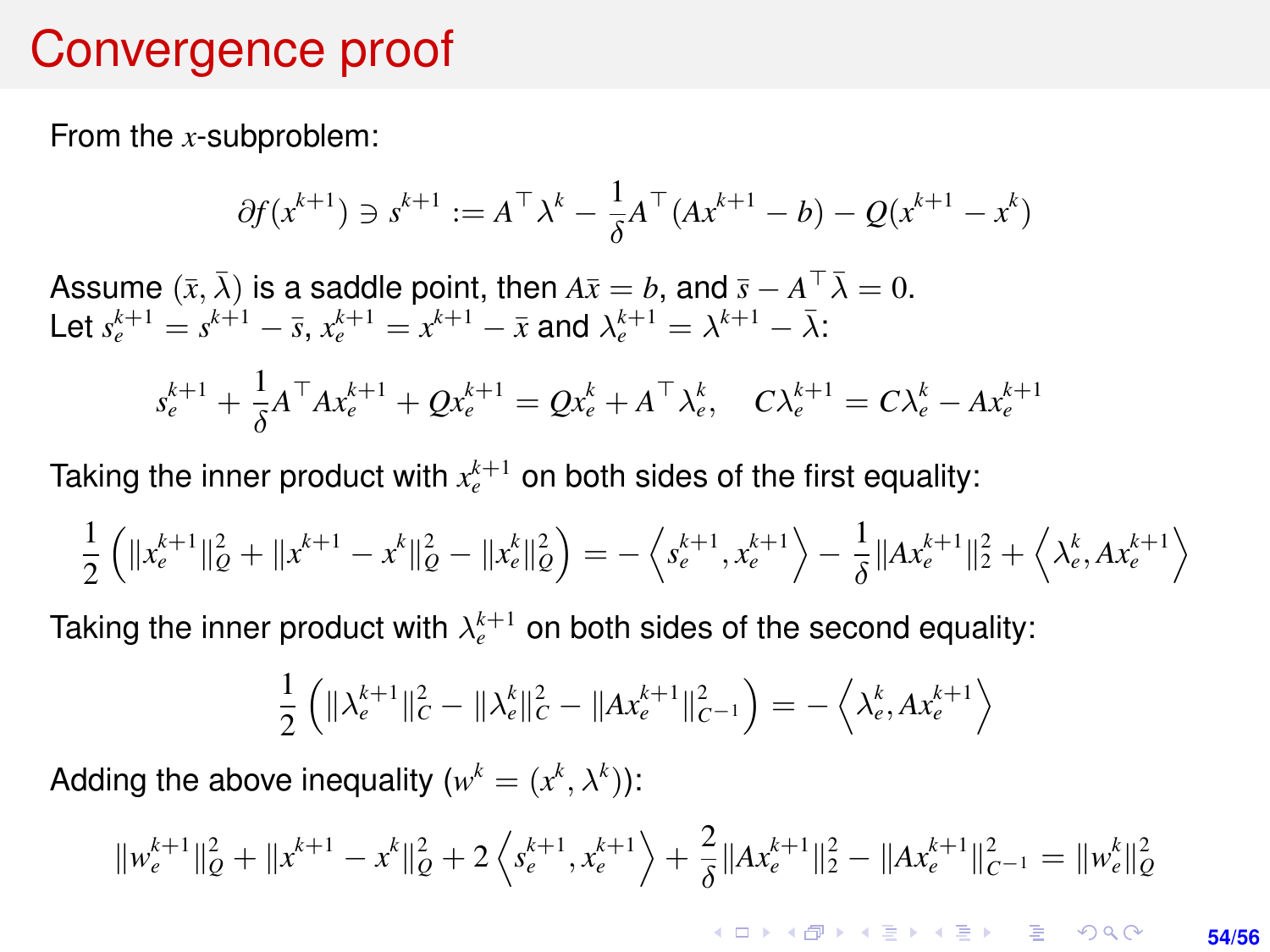#### Convergence proof

The convexity of  $f(x)$  gives  $\left\langle s_e^{k+1}, x_e^{k+1} \right\rangle \geq 0$ . If  $\frac{2}{\delta} > \frac{1}{\lambda_m^C}$ , then

$$
2\left\langle s_e^{k+1}, x_e^{k+1} \right\rangle + \frac{2}{\delta} \|Ax_e^{k+1}\|_2^2 - \|Ax_e^{k+1}\|_{C^{-1}}^2 \ge 0
$$

Hence,  $\|w^{k+1}_e\|_{\mathcal{Q}}^2 \leq \|w^k_e\|_{\mathcal{Q}}^2$ , which implies the boundedness of  $w^k = (x^k, \lambda^k).$ Furthermore,

$$
\sum_{k} \left\{ 2 \left\langle s_e^{k+1}, x_e^{k+1} \right\rangle + \|x^{k+1} - x^k\|_Q^2 + \left( \frac{2}{\delta} \|Ax_e^{k+1}\|_2^2 - \|Ax_e^{k+1}\|_{C^{-1}}^2 \right) \right\}
$$
  

$$
\leq \|w_e^0\|_Q^2 < \infty
$$

Hence,  $0 = \lim_k ||Ax^{k+1}_e||_2^2 = \lim_k ||Ax^k - b||$ , and  $\lim_k s^k - A^\top \lambda^k = 0$  follows from

$$
s^{k+1} := A^{\top} \lambda^k - \frac{1}{\delta} A^{\top} (A x^{k+1} - b) - Q(x^{k+1} - x^k)
$$

KO KKØKKEKKEK E KORO **55/56**